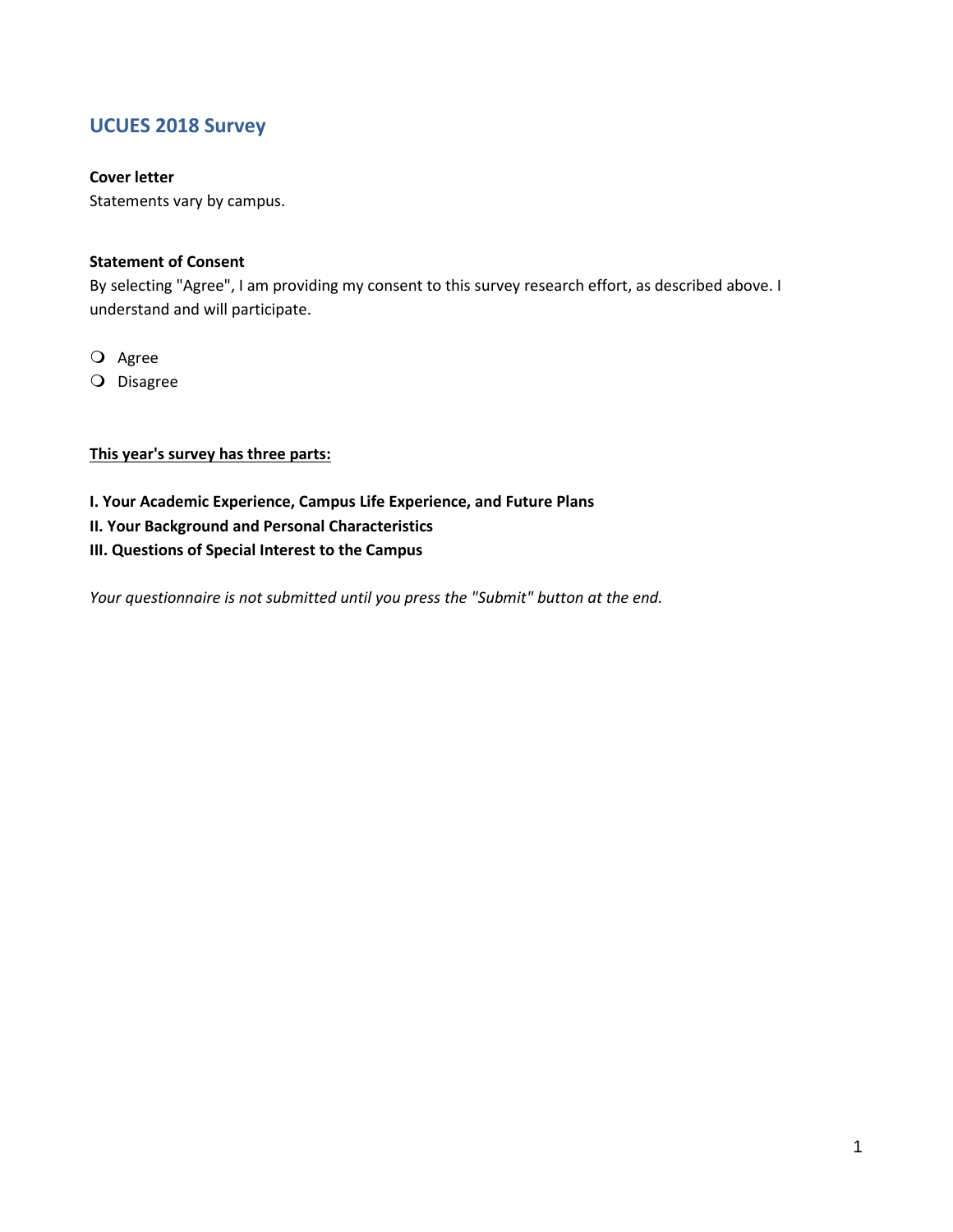# **CORE**

### **I. Your Academic Experience, Campus Life Experience, and Future Plans;**

# **Academic Engagement**

Q1. During this academic year, how often have you done each of the following?

| Item                                                                                                        | <b>Never</b><br>(1) | Rarely<br>(2) | Occasionally<br>(3) | Somewhat<br>often (4) | Often<br>(5) | Very often<br>(6) |
|-------------------------------------------------------------------------------------------------------------|---------------------|---------------|---------------------|-----------------------|--------------|-------------------|
| Contributed to a class discussion (1)                                                                       | $\bigcirc$          | $\Omega$      | $\Omega$            | $\Omega$              | $\Omega$     | ∩                 |
| Brought up ideas or concepts from<br>different courses during class<br>discussions (2)                      | $\Omega$            | $\Omega$      | $\Omega$            | $\Omega$              | ∩            | ∩                 |
| Asked an insightful question in class<br>(3)                                                                | $\Omega$            | $\Omega$      |                     | Q                     | ∩            |                   |
| Found your courses so interesting<br>that you did more work than was<br>required (4)                        | ∩                   | $\Omega$      | $\Omega$            | $\Omega$              | ∩            | ∩                 |
| Communicated with the instructor<br>outside of class about issues and<br>concepts derived from a course (5) | Q                   | $\bigcirc$    |                     | $\Omega$              | ∩            |                   |
| Made a class presentation (6)                                                                               | Q                   | $\Omega$      |                     | Q                     | ∩            |                   |
| Had a class in which the professor<br>knew or learned your name (7)                                         | ∩                   | ∩             |                     | Q                     | ∩            | ∩                 |

## Q2. How frequently have you engaged in these activities so far this academic year?

| <b>Item</b>                                                                                                                                   | Never $(1)$ | One time<br>(2) | Two times<br>(3) | Three or more<br>times $(4)$ |
|-----------------------------------------------------------------------------------------------------------------------------------------------|-------------|-----------------|------------------|------------------------------|
| Taken a small research-oriented seminar with<br>faculty $(1)$                                                                                 | Ő           |                 | Q                |                              |
| Chosen challenging courses (2)                                                                                                                | $\circ$     |                 | O                |                              |
| Worked with a faculty member on an activity other<br>than coursework (e.g., student organization,<br>campus committee, cultural activity) (3) |             |                 |                  |                              |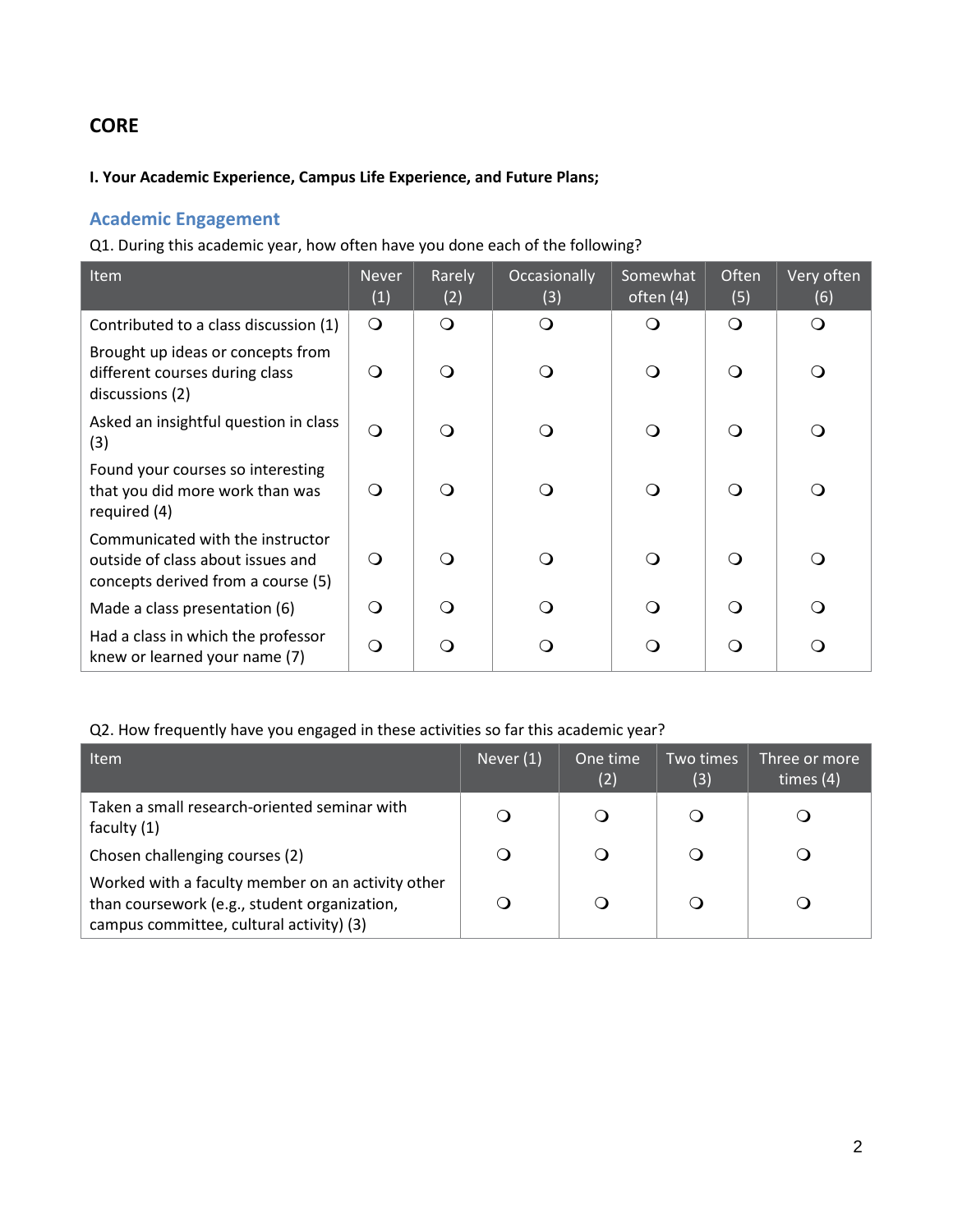| Label                                                                                        | <b>Never</b><br>(1) | Rarely<br>(2) | Occasionally<br>(3) | Somewhat<br>often (4) | Often<br>(5) | Very often<br>(6) |
|----------------------------------------------------------------------------------------------|---------------------|---------------|---------------------|-----------------------|--------------|-------------------|
| Turned in a course assignment<br>late $(1)$                                                  | $\bigcirc$          | $\Omega$      | Q                   | $\bigcirc$            | $\Omega$     | $\circ$           |
| Gone to class unprepared (2)                                                                 | $\Omega$            | $\circ$       | Q                   | $\Omega$              | $\Omega$     | $\Omega$          |
| Skipped class (3)                                                                            | $\bigcirc$          | $\Omega$      | Q                   | $\mathbf{O}$          | $\Omega$     | $\bigcirc$        |
| Increased your academic effort<br>due to the high standards of a<br>faculty member (4)       | $\Omega$            | $\Omega$      | ∩                   | $\mathbf{O}$          | $\Omega$     | $\bigcirc$        |
| Substantially revised a paper<br>before submitting it to be<br>graded (5)                    | $\Omega$            | $\Omega$      |                     | $\mathbf{O}$          | $\Omega$     | $\Omega$          |
| Sought academic help from<br>instructor or tutor when<br>needed (6)                          | $\Omega$            | $\Omega$      | $\Omega$            | $\Omega$              | $\Omega$     | $\Omega$          |
| Studied with a group of<br>classmates outside of class (7)                                   | $\Omega$            | $\Omega$      | ∩                   | $\bigcirc$            | $\Omega$     | $\bigcirc$        |
| Worked on class projects with<br>classmates outside of class (8)                             | $\Omega$            | $\Omega$      | ∩                   | $\bigcirc$            | $\Omega$     | $\Omega$          |
| Helped a classmate better<br>understand the course<br>material when studying<br>together (9) | $\Omega$            | $\Omega$      | $\lambda$           | $\circ$               | $\Omega$     | $\Omega$          |

Q3. How frequently during this academic year have you done each of the following?

Q4. On average, how much of your assigned course reading have you completed this academic year?

- $Q_0$  0-10% (1)
- 11-20% (2)
- $Q$  21-30% (3)
- 31-40% (4)
- $Q$  41-50% (5)
- $O$  51-60% (6)
- $O$  61-70% (7)
- $Q$  71-80% (8)
- 81-90% (9)
- 91-100% (10)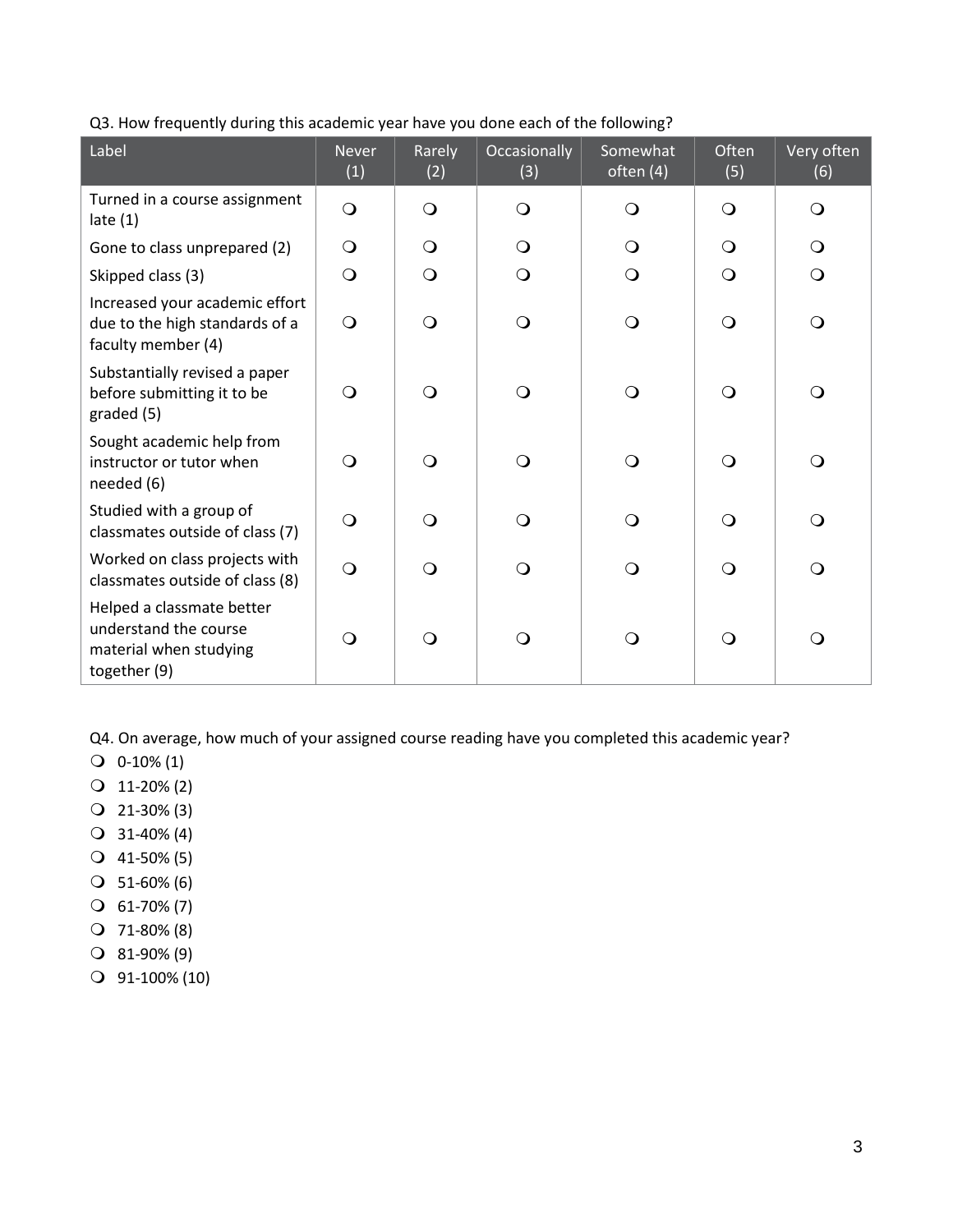# **Time Allocation**

During this academic year, how many hours do you spend in a typical week (7 days) on the following activities? (Must be numeric, enter 0 for none)

Q5. Paid employment (including internships) **on** campus: \_\_\_\_\_\_\_\_\_\_\_\_\_\_

Q6. Paid employment (including internships) **off** campus: \_\_\_\_\_\_\_\_\_\_\_\_\_\_

Answer If During this academic year, how many hours do you spend in a typical week (7 days) on the followin... Text Response Is Greater Than 0 Or Paid employment (including internships) off campus: Text Response Is Greater Than 0

Q7. Of your [sum of paid employment] hours spent working for pay, about how many hours were related to your academic interests? (Must be numeric, enter 0 for none) \_\_\_\_\_\_\_\_\_\_\_\_\_\_\_\_\_\_\_

Q8. During this academic year, how many hours do you spend in a typical week (7 days) on the following activities?

| Item                                                                                             | 0(1)           | $1-5$<br>(2) | $6 - 10$<br>(3) | $11 - 15$<br>(4) | $16 - 20$<br>(5) | $21 - 25$<br>(6) | 26-30<br>(7) | More<br>than 30<br>(8) |
|--------------------------------------------------------------------------------------------------|----------------|--------------|-----------------|------------------|------------------|------------------|--------------|------------------------|
| Attending classes, discussion sections,<br>or labs $(1)$                                         | $\bigcirc$     | $\bigcirc$   | $\bigcirc$      | $\bigcirc$       | $\bigcirc$       | $\bigcirc$       | $\bigcirc$   | $\mathsf{O}$           |
| Studying and other academic activities<br>outside of class (2)                                   | $\overline{O}$ | $\bigcirc$   | $\overline{O}$  | $\bigcirc$       | $\bigcirc$       | $\bigcirc$       | $\bigcirc$   | $\circ$                |
| Attending cultural events, movies,<br>concerts, sports or other<br>entertainment with others (3) | $\bigcirc$     | $\bigcirc$   | $\bigcirc$      | $\bigcirc$       | $\bigcirc$       | $\bigcirc$       | $\bigcirc$   | $\bigcirc$             |
| Performing community service or<br>volunteer activities (4)                                      | $\Omega$       | $\bigcirc$   | $\bigcirc$      | $\bigcirc$       | $\bigcirc$       | $\bigcirc$       | $\bigcirc$   | $\bigcirc$             |
| Participating in physical exercise,<br>recreational sports, or physically active<br>hobbies (5)  | $\bigcirc$     | $\bigcirc$   | $\bigcirc$      | $\bigcirc$       | $\bigcirc$       | $\bigcirc$       | $\bigcirc$   | $\circ$                |
| Participating in spiritual or religious<br>activities (6)                                        | $\bigcirc$     | $\bigcirc$   | $\bigcirc$      | $\circ$          | $\bigcirc$       | $\bigcirc$       | $\bigcirc$   | $\bigcirc$             |
| Participating in student clubs or<br>organizations (7)                                           | $\Omega$       | $\bigcirc$   | $\mathsf{O}$    | $\bigcirc$       | $\bigcirc$       | $\bigcirc$       | $\bigcirc$   | $\bigcirc$             |
| Socializing with friends (8)                                                                     | $\Omega$       | $\bigcirc$   | $\mathsf{O}$    | $\bigcirc$       | $\bigcirc$       | $\bigcirc$       | $\bigcirc$   | $\circ$                |
| Partying (9)                                                                                     | $\bigcirc$     | $\bigcirc$   | $\bigcirc$      | $\bigcirc$       | $\bigcirc$       | $\bigcirc$       | $\bigcirc$   | $\mathsf{O}$           |
| Spending time with family (10)                                                                   | $\bigcirc$     | $\bigcirc$   | $\mathsf{O}$    | $\bigcirc$       | $\bigcirc$       | $\bigcirc$       | $\mathbf{O}$ | $\Omega$               |
| Spending time on entertainment from<br>television, internet, and other media<br>(11)             | $\bigcirc$     | $\bigcirc$   | $\bigcirc$      | $\bigcirc$       | $\bigcirc$       | $\bigcirc$       | $\bigcirc$   | $\bigcirc$             |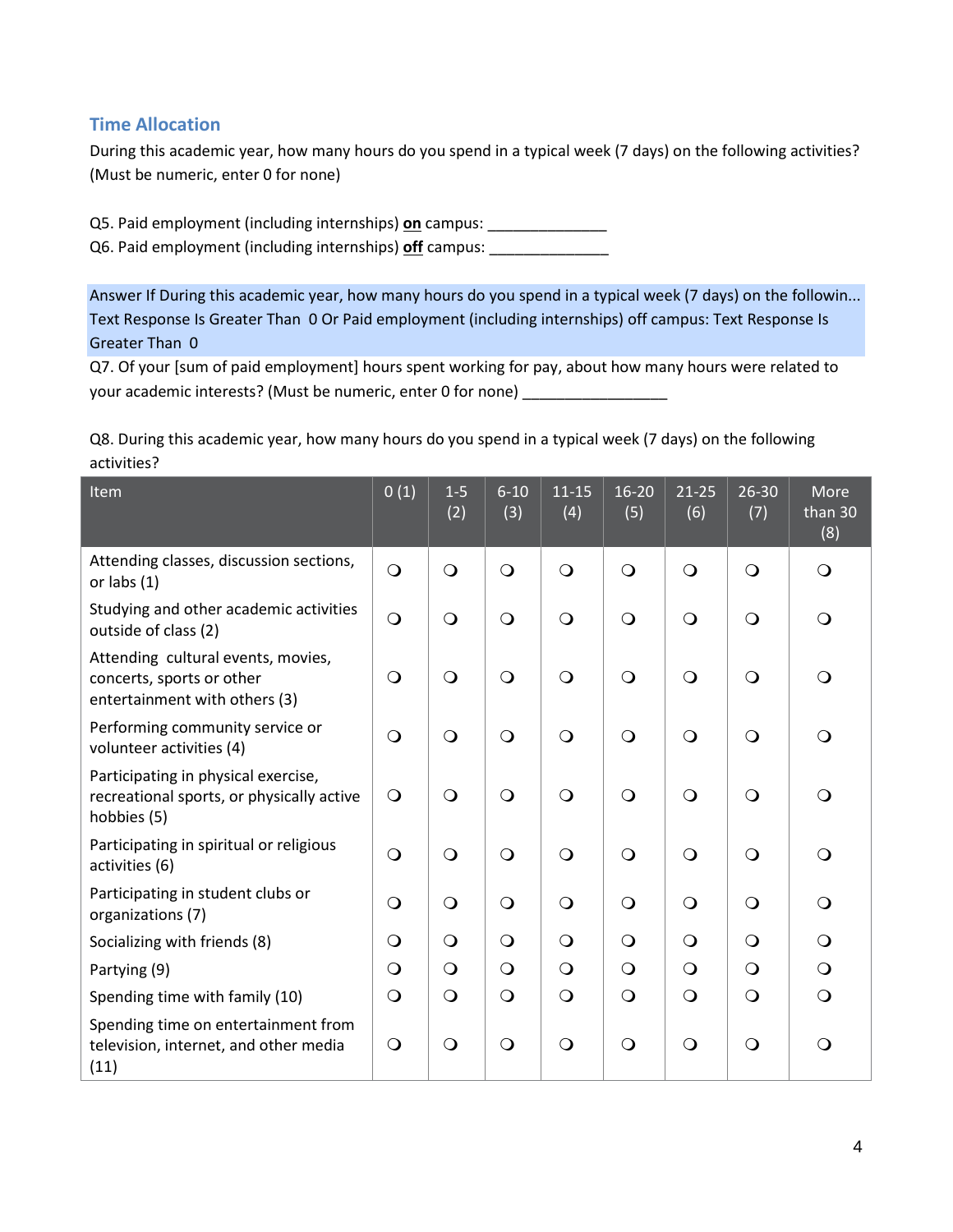Q9. During this academic year, what was the average number of hours per night you slept on weeknights?

- $\overline{Q}$  4 or less (1)
- $O 5 (2)$
- $O 6 (3)$
- $Q \quad 7(4)$
- $Q 8(5)$
- $\bigcirc$  9 or more (6)

# **Educational Experiences**

Q10. Have you completed or are you now participating in the following activities at UC \${e://Field/CAMPUS}?

| Item                                                                                                                                              | Yes, doing now or<br>have done (1) | No (0)       |
|---------------------------------------------------------------------------------------------------------------------------------------------------|------------------------------------|--------------|
| First-year seminar (1)                                                                                                                            | Q                                  | $\Omega$     |
| Learning community (taking two or more linked classes with the same<br>cohort of students) (2)                                                    | ∩                                  | $\Omega$     |
| Living-learning program(s) (where students with common interests live<br>together and share learning experiences in and out of the classroom) (3) | Q                                  | $\Omega$     |
| Writing-intensive/enriched course(s) (4)                                                                                                          | ∩ )                                | ∩            |
| Academic experiences with a diversity (e.g., race, gender, sexual<br>orientation, etc.) focus (5)                                                 | ∩                                  | ∩            |
| Capstone or thesis project(s) (6)                                                                                                                 |                                    | ∩            |
| Academic service learning or community-based learning experience (7)                                                                              | ∩                                  | $\Omega$     |
|                                                                                                                                                   | ∩                                  | $\Omega$     |
| Credit bearing internship, practicum, or field experience (9)                                                                                     | ∩                                  | $\Omega$     |
| Non-credit bearing internship, practicum, or field experience (11)                                                                                |                                    | $\Omega$     |
| Honors program (10)                                                                                                                               | ∩                                  | $\Omega$     |
| Leadership program (12)                                                                                                                           | ∩                                  | $\mathsf{O}$ |
| Entrepreneurial program (13)                                                                                                                      | ∩                                  | $\Omega$     |
| On-campus academic experiences with an international/global focus (14)                                                                            |                                    |              |
| Study abroad—academically-focused time outside of the U.S. in which at<br>least 1 academic credit is accrued (15)                                 |                                    | Q            |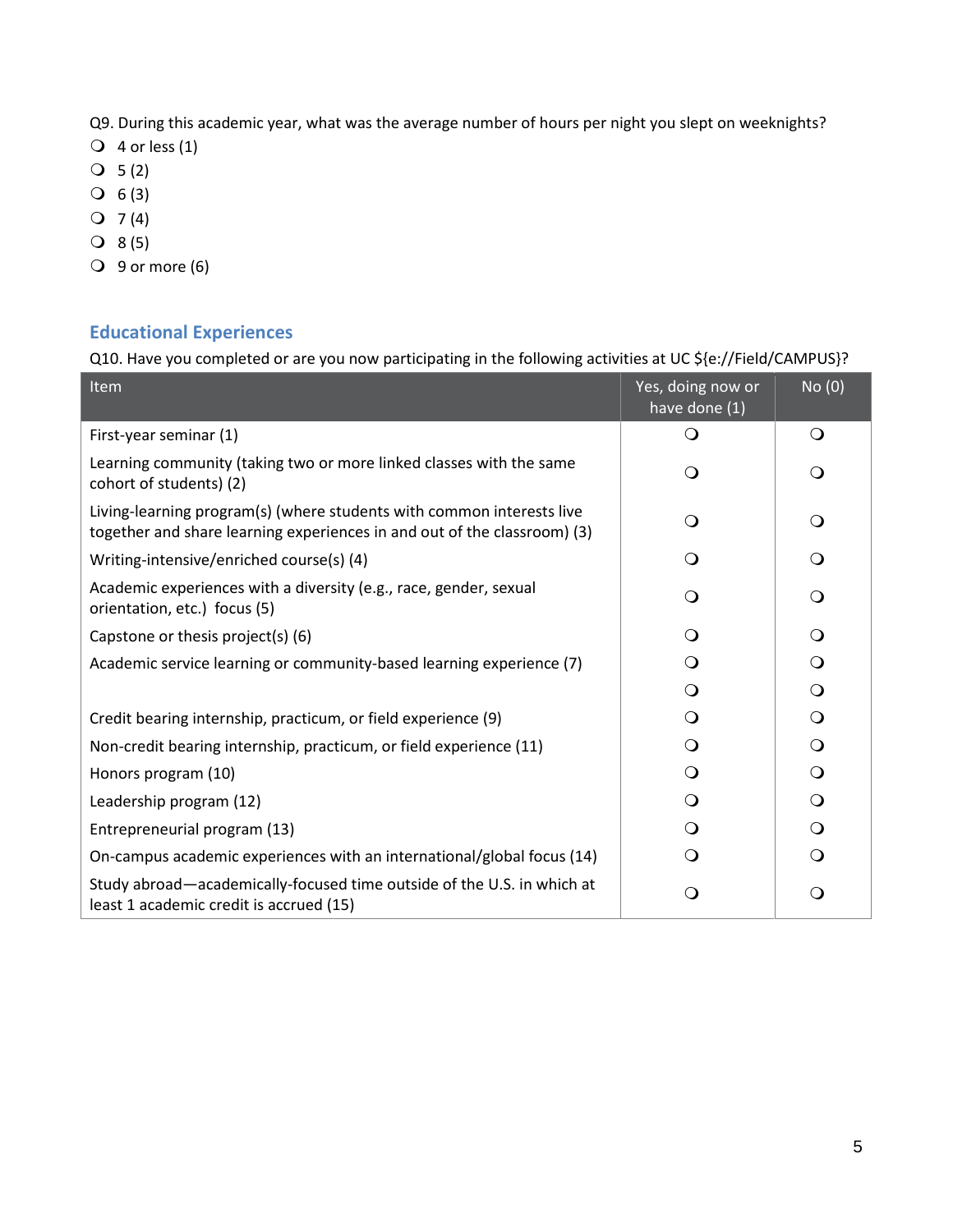Q11. Indicate the following scholarship, research, and creative activities that you are currently doing or have completed as a UC \${e://Field/CAMPUS} student.

A research project refers to original projects in any discipline or field of study and may include critical analysis of primary or secondary sources, scientific investigations, and developing and testing systems/tools. A creative project refers to original projects in any discipline or field of study and may include design of various media forms, performance arts, marketing campaign, and curating an exhibit.

| <b>Item</b>                                                                                                                                     | Yes, doing now or<br>have done (1) | No(0) |
|-------------------------------------------------------------------------------------------------------------------------------------------------|------------------------------------|-------|
| A research project or research paper as part of your coursework (1)                                                                             |                                    | ∩     |
| At least one research methods course (2)                                                                                                        |                                    | ∩     |
| At least one independent study course (3)                                                                                                       |                                    | ∩     |
| Assist faculty in conducting research (4)                                                                                                       |                                    | Ω     |
| A creative project as part of your coursework (e.g., musical or theatrical<br>performance, marketing campaign, curating an art exhibit) (5)     |                                    | Q     |
| Assist faculty with their creative project (6)                                                                                                  |                                    | ∩     |
| Conduct own research or creative project outside of your regular<br>coursework <i>under</i> the guidance or supervision of a faculty member (7) |                                    | ∩     |
| Conduct own research or creative project outside of your regular<br>coursework without the guidance or supervision of a faculty member (8)      |                                    |       |

Answer If Indicate the following scholarship, research, and creative activities that you are currently doin... Assist faculty in conducting research - Yes, doing now or have done Is Selected

**[If Yes to (4) in Q11]** Q12. You indicated that you are assisting or have assisted faculty with research. Which of the following best describes the nature of that assistance? [Please select all that apply based on the variety of experiences you are having or have had]  $\circ$ 

- $\Box$  As a research participant (1)
- $\Box$  As a research assistant (2)
- $\Box$  Other, please specify  $(3)$

**[If Yes to (4) in Q11]** Answer If Indicate the following scholarship, research, and creative activities that you are currently doin... Assist faculty in conducting research - Yes, doing now or have done Is Selected Q13. Your assistance with research was for… [Please select all that apply based on the variety of experiences you are having or have had]

- $\Box$  Course credit without pay
- $\Box$  Pay without course credit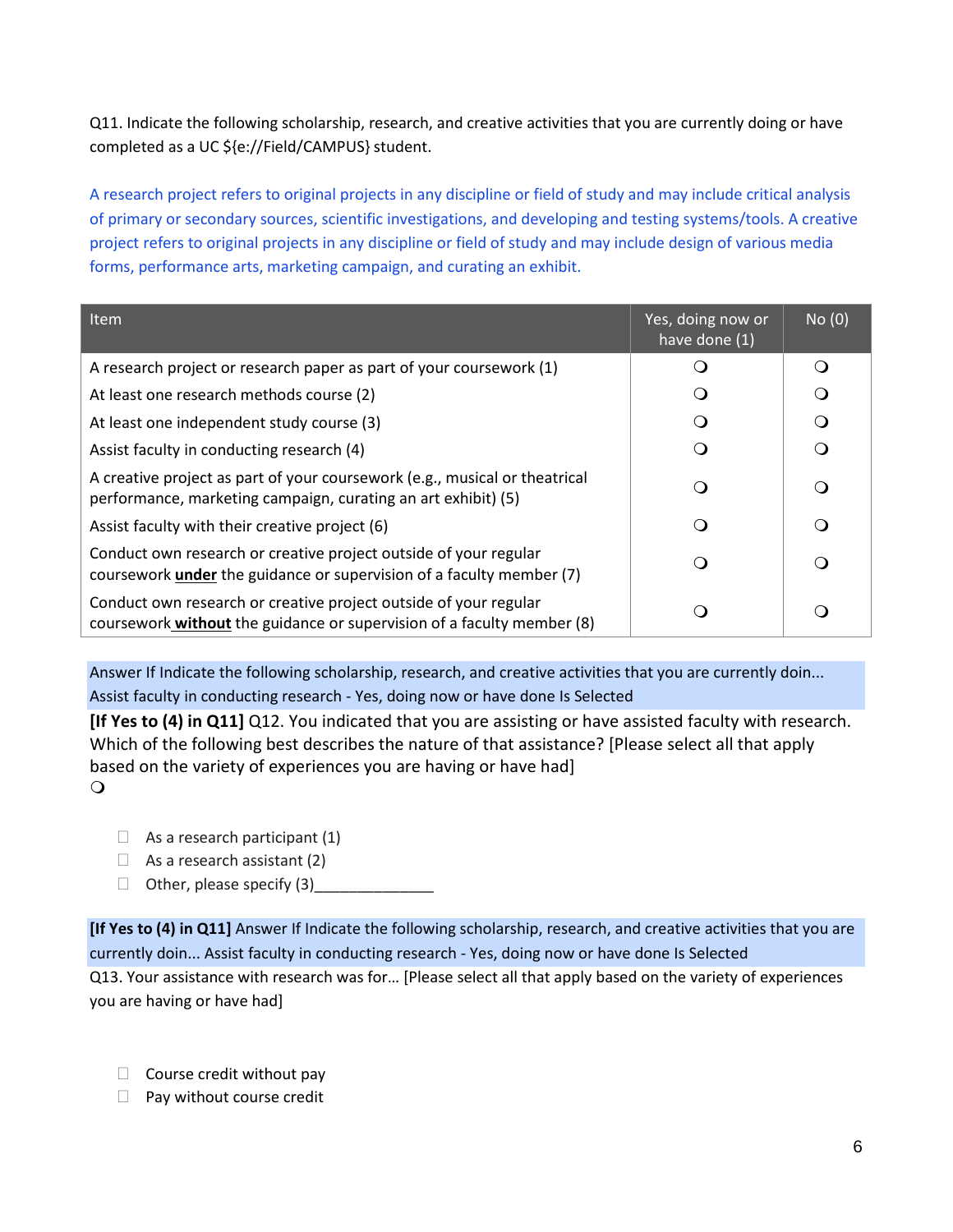- $\Box$  Pay with course credit
- $\Box$  Volunteer without pay or course credit

**[If Yes to (6) in Q11]** Answer If Indicate the following scholarship, research, and creative activities that you are currently doin... Assist faculty with their creative project - Yes, doing now or have done Is Selected Q14. You indicated you are assisting or have assisted faculty with a creative project. Your assistance with the creative project was for… [Please select all that apply based on the variety of experiences you are having or have had]

- $\Box$  Course credit without pay
- $\Box$  Pay without course credit
- $\Box$  Pay with course credit
- $\Box$  Volunteer without pay or course credit

**[If "Yes" is selected to (7) or (8) in Q17.]** You indicated you are or have conducted your own research or creative project outside of your regular coursework. If you communicated or shared the results of your research or creative project, please indicate how you did this [select all that apply].

- $\Box$  Through presenting/exhibiting/performing it on campus
- $\Box$  Through presenting/exhibiting/performing it outside of campus, such as at a regional, national and/or international conference or competition
- $\Box$  Through publishing in a peer-reviewed professional journal
- $\Box$  Through publishing in a campus or student journal
- $\Box$  Through publishing in an electronic forum or other public arena
- $\Box$  Other ways; please specify  $\Box$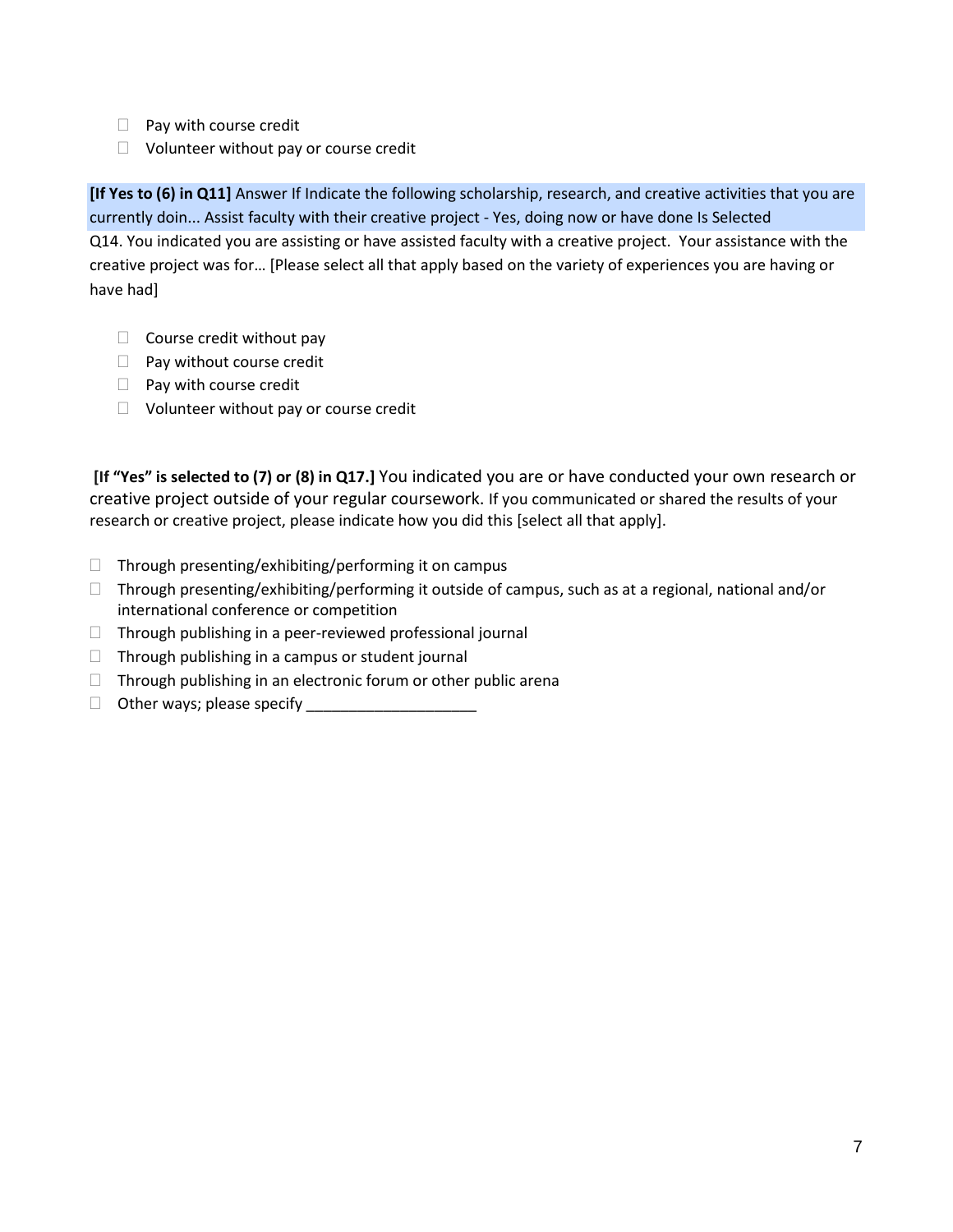|  | Q15. This academic year, how often have you done each of the following? |
|--|-------------------------------------------------------------------------|
|  |                                                                         |

| <b>Item</b>                                                                                 | Never $(1)$ | Rarely (2) | Occasionally<br>(3) | Somewhat<br>often $(4)$ | Often<br>(5) | Very<br>often (6) |
|---------------------------------------------------------------------------------------------|-------------|------------|---------------------|-------------------------|--------------|-------------------|
| Appreciate the world from<br>someone else's perspective                                     |             |            |                     |                         |              |                   |
| In the classroom                                                                            | $\lambda$   | ∩          | ∩                   | ∩                       | ∩            |                   |
| Outside the classroom                                                                       | $\circ$     | ∩          | O                   | O                       | Q            | ∩                 |
| Interact with someone with<br>views that are different from<br>your own<br>In the classroom | ∩           | ∩          | ∩                   | ∩                       | ∩            | ∩                 |
| Outside the classroom                                                                       | O           | ∩          | ∩                   | ∩                       | ∩            |                   |
| <b>Discuss and navigate</b><br>controversial issues                                         |             |            |                     |                         |              |                   |
| In the classroom                                                                            | ∩           | ∩          | 0                   | ∩                       | ∩            | ( )               |
| Outside the classroom                                                                       | ு           |            |                     |                         |              |                   |

# **Campus Climate for Diversity and Inclusiveness**

Q16. Please indicate how strongly you agree or disagree with the following statements in terms of yourself.

| <b>Item</b>                                                                 | Strongly<br>disagree (1) | <b>Disagree</b><br>(2) | Somewhat<br>disagree (3) | Somewhat<br>agree $(4)$ | Agree<br>(5) | Strongly<br>agree (6) |
|-----------------------------------------------------------------------------|--------------------------|------------------------|--------------------------|-------------------------|--------------|-----------------------|
| Students of my race/ethnicity are<br>respected on this campus (3)           | Q                        | $\Omega$               | O                        | ∩                       | ∩            | ∩                     |
| Students of my socio-economic<br>status are respected on this<br>campus (4) | ∩                        | $\Omega$               | O                        | $\Omega$                |              | ∩                     |
| Students of my gender are<br>respected on this campus (5)                   | O                        | ∩                      | O                        | Q                       | ∩            | ∩                     |
| Students of my religious beliefs<br>are respected on this campus (6)        | Q                        | ∩                      | O                        | Q                       | ∩            | ∩                     |
| Students of my political beliefs<br>are respected on this campus (7)        | Q                        |                        | O                        | Q                       | ∩            | ∩                     |
| Students of my sexual orientation<br>are respected on this campus (8)       | O                        |                        | O                        | $\Omega$                | ∩            | ∩                     |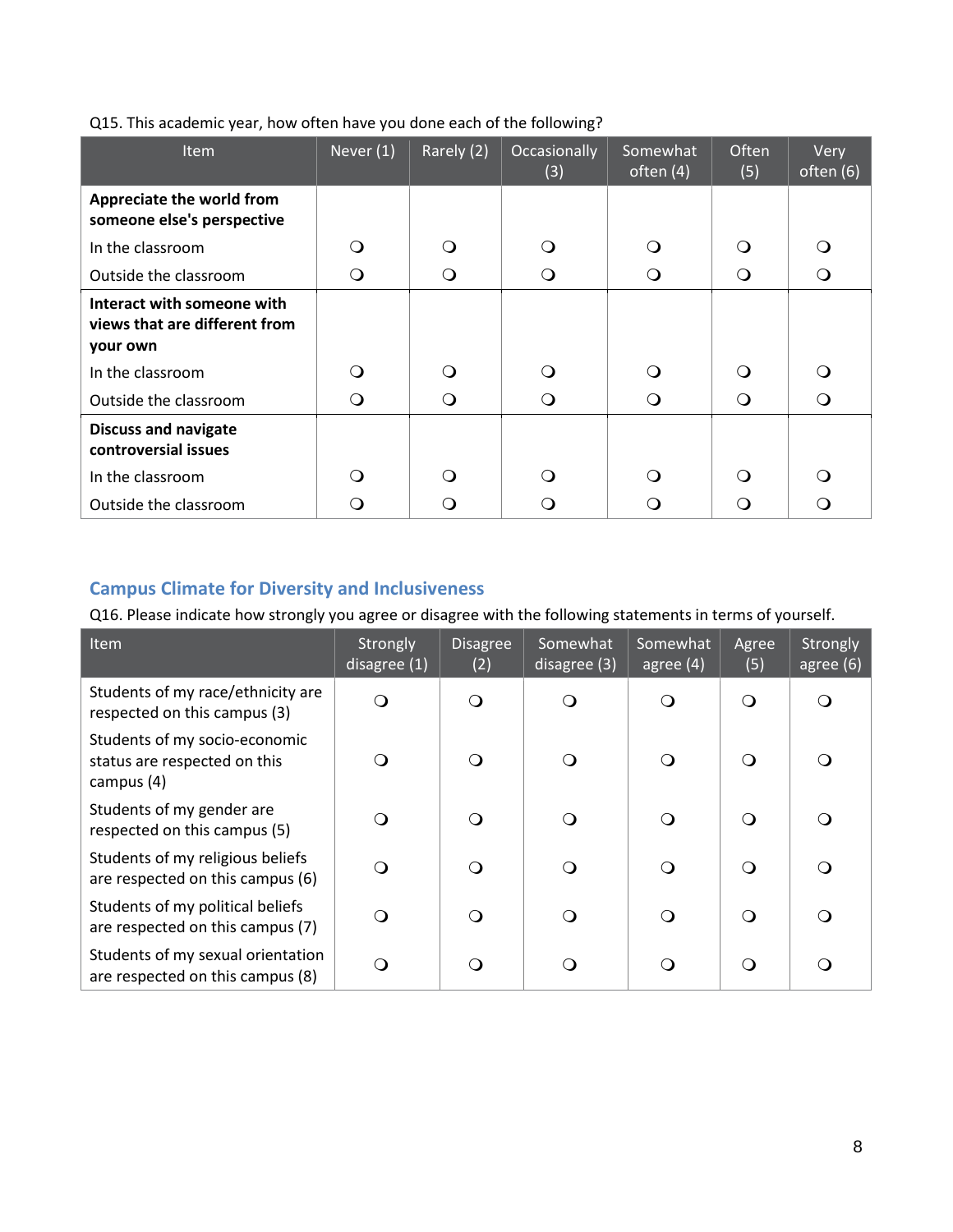Q17. Please indicate how strongly you agree or disagree with the following statements in terms of yourself.

| <b>Item</b>                                                                                 | <b>Not</b><br>applicable<br>(99) | Strongly<br>disagree<br>(1) | <b>Disagree</b><br>(2) | Somewhat<br>disagree<br>(3) | Somewhat<br>agree $(4)$ | Agree<br>(5) | Strongly<br>agree<br>(6) |
|---------------------------------------------------------------------------------------------|----------------------------------|-----------------------------|------------------------|-----------------------------|-------------------------|--------------|--------------------------|
| Students of my<br>immigration background<br>are respected on this<br>campus (1)             | ∩                                | ∩                           | ∩                      |                             | O                       |              |                          |
| Students with a disability<br>or condition like mine are<br>respected on this campus<br>(2) | ∩                                | ∩                           | ∩                      |                             | Q                       |              | ∩                        |

Q18. Please select your level of agreement with the following statements.

| Item                                                                                                                                        | Strongly<br>disagree<br>(1) | <b>Disagree</b><br>(2) | Somewhat<br>disagree (3) | Somewhat<br>agree $(4)$ | Agree<br>(5) | Strongly<br>agree (6) |
|---------------------------------------------------------------------------------------------------------------------------------------------|-----------------------------|------------------------|--------------------------|-------------------------|--------------|-----------------------|
| Overall, I feel comfortable with<br>the climate for diversity and<br>inclusiveness at UC<br>\${e://Field/CAMPUS}(1)                         | $\Omega$                    |                        | $\Omega$                 | Q                       | $\Omega$     | ∩                     |
| If EVAL MAJOR Is Equal to Y<br>Overall, I feel comfortable with<br>the campus climate for diversity<br>and inclusiveness in my major<br>(2) | $\Omega$                    | ∩                      | $\Omega$                 | Q                       | $\Omega$     |                       |
| Overall, I feel comfortable with<br>the climate for diversity and<br>inclusiveness in my classes (3)                                        | $\Omega$                    | ∩                      | $\Omega$                 | O                       | $\Omega$     | ∩                     |
| UC \${e://Field/CAMPUS} is a<br>safe and secure campus (4)                                                                                  | $\Omega$                    |                        | $\Omega$                 | Q                       | $\Omega$     | ∩                     |
| UC \${e://Field/CAMPUS} is a<br>welcoming campus (5)                                                                                        | ∩                           |                        | O                        | Q                       | $\Omega$     | ∩                     |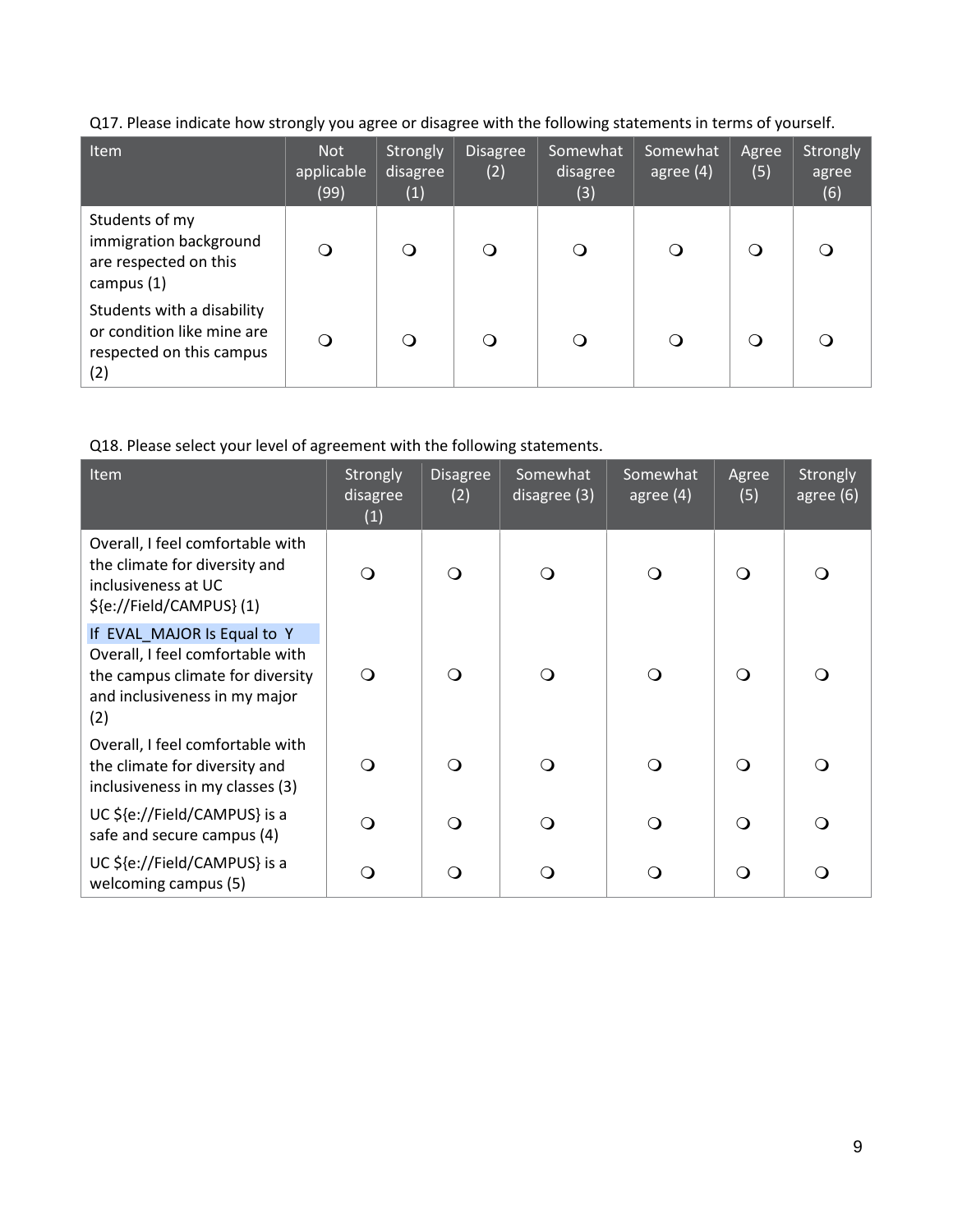### **Evaluation of the Major**

The next section of this questionnaire asks you to evaluate your major based on your experience. Below are your listed major(s) according to campus records. Please select the major that you will evaluate. If you do not want to evaluate the first major listed, then you will need to make another selection or, if you have changed majors and would like to evaluate your new major, please select the "Other" option and then choose your new major from the subsequent list.

### Q19. Answer If MAJOR TEXT2 Is Empty And EVAL MAJOR Is Equal to Y

If MAJOR TEXT1 Is Not Empty

- \${e://Field/MAJOR\_TEXT1} (1)
- $\bigcirc$  Other (3)

### Q20. Answer If EVAL\_MAJOR Is Equal to Y And MAJOR\_TEXT2 Is Not Empty

If MAJOR\_TEXT1 Is Not Empty

\${e://Field/MAJOR\_TEXT1} (1)

If MAJOR\_TEXT2 Is Not Empty

- \${e://Field/MAJOR\_TEXT2} (2)
- Other (3)

#### Q21. Answer If Other Is Selected Or Other Is Selected

 $\left| \cdot \right|$ 

Please select your new major from the following list.

**Other** 

#### Answer If EVAL\_MAJOR Is Equal to Y

Q22. Were the following factors very important to you in deciding on your major?

| <b>Item</b>                                      | Yes $(1)$ | No(0)    |
|--------------------------------------------------|-----------|----------|
| Intellectual curiosity (1)                       | $\Omega$  | $\circ$  |
| Leads to a high paying job (2)                   |           | $\Omega$ |
| Prepares me for a fulfilling career (3)          |           | $\circ$  |
| Parental/family desires (4)                      |           | $\circ$  |
| Prestige (7)                                     |           | $\circ$  |
| Could not get into my first choice major (8)     |           | $\circ$  |
| Prepares me for graduate/professional school (9) |           | $\Omega$ |
| Other, please elaborate (11)                     |           | ∩        |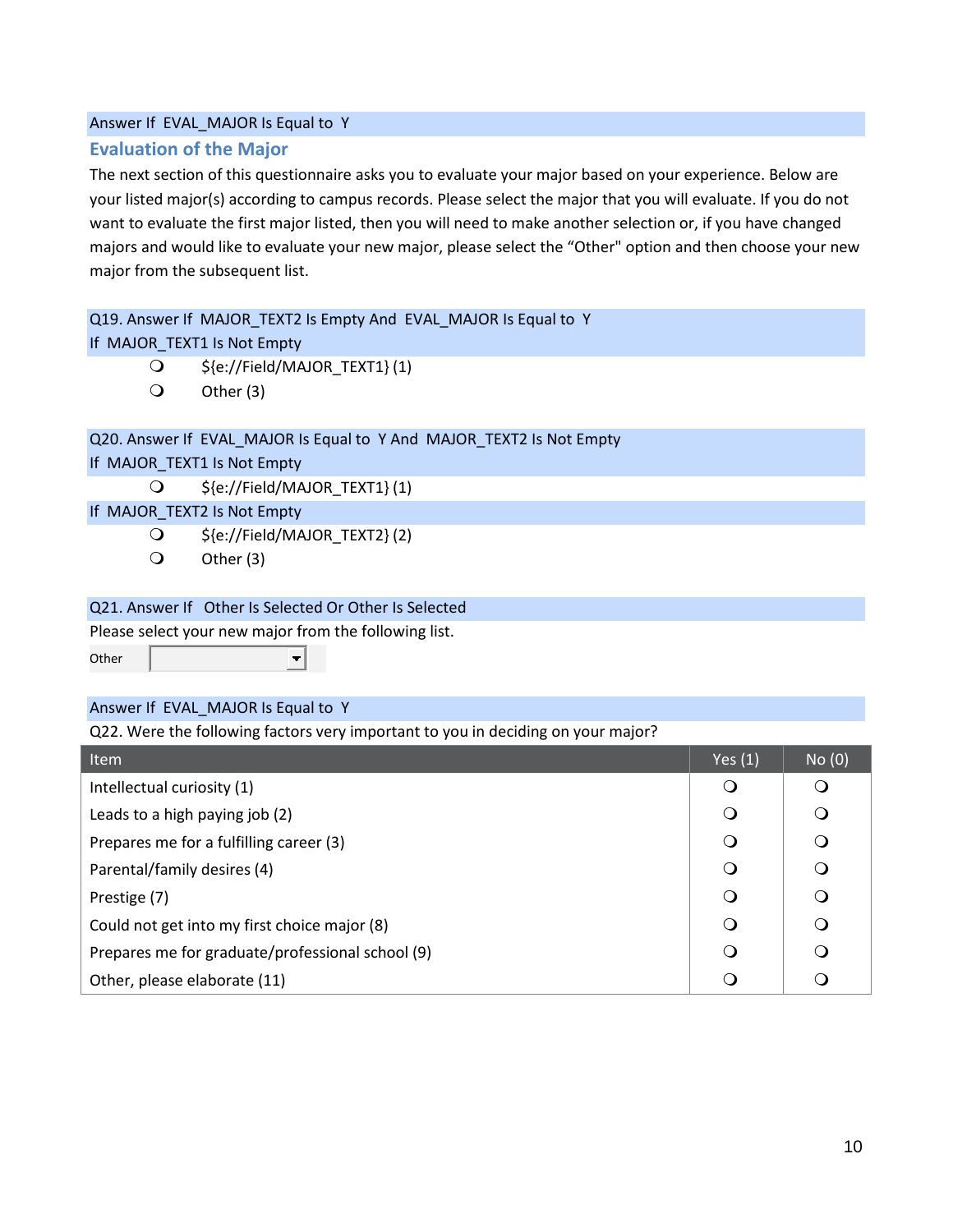Q23. Thinking back over your coursework in your major this academic year, how often were you required to do the following?

| <b>Item</b>                                                                                                                         | <b>Never</b><br>(1) | Rarely<br>(2) | Occasionally<br>(3) | Somewhat<br>often (4) | Often<br>(5) | Very<br>often<br>(6) |
|-------------------------------------------------------------------------------------------------------------------------------------|---------------------|---------------|---------------------|-----------------------|--------------|----------------------|
| Recognize or recall specific facts, terms, and<br>concepts (4)                                                                      | Q                   |               |                     |                       | O            | ∩                    |
| Explain methods, ideas, or concepts and use<br>them to solve problems (5)                                                           | Q                   |               |                     |                       | $\circ$      |                      |
| Break down course material into component<br>parts to see the basis for different outcomes<br>and conclusions (6)                   | Q                   |               | ∩                   | ∩                     | O            |                      |
| Judge the value of information, ideas, actions,<br>and conclusions based on the soundness of<br>sources, methods, and reasoning (7) | ∩                   |               |                     |                       | $\Omega$     |                      |
| Create or generate new ideas, products, or<br>ways of understanding (8)                                                             | Q                   | ∩             |                     |                       | $\circ$      |                      |

## Answer If EVAL\_MAJOR Is Equal to N

Q24. Evaluation of the Educational Experience Thinking back over your coursework this academic year, how often were you required to do the following?

| <b>Item</b>                                                                                                                         | <b>Never</b><br>(1) | Rarely<br>(2) | Occasionally<br>(3) | Somewhat<br>often $(4)$ | Often<br>(5) | Very<br>often<br>(6) |
|-------------------------------------------------------------------------------------------------------------------------------------|---------------------|---------------|---------------------|-------------------------|--------------|----------------------|
| Recognize or recall specific facts, terms, and<br>concepts (4)                                                                      | O                   |               | ∩                   |                         | $\circ$      | ∩                    |
| Explain methods, ideas, or concepts and use<br>them to solve problems (5)                                                           | O                   |               | ∩                   |                         | ∩            |                      |
| Break down course material into component<br>parts to see the basis for different outcomes<br>and conclusions (6)                   | O                   | ∩             | Q                   | ( )                     | ∩            |                      |
| Judge the value of information, ideas, actions,<br>and conclusions based on the soundness of<br>sources, methods, and reasoning (7) | Q                   |               | ∩                   |                         | ∩            |                      |
| Create or generate new ideas, products, or<br>ways of understanding (8)                                                             | ∩                   |               |                     |                         | ∩            |                      |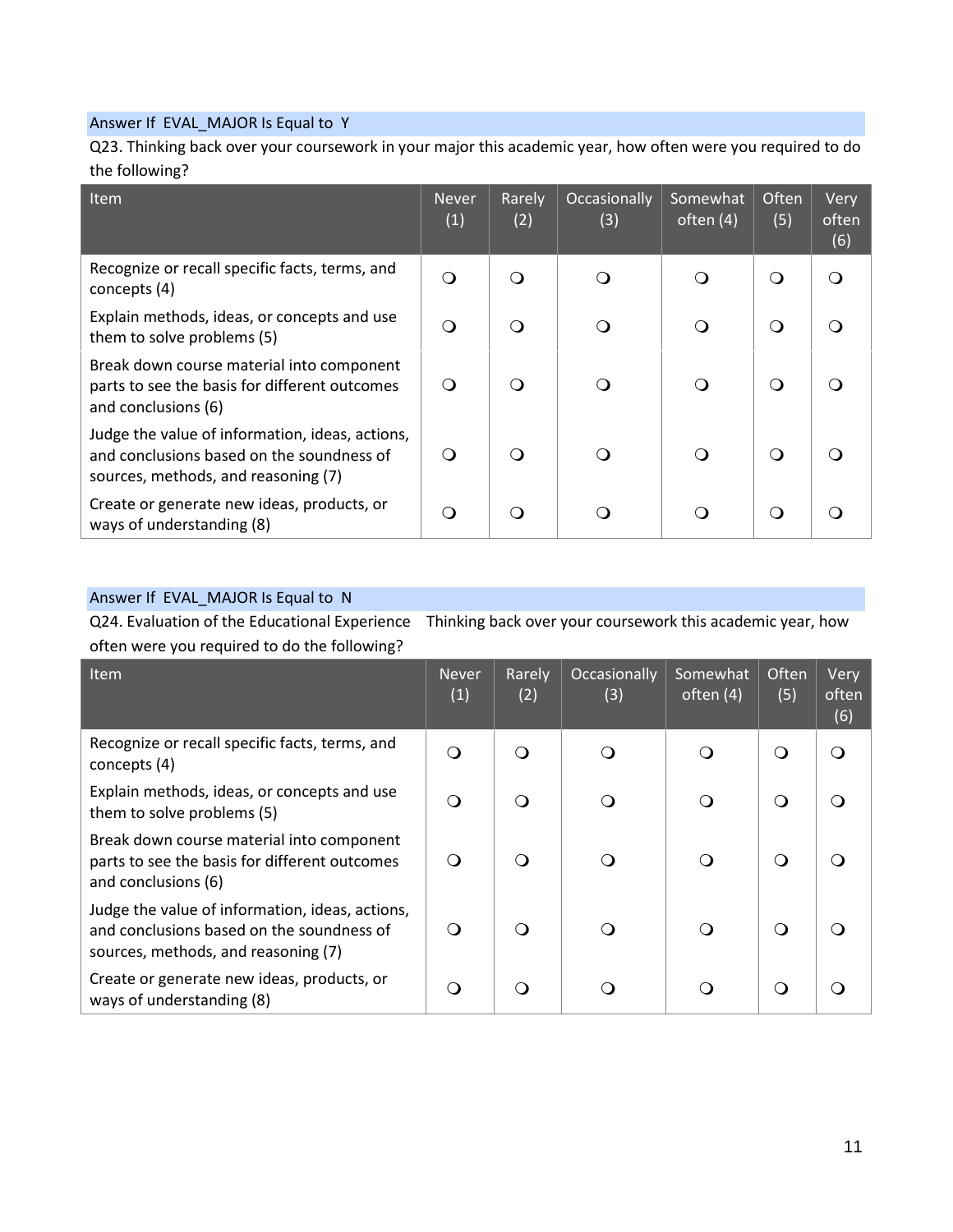Q25. Thinking back over your coursework in your major this academic year, how often did you do each of the following?

| Item                                                                                                        | <b>Never</b><br>(1) | Rarely<br>(2) | Occasionally<br>(3) | Somewhat<br>often $(4)$ | Often<br>(5) | Very<br>often<br>(6) |
|-------------------------------------------------------------------------------------------------------------|---------------------|---------------|---------------------|-------------------------|--------------|----------------------|
| Used facts and examples to support your<br>viewpoint (4)                                                    | O                   |               |                     |                         | O            |                      |
| Incorporated ideas or concepts from different<br>courses when completing assignments (5)                    | Q                   | ∩             |                     |                         | ∩            |                      |
| Examined how others gathered and<br>interpreted data and assessed the soundness<br>of their conclusions (6) | ∩                   |               | ∩                   | ∩                       | $\Omega$     |                      |
| Reconsidered your own position on a topic<br>after assessing the arguments of others (7)                    | ∩                   | ∩             |                     |                         | ◯            |                      |

## Answer If EVAL\_MAJOR Is Equal to N

Q26. Thinking back over all of your coursework this academic year, how often did you do each of the following?

| <b>Item</b>                                                                                                 | <b>Never</b><br>(1) | Rarely<br>(2) | Occasionally<br>(3) | Somewhat<br>often (4) | Often<br>(5) | Very<br>often<br>(6) |
|-------------------------------------------------------------------------------------------------------------|---------------------|---------------|---------------------|-----------------------|--------------|----------------------|
| Used facts and examples to support your<br>viewpoint (4)                                                    | $\circ$             | ∩             |                     |                       | Q            | ∩                    |
| Incorporated ideas or concepts from different<br>courses when completing assignments (5)                    | O                   | ∩             |                     |                       | Q            |                      |
| Examined how others gathered and interpreted<br>data and assessed the soundness of their<br>conclusions (6) | O                   | $\Omega$      | ∩                   | Q                     | Q            |                      |
| Reconsidered your own position on a topic after<br>assessing the arguments of others (7)                    | $\Omega$            |               |                     |                       | ∩            |                      |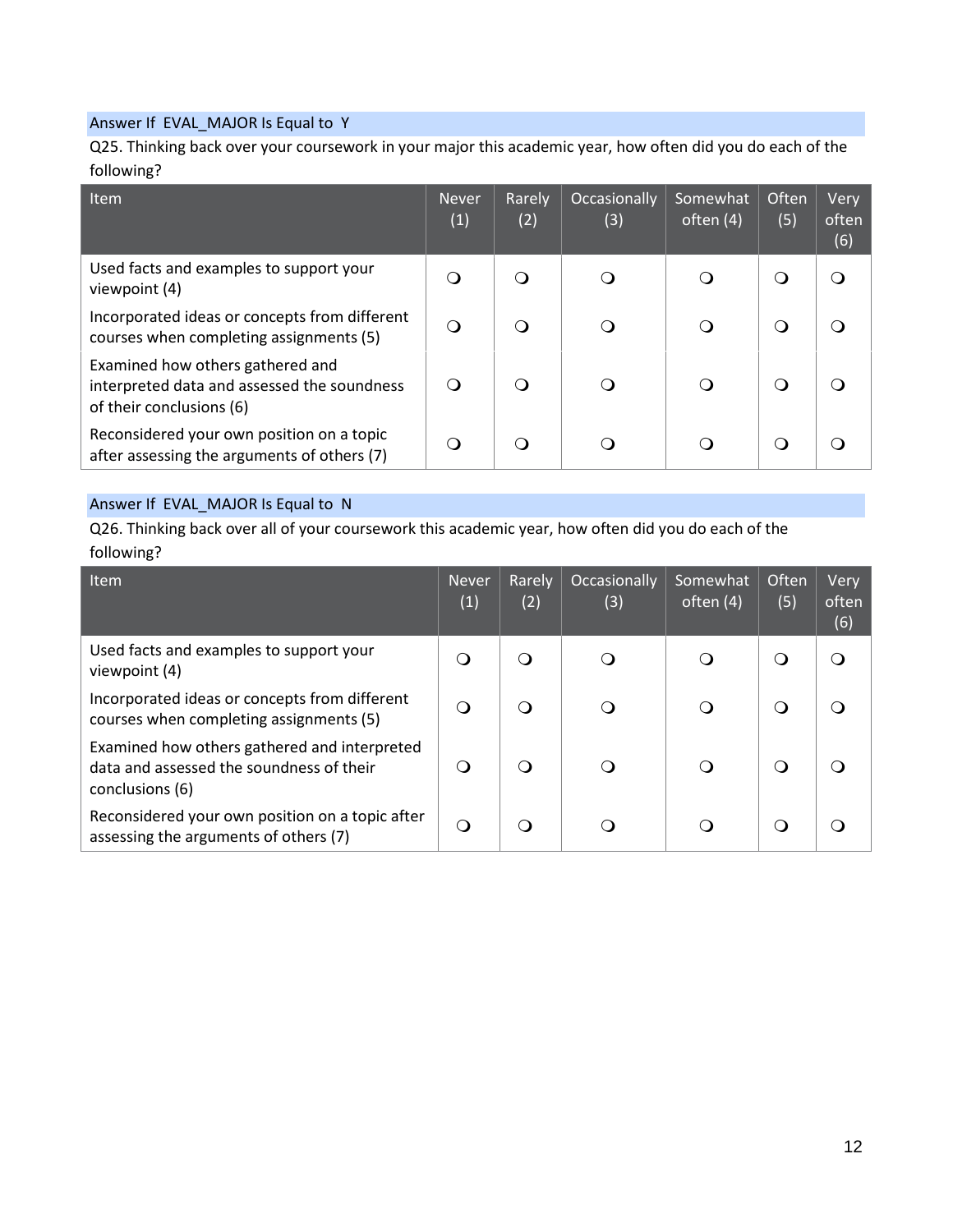Q27. Please answer the following questions about your major.

| <b>Item</b>                                                                                                                  | Yes $(1)$ | No(0) |
|------------------------------------------------------------------------------------------------------------------------------|-----------|-------|
| Do you understand how the requirements of your major combine to produce a<br>coherent understanding of a field of study? (4) |           |       |
| Are the major requirements well defined? (5)                                                                                 |           |       |
| Are department rules and policies clearly communicated? (6)                                                                  |           |       |
| Is the description of the major in the catalog accurate? (7)                                                                 |           |       |

## Answer If EVAL\_MAJOR Is Equal to Y

Please answer the following questions about your experiences in the major.

## Answer If EVAL\_MAJOR Is Equal to N

Please answer the following questions about your educational experience overall.

#### Q28. How often have you experienced the following?

| Item                                                                                                                        | <b>Never</b><br>(1) | Rarely<br>(2) | Occasionally<br>(3) | Somewhat<br>often (4) | Often<br>(5) | Very<br>often<br>(6) |
|-----------------------------------------------------------------------------------------------------------------------------|---------------------|---------------|---------------------|-----------------------|--------------|----------------------|
| Open channels of communication<br>between faculty and students regarding<br>student needs, concerns, and suggestions<br>(4) | $\bigcirc$          | $\Omega$      | ∩                   | $\Omega$              | $\Omega$     |                      |
| Students treated equitably and fairly by<br>the faculty (5)                                                                 | $\Omega$            | $\Omega$      | ∩                   | $\Omega$              | $\Omega$     |                      |
| Clear explanation of what constitutes<br>plagiarism (6)                                                                     | $\Omega$            | $\Omega$      | ∩                   | $\Omega$              | $\Omega$     |                      |
| Faculty providing prompt and useful<br>feedback on student work (7)                                                         | $\Omega$            | $\Omega$      | ∩                   | $\Omega$              | $\Omega$     |                      |
| Faculty maintaining respectful<br>interactions in classes (8)                                                               | $\Omega$            | $\Omega$      | ∩                   | $\Omega$              | $\Omega$     |                      |
| Opportunities for active participation in<br>lecture and discussion classes (9)                                             | $\Omega$            | $\Omega$      | ∩                   | $\Omega$              | ∩            |                      |
| An instructor who increases your<br>enthusiasm for the subject (10)                                                         | Q                   | ∩             |                     | ∩                     | ∩            |                      |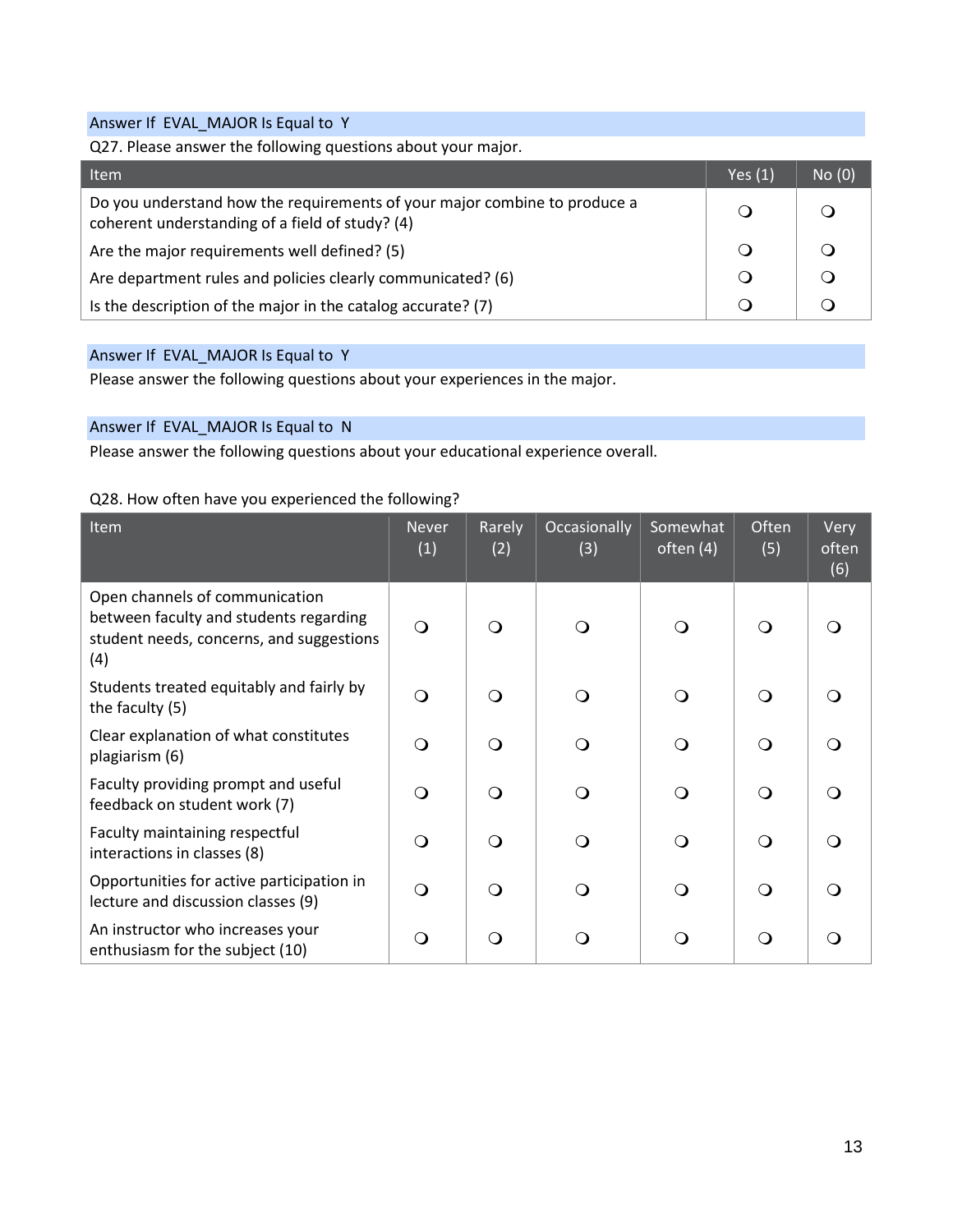Q29. How satisfied are you with each of the following aspects of your educational experience in the major?

Note: Lower-division courses are aimed at first and second year students in your major, and upper-division courses are aimed at third and fourth year students in your major.

| Item                                                           | Very<br>dissatisfied<br>(1) | <b>Dissatisfied</b><br>(2) | Somewhat<br>dissatisfied<br>(3) | Somewhat<br>satisfied<br>(4) | Satisfied<br>(5) | Very<br>satisfied<br>(6) | <b>Not</b><br>applicable-<br><b>No</b><br>courses<br>taken (99) |
|----------------------------------------------------------------|-----------------------------|----------------------------|---------------------------------|------------------------------|------------------|--------------------------|-----------------------------------------------------------------|
| Variety of courses<br>available in your<br>major $(4)$         | ∩                           | $\Omega$                   | $\Omega$                        | $\Omega$                     | $\Omega$         | ∩                        | $\Omega$                                                        |
| Quality of lower-<br>division courses in<br>your major (10)    | $\Omega$                    | $\bigcirc$                 | $\bigcirc$                      | $\bigcirc$                   | $\bigcirc$       | ∩                        | $\Omega$                                                        |
| Quality of upper-<br>division courses in<br>your major (6)     | ∩                           | $\Omega$                   | $\Omega$                        | $\Omega$                     | $\bigcirc$       | ∩                        | $\Omega$                                                        |
| Communication<br>between students<br>and the department<br>(7) | ∩                           | $\Omega$                   | $\bigcirc$                      | $\bigcirc$                   | $\bigcirc$       | ∩                        | ∩                                                               |

### Q30. How satisfied are you with each of the following aspects of your educational experience overall?

| Item                                                                            | Very<br>dissatisfied<br>(1) | <b>Dissatisfied</b><br>(2) | Somewhat<br>dissatisfied<br>(3) | Somewhat<br>satisfied<br>(4) | Satisfied<br>(5) | Very<br>satisfied<br>(6) |
|---------------------------------------------------------------------------------|-----------------------------|----------------------------|---------------------------------|------------------------------|------------------|--------------------------|
| Academic advising by faculty (1)                                                | $\mathsf{O}$                | $\Omega$                   | $\bigcirc$                      | $\Omega$                     | $\Omega$         | ∩                        |
| Academic advising by school or<br>college staff (2)                             | ∩                           | ∩                          | $\Omega$                        | ∩                            | ∩                |                          |
| Academic advising by<br>departmental staff (3)                                  |                             |                            | $\Omega$                        |                              |                  |                          |
| Quality of faculty instruction (4)                                              | ∩                           | ∩                          | $\Omega$                        | ∩                            | ∩                |                          |
| Quality of teaching by graduate<br>students (TAs, GSIs) (5)                     | Q                           | ∩                          | $\Omega$                        | ∩                            | ∩                |                          |
| Availability of courses for general<br>education or breadth<br>requirements (6) | ⊖ )                         |                            | $\Omega$                        |                              | ∩                |                          |
| Availability of courses needed for<br>graduation (7)                            |                             |                            | ∩                               |                              |                  |                          |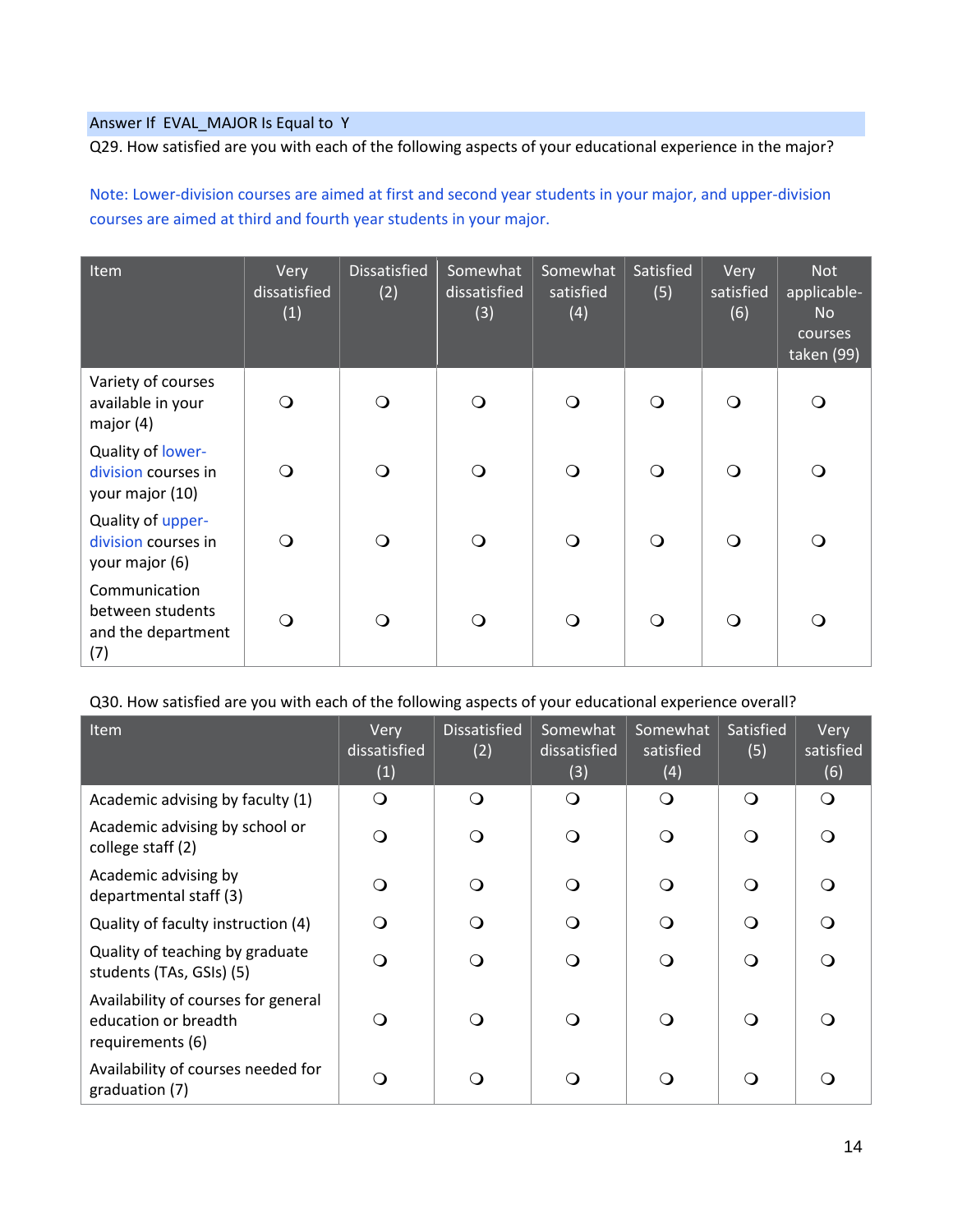| Access to small classes (8)                                                                    | ∩ | ∩ |  |  |
|------------------------------------------------------------------------------------------------|---|---|--|--|
| Access to faculty outside of class<br>(9)                                                      | O | ∩ |  |  |
| Ability to get into a major that you<br>want $(10)$                                            | O | O |  |  |
| Opportunities for research<br>experience or to produce creative<br>products (11)               | ∩ | Q |  |  |
| Educational enrichment programs<br>(e.g., service-learning, study<br>abroad, internships) (12) | 0 | ∩ |  |  |
| Availability of library research<br>resources (13)                                             |   | ∩ |  |  |

Q31. How many professors do you know well enough to ask for a letter of recommendation in support of an application for a job or for graduate or professional school?

- $\overline{Q}$  Zero (0)
- $Q_1(1)$
- $Q_2(2)$
- $Q$  3(3)
- $\bigcirc$  4 or more (4)

## **Co-Curricular Experience**

Q32. While a student at the UC \${e://Field/CAMPUS}, have you been involved or are you currently involved in a student organization(s)?

- $\overline{Q}$  Yes (1)
- $O$  No  $(0)$

Answer If Co-curricular While a student at the [University Name], have you been involved or are you currently involved in a student organization(s)? Yes Is Selected

Q33. Are you or have you been an officer of a student organization?

- $\overline{Q}$  Yes (1)
- $O$  No  $(0)$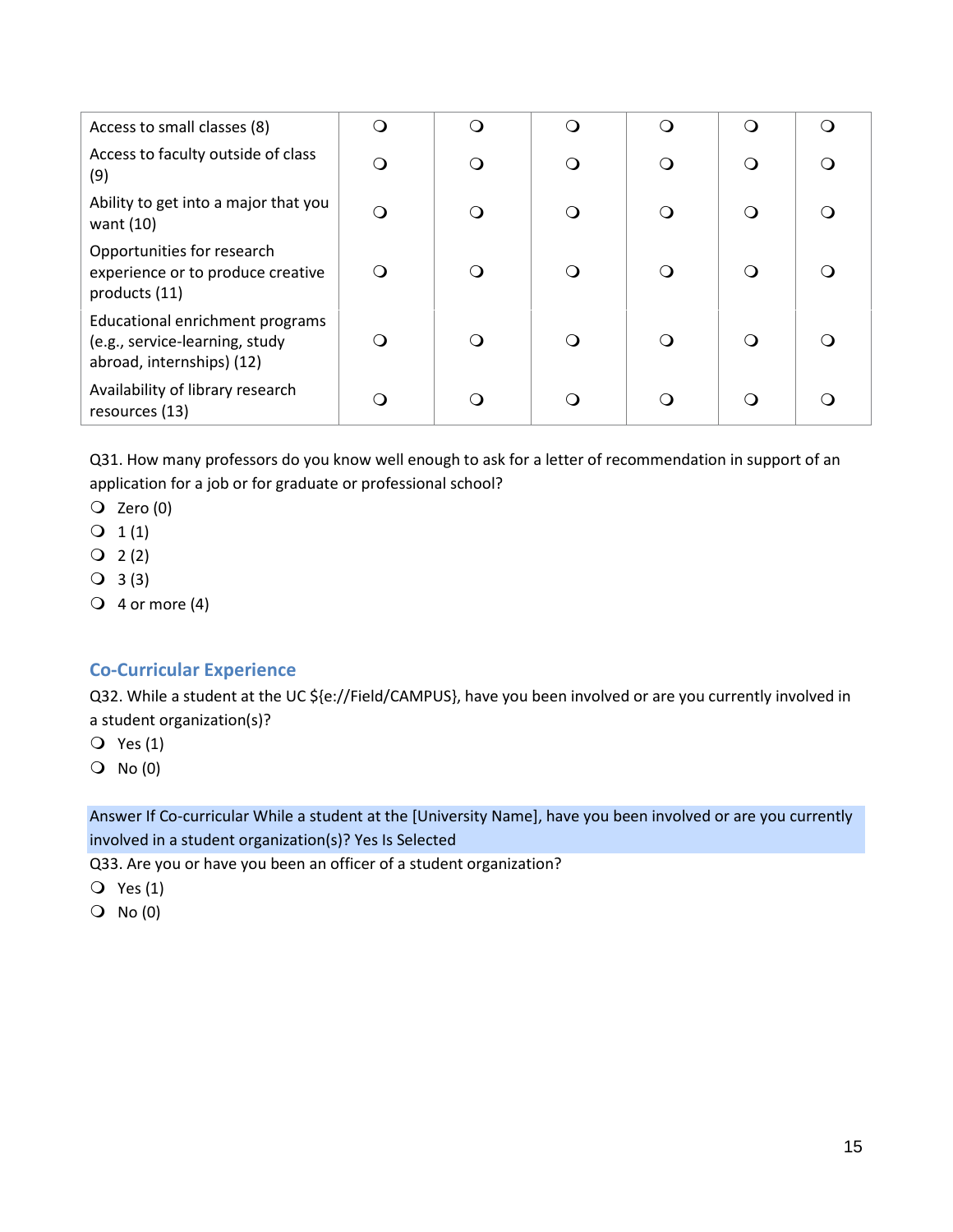Answer If Co-curricular While a student at the [University Name], have you been involved or are you currently involved in a student organization(s)? Yes Is Selected

Note: People sometimes talk about "co-curricular learning," meaning the learning that students do outside of the classroom, focusing on student clubs and organizations.

Q34. During the current academic year, how often have you done the following activities in a student club or organization of which you are a member?

| <b>Item</b>                                                                     | Never (1) | 1-2 times $(2)$ | 3-5 times (3) | More than 5<br>times $(4)$ |
|---------------------------------------------------------------------------------|-----------|-----------------|---------------|----------------------------|
| Chaired a meeting (1)                                                           | $\Omega$  | $\Omega$        |               |                            |
| Planned an event (2)                                                            | ∩         |                 |               | ∩                          |
| Promoted or marketed an event (3)                                               | $\Omega$  |                 |               | ∩                          |
| Led or facilitated a discussion (4)                                             | ∩         |                 |               | ∩                          |
| Recruited new members for the<br>organization/club (6)                          | $\Omega$  |                 |               | ∩                          |
| Mediated a dispute (12)                                                         | $\Omega$  |                 |               | ∩                          |
| Partnered with a community organization or<br>organized community outreach (13) | $\Omega$  |                 |               | ∩                          |
| Developed a budget (14)                                                         | ∩         | ∩               | ∩             | $\Omega$                   |
| Delegated tasks to others (15)                                                  |           |                 |               | $\Omega$                   |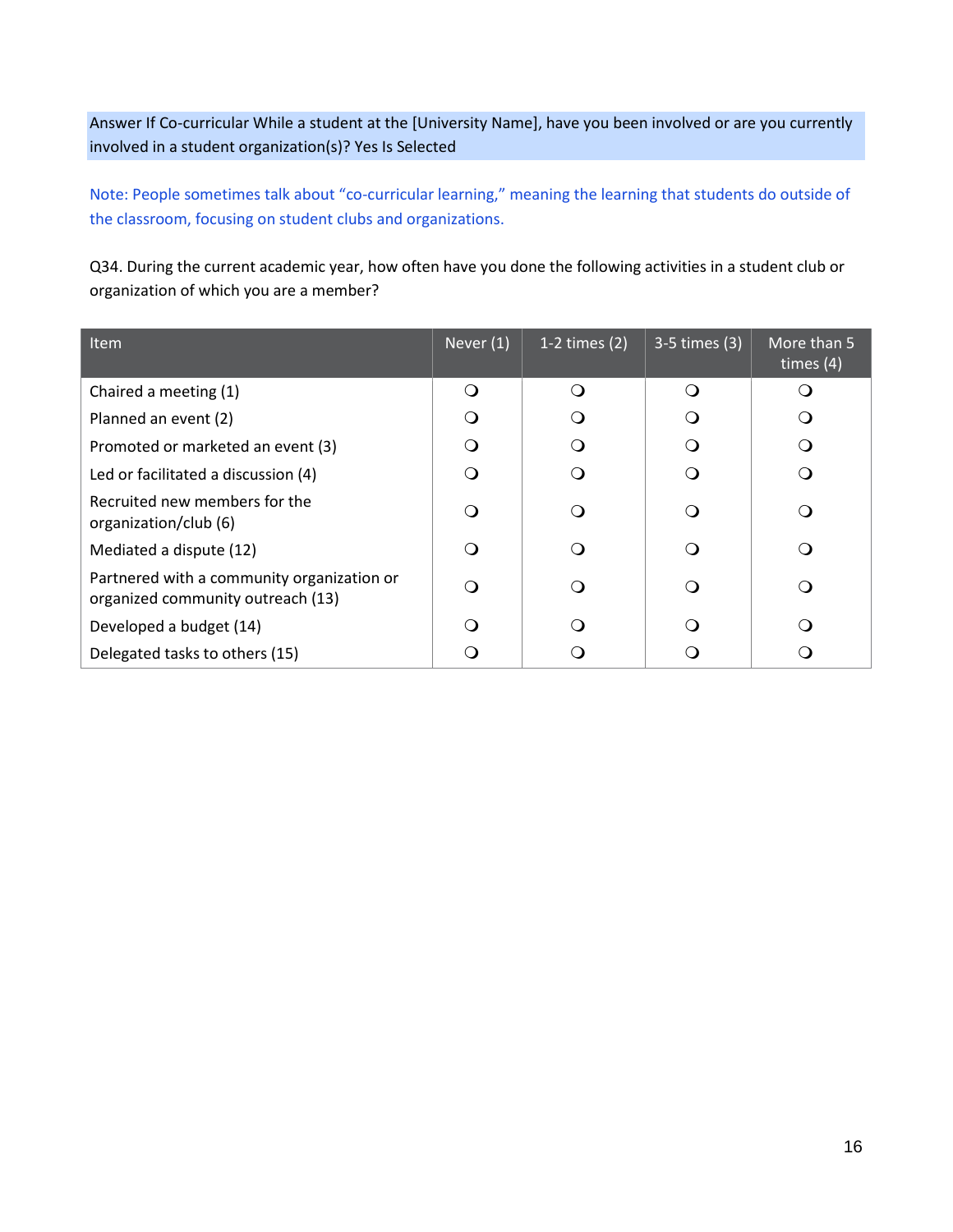Answer If While a student at the [University Name], have you been involved or are you currently involved in... Yes Is Selected

Q35. Please rate how important your interactions with other students in student clubs and organizations have been to each of the following:

| <b>Item</b>                                                           | Of no<br>importance (1) | Somewhat<br>important (2) | Very<br>important<br>(3) | Essential (4) |
|-----------------------------------------------------------------------|-------------------------|---------------------------|--------------------------|---------------|
| Becoming more dependable and reliable (2)                             | Q                       | $\Omega$                  | ∩                        |               |
| Learning how to resolve disputes (3)                                  | $\Omega$                | ∩                         |                          |               |
| Developing an ability to work with others to<br>accomplish a goal (5) | ∩                       | ∩                         |                          |               |
| Developing your knowledge of how<br>organizations work (6)            | ∩                       | ∩                         |                          |               |
| Understanding how to succeed in competitive<br>situations (7)         | ∩                       | $\Omega$                  |                          |               |
| Developing oral presentation skills (12)                              | $\Omega$                | ∩                         |                          |               |
| Developing networking skills (13)                                     |                         | ∩                         |                          |               |
| Developing writing skills (16)                                        |                         |                           |                          |               |

# **Academic and Personal Development**

Q36. Please rate your level of proficiency in the following areas when you started at this campus and now.

| Item                                                       | Very<br>Poor $(1)$ | Poor $(2)$ | Fair<br>(3) | Good $(4)$ | Very<br>Good(5) | Excellent (6) |
|------------------------------------------------------------|--------------------|------------|-------------|------------|-----------------|---------------|
| <b>Analytical and critical thinking</b><br>skills          |                    |            |             |            |                 |               |
| When you started here                                      | ∩                  | Q          | ∩           | $\Omega$   | $\Omega$        | $\circ$       |
| <b>Now</b>                                                 | $\Omega$           | $\bigcirc$ | $\Omega$    | $\bigcirc$ | $\bigcirc$      | $\circ$       |
| Ability to be clear and effective<br>when writing          |                    |            |             |            |                 |               |
| When you started here                                      | ∩                  | $\Omega$   | ∩           | $\Omega$   | ∩               | $\Omega$      |
| <b>Now</b>                                                 | $\Omega$           | $\bigcirc$ | $\Omega$    | $\bigcirc$ | $\Omega$        | $\Omega$      |
| Ability to read and comprehend<br>academic material        |                    |            |             |            |                 |               |
| When you started here                                      | ∩                  | Q          | ∩           | $\Omega$   | ∩               | $\Omega$      |
| <b>Now</b>                                                 | $\Omega$           | $\Omega$   | $\Omega$    | $\Omega$   | Q               | $\circ$       |
| Understanding your field of<br>study (i.e., college major) |                    |            |             |            |                 |               |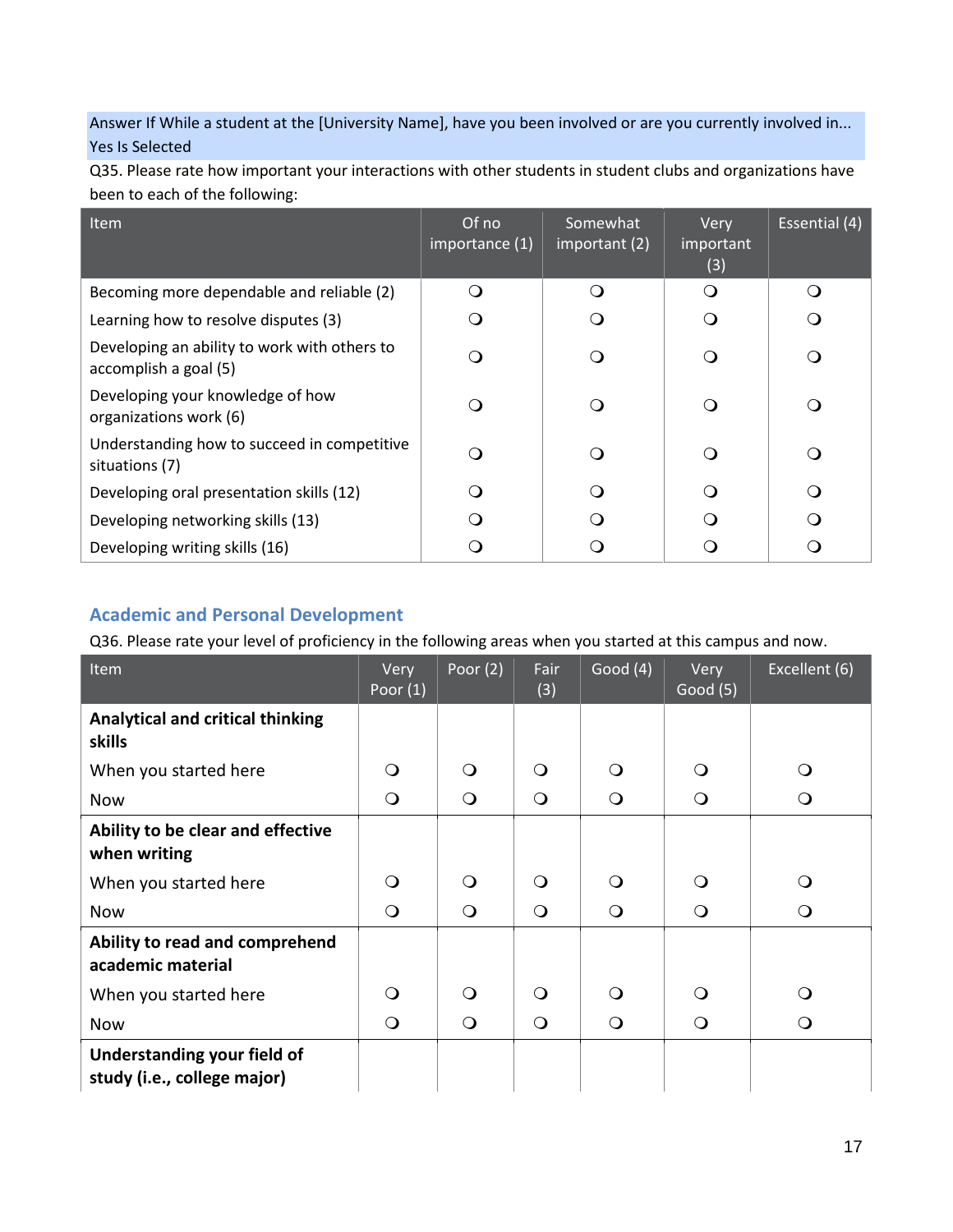| When you started here                                        |          |          |          |   |  |
|--------------------------------------------------------------|----------|----------|----------|---|--|
| <b>Now</b>                                                   | ∩        | $\Omega$ | $\Omega$ | ∩ |  |
| <b>Quantitative (mathematical and</b><br>statistical) skills |          |          |          |   |  |
| When you started here                                        | ∩        |          | ∩        | ∩ |  |
| <b>Now</b>                                                   | $\Omega$ | $\Omega$ | $\Omega$ | Ω |  |
| <b>Oral communication skills</b>                             |          |          |          |   |  |
| When you started here                                        | ∩        | ∩        | ∩        | ∩ |  |
| <b>Now</b>                                                   | ∩        |          | ∩        |   |  |

Q37. Please rate your level of proficiency in the following areas when you started at this campus and now.

| Item                                                                                                                    | Very<br>Poor $(1)$ | Poor $(2)$     | Fair<br>(3)    | Good $(4)$ | Very<br>Good (5) | Excellent (6)  |
|-------------------------------------------------------------------------------------------------------------------------|--------------------|----------------|----------------|------------|------------------|----------------|
| <b>Ability to understand</b><br>international perspectives<br>(economic, political, social,<br>cultural)                |                    |                |                |            |                  |                |
| When you started here                                                                                                   | $\circ$            | $\Omega$       | $\Omega$       | $\bigcirc$ | $\Omega$         | $\bigcirc$     |
| <b>Now</b>                                                                                                              | $\bigcirc$         | $\bigcirc$     | $\overline{O}$ | $\bigcirc$ | $\bigcirc$       | $\bigcirc$     |
| Leadership skills                                                                                                       |                    |                |                |            |                  |                |
| When you started here                                                                                                   | $\circ$            | $\bigcirc$     | $\circ$        | $\bigcirc$ | $\bigcirc$       | $\bigcirc$     |
| <b>Now</b>                                                                                                              | $\bigcirc$         | $\bigcirc$     | $\bigcirc$     | $\bigcirc$ | $\bigcirc$       | $\bigcirc$     |
| Library and online information<br>research skills (e.g., finding<br>books, articles, evaluating<br>information sources) |                    |                |                |            |                  |                |
| When you started here                                                                                                   | $\Omega$           | $\Omega$       | $\Omega$       | $\Omega$   | $\Omega$         | $\bigcirc$     |
| <b>Now</b>                                                                                                              | $\bigcirc$         | $\overline{O}$ | $\bigcirc$     | $\bigcirc$ | $\bigcirc$       | $\overline{O}$ |
| Ability to prepare and make a<br>presentation                                                                           |                    |                |                |            |                  |                |
| When you started here                                                                                                   | $\bigcirc$         | $\bigcirc$     | $\circ$        | $\bigcirc$ | $\bigcirc$       | $\bigcirc$     |
| <b>Now</b>                                                                                                              | $\bigcirc$         | $\bigcirc$     | $\overline{O}$ | $\bigcirc$ | $\bigcirc$       | $\bigcirc$     |
| Ability to design, conduct, and<br>evaluate research                                                                    |                    |                |                |            |                  |                |
| When you started here                                                                                                   | $\circ$            | $\bigcirc$     | $\Omega$       | $\bigcirc$ | $\Omega$         | $\bigcirc$     |
| <b>Now</b>                                                                                                              | $\Omega$           | $\Omega$       | $\circ$        | $\Omega$   | $\Omega$         | $\bigcirc$     |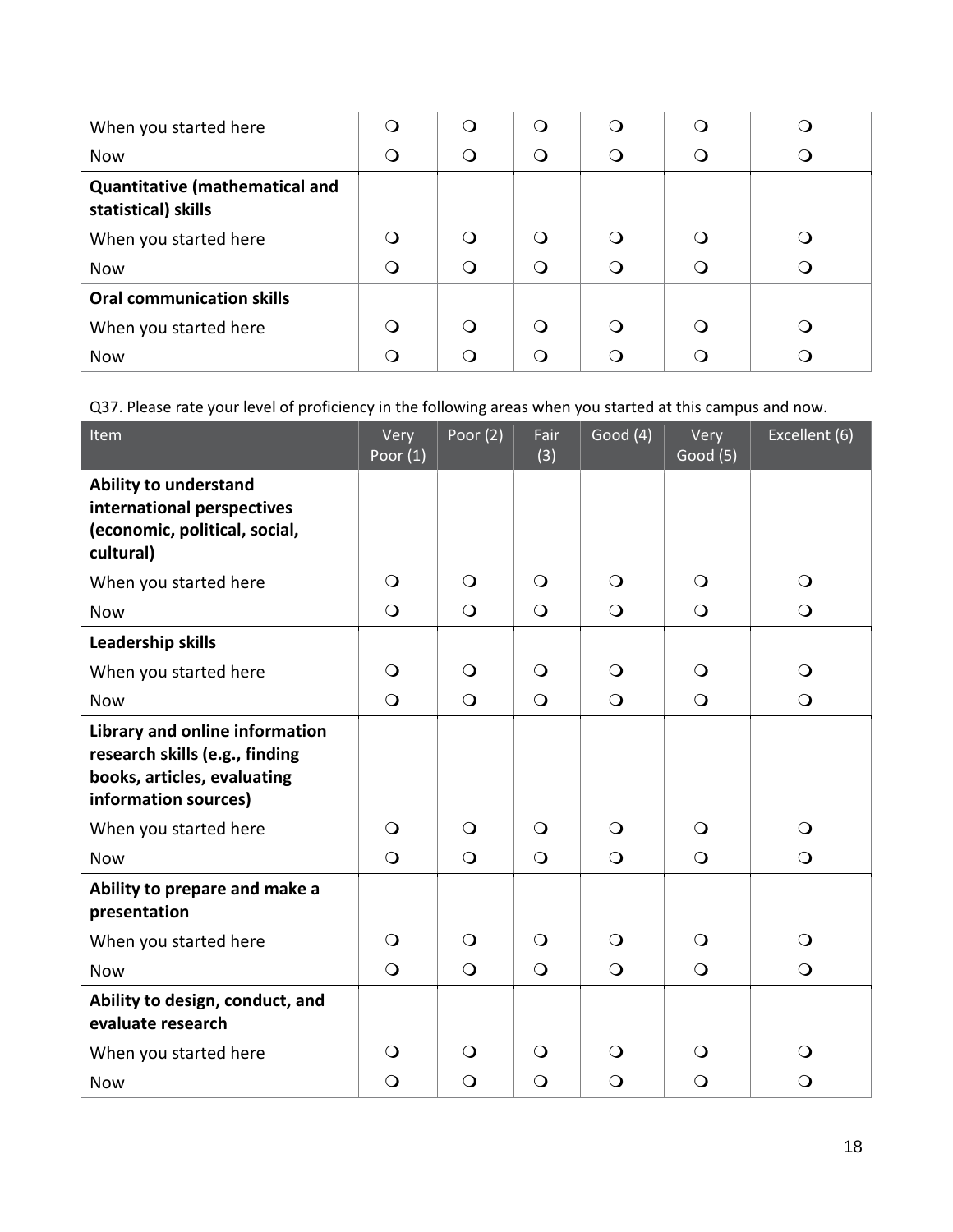| <b>Interpersonal skills</b> |  |  |  |
|-----------------------------|--|--|--|
| When you started here       |  |  |  |
| <b>Now</b>                  |  |  |  |

# **Satisfaction**

Q38. How satisfied are you with the following aspects of your campus experiences/education?

| Item                                                           | Very<br>dissatisfied<br>(1) | <b>Dissatisfied</b><br>(2) | Somewhat<br>dissatisfied<br>(3) | Somewhat<br>satisfied (4) | Satisfied<br>(5) | Very<br>satisfied<br>(6) |
|----------------------------------------------------------------|-----------------------------|----------------------------|---------------------------------|---------------------------|------------------|--------------------------|
| My UC<br>\${e://Field/CAMPUS}<br>grade point average (1)       | $\Omega$                    | O                          | Q                               | $\Omega$                  | $\Omega$         | Q                        |
| Overall social experience<br>(2)                               | O                           | O                          | Q                               | ∩                         | ∩                | $\left( \right)$         |
| Overall academic<br>experience (3)                             | O                           | O                          | Ω                               | ∩                         | $\Omega$         | Q                        |
| Value of your education<br>for the price you are<br>paying (4) | ∩                           | O                          | ∩                               | ∩                         | ∩                | ( )                      |

Q39. Please select your level of agreement with the following statements.

| <b>Item</b>                                                                                 | Strongly<br>disagree<br>(1) | <b>Disagree</b><br>(2) | Somewhat<br>disagree (3) | Somewhat<br>agree $(4)$ | Agree<br>(5) | Strongly<br>agree (6) |
|---------------------------------------------------------------------------------------------|-----------------------------|------------------------|--------------------------|-------------------------|--------------|-----------------------|
| I feel valued as an individual at this<br>campus (3)                                        | $\Omega$                    | $\circ$                | O                        | O                       | $\Omega$     | $\Omega$              |
| I feel that I belong at UC<br>\${e://Field/CAMPUS}(1)                                       | $\Omega$                    | $\Omega$               | O                        | $\Omega$                | $\Omega$     | $\Omega$              |
| Knowing what I know now, I would<br>still choose to enroll at UC<br>\${e://Field/CAMPUS}(2) | Ő                           | $\circ$                | Ő                        | O                       | Q            | $\Omega$              |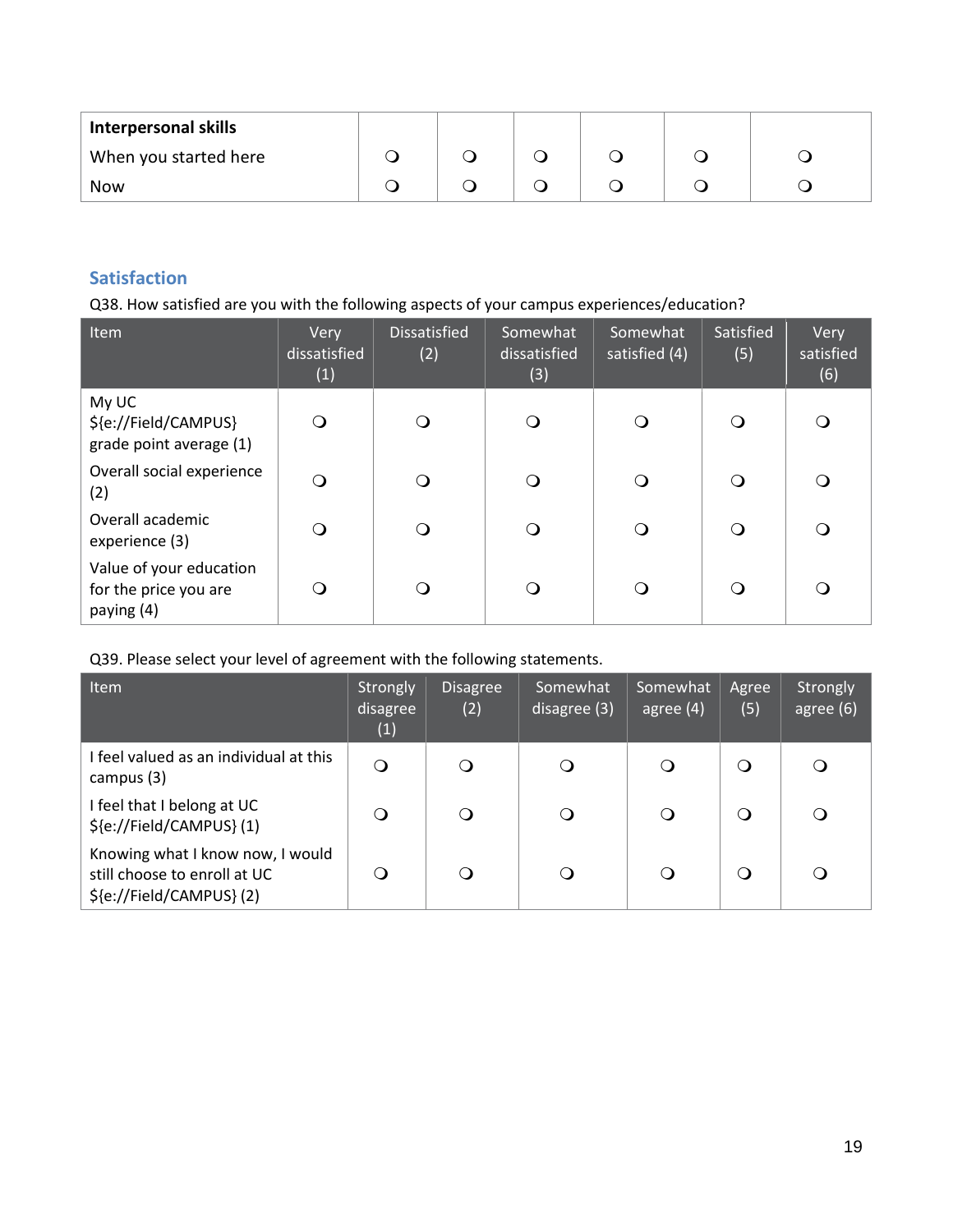Q40. Please select your level of agreement with the following statements.

| Item                                                                                                                                                                                            | Strongly<br>disagree<br>(1) | <b>Disagree</b><br>(2) | Somewhat<br>disagree (3) | Somewhat<br>agree $(4)$ | Agree<br>(5) | Strongly<br>agree $(6)$ |
|-------------------------------------------------------------------------------------------------------------------------------------------------------------------------------------------------|-----------------------------|------------------------|--------------------------|-------------------------|--------------|-------------------------|
| At UC \${e://Field/CAMPUS}, I<br>have been excluded from study<br>groups because of my group<br>membership (e.g., gender,<br>race/ethnicity, sexual orientation,<br>religious belief, etc.) (3) | $\Omega$                    | $\Omega$               | $\bigcirc$               | $\Omega$                | $\Omega$     | $\Omega$                |
| Channels for expressing<br>discrimination or harassment<br>complaints are readily available to<br>students at UC<br>\${e://Field/CAMPUS}(1)                                                     | $\Omega$                    | $\Omega$               | $\Omega$                 | ∩                       | $\Omega$     | O                       |
| Top campus administrators are<br>genuinely committed to<br>promoting respect for and<br>understanding of group<br>differences at UC<br>\${e://Field/CAMPUS}(2)                                  | $\Omega$                    | $\Omega$               | $\Omega$                 | ∩                       | $\Omega$     | O                       |
| Faculty are genuinely committed<br>to promoting respect for and<br>understanding of group<br>differences at UC<br>\${e://Field/CAMPUS}(6)                                                       | ∩                           | $\Omega$               | ∩                        | ∩                       | $\Omega$     | ∩                       |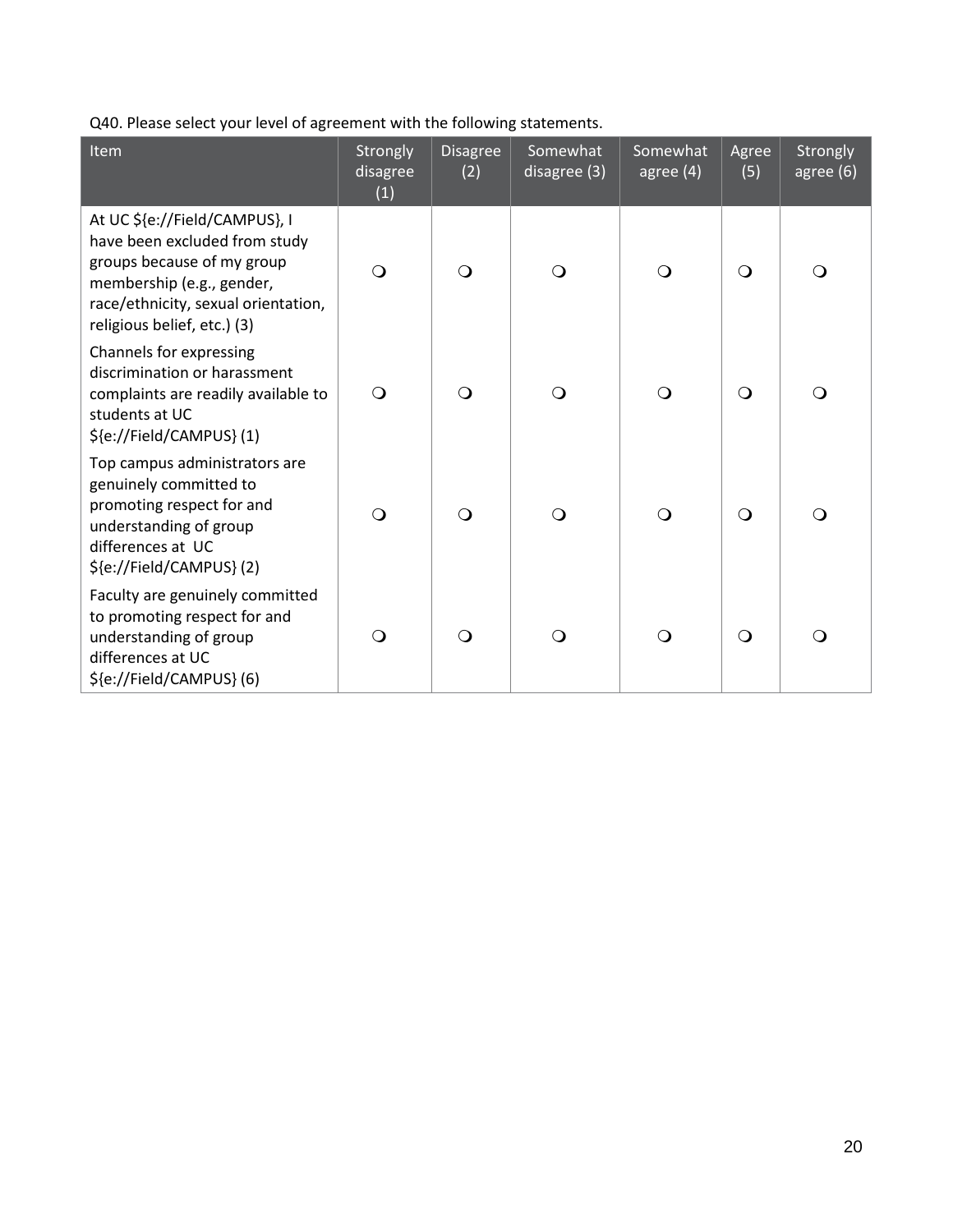# **[UC-Only] Sexual Misconduct**

This section of questions asks about your perceptions regarding sexual misconduct at UC [Campus Name], including your awareness of campus resources and responses to sexual misconduct. **Sexual misconduct refers to a range of behaviors that include sexual assault/violence, intimate partner violence/dating violence, stalking, and verbal or physical sexual harassment**. For these questions, please indicate your level of agreement with the following statements. Your responses will be kept confidential, and please skip any questions that you do not feel comfortable answering.

| Item                                                                                                      | Strongly<br>disagree | <b>Disagree</b> | Somewhat<br>disagree | Somewhat<br>agree | Agree   | Strongly<br>agree | I don't<br>know |
|-----------------------------------------------------------------------------------------------------------|----------------------|-----------------|----------------------|-------------------|---------|-------------------|-----------------|
| If I or someone else<br>experienced sexual<br>misconduct, I know where<br>to go to get help on<br>campus. | $\circ$              | $\circ$         | $\circ$              | $\circ$           | $\circ$ | $\circ$           | $\circ$         |
| If someone reported sexual<br>misconduct at UC [Campus<br>Name], the report would be<br>taken seriously.  | $\circ$              | $\circ$         | $\circ$              | $\circ$           | $\circ$ | $\circ$           | $\circ$         |
| If someone reported sexual<br>misconduct at UC [Campus<br>Name], the report would be<br>handled fairly.   | $\circ$              | $\circ$         | $\circ$              | $\circ$           | $\circ$ | $\circ$           | $\circ$         |

When the situation arose at UC [Campus Name], how often did you do any of the following? Please select "N/A" if you have not been in a particular situation.

| <b>Item</b>                                                                                                   | <b>Never</b> | Sometimes | A few<br><b>Times</b> | Most<br>of the<br><b>Time</b> | Always  | N/A     |
|---------------------------------------------------------------------------------------------------------------|--------------|-----------|-----------------------|-------------------------------|---------|---------|
| Intervene when I witnessed verbal sexual<br>misconduct (e.g. harassing jokes or<br>comments).                 | $\circ$      | $\circ$   | $\circ$               | $\circ$                       | $\circ$ | $\circ$ |
| Intervene when I witnessed physical sexual<br>misconduct (e.g. sexual violence or<br>inappropriate touching). | $\circ$      | $\circ$   | $\circ$               | $\circ$                       | $\circ$ | $\circ$ |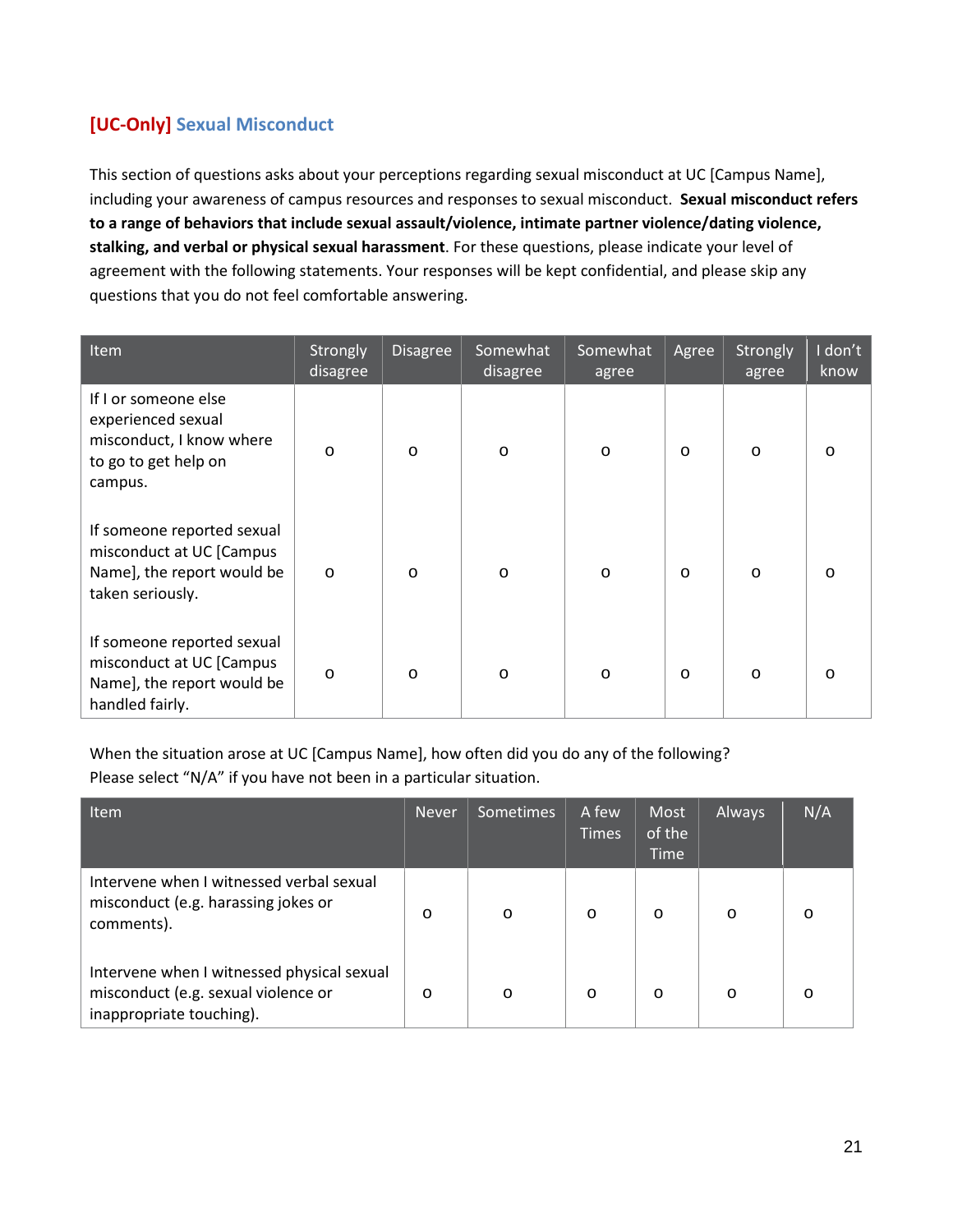# **[UC-Only] Three-Year Degree Pathways**

**[For Freshman Entrants Only]** Q1. Have you heard about the three-year degree pathways that would allow you to graduate in three years?

- o Yes
- o No

[If Yes to Q1] Q2. How did you learn about them? (Choose all that apply)

- $\Box$  My advisor or an advising center
- $\Box$  Freshman orientation
- $\Box$  Campus website
- Another student
- $\Box$  A family member
- If other, please elaborate \_\_\_\_\_\_\_\_\_\_\_\_\_\_ \_\_\_\_\_\_\_\_\_\_\_\_\_\_\_\_\_\_\_\_\_\_\_\_\_\_

**[For all 1st, 2nd, and 3rd year freshman entrants]** Q3. What is the likelihood you will attempt to graduate in three years?

- o Definitely likely
- o Very likely
- o Somewhat likely
- o Neither likely nor unlikely
- o Somewhat unlikely
- o Very unlikely
- o Not at all likely

[If "Somewhat unlikely" or "Very unlikely" or "Not at all likely" is selected in Q3] Q4. Why is it not likely you will try to graduate in three years? (Choose all that apply)

- $\Box$  Didn't know it was an option until now
- $\Box$  Was unable to enroll in summer courses due to cost, need to work, or interest in pursuing other summer experiences
- $\Box$  Needed more than three years to achieve what I want to do in college
- $\Box$  Wanted more time for co-curricular activities (e.g., participate in UC in DC or intensive internship)
- $\Box$  Needed more time to decide on my major or change my major
- $\Box$  If other, please elaborate

#### **[For 4th, 5th, and beyond freshman entrants]** Q5. Did you attempt to graduate in three years?

- o Yes
- o No

[If "No" is selected] Why have you not attempted to graduate in three years? (Choose all that apply)

- $\Box$  Didn't know it was an option
- $\Box$  Was unable to enroll in summer courses due to cost, need to work, or interest in pursuing other summer experiences
- $\Box$  Needed more than three years to achieve what I want to do in college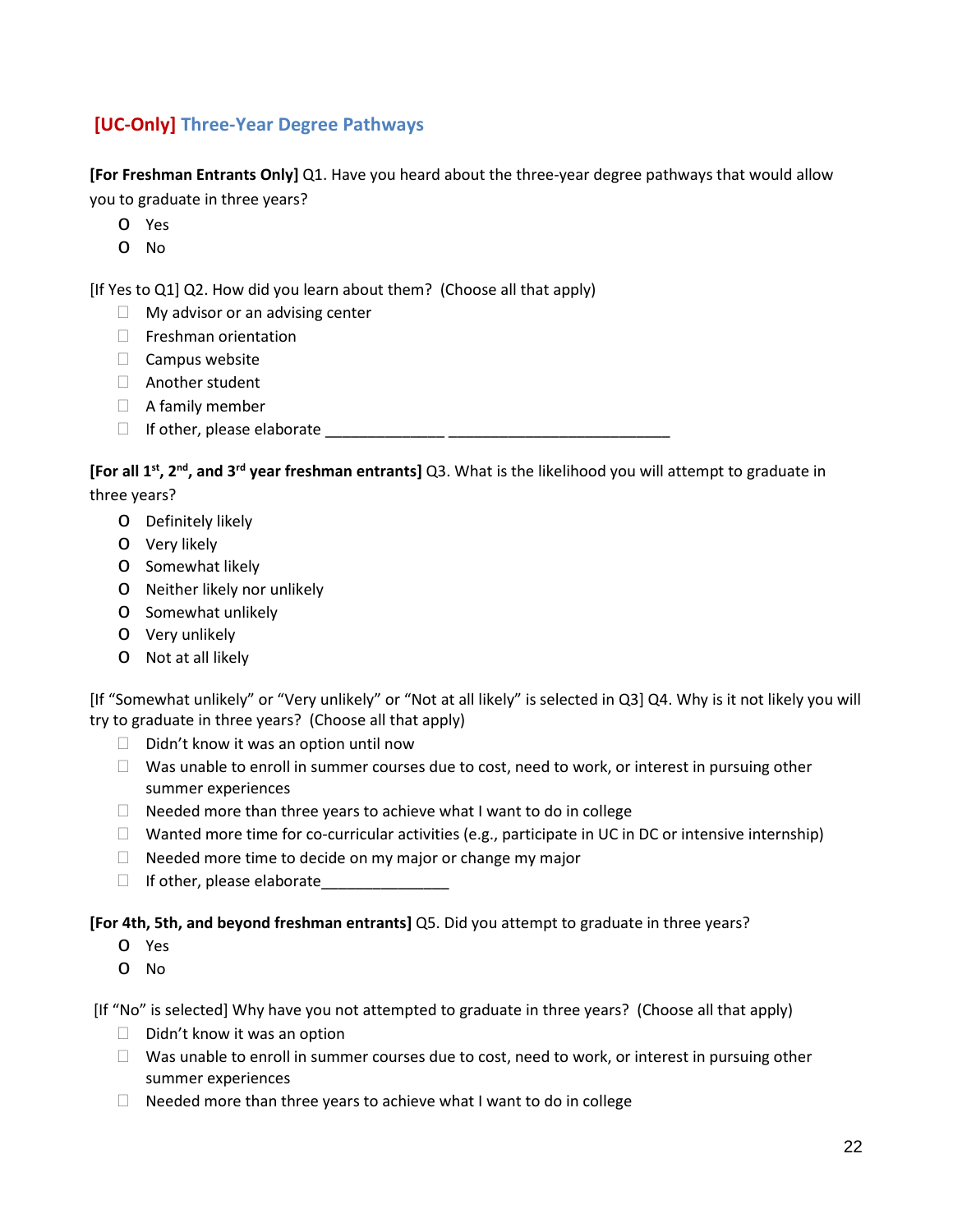- $\Box$  Wanted more time for co-curricular activities (e.g., participate in UC in DC or intensive internship)
- $\Box$  Needed more time to decide on my major or change my major
- $\Box$  If other, please elaborate

## **Plans and Aspirations**

Q41. Which of the following best represents your plans for after graduation?

- $\bigcirc$  Enroll in graduate or professional school (1)
- Work full-time (2)
- Work part-time (3)
- $\bigcirc$  Be self-employed (4)
- $\bigcirc$  Study or work abroad (5)
- $\bigcirc$  Join armed forces (6)
- $\bigcirc$  Do a paid internship (7)
- $\bigcirc$  Do an unpaid internship/volunteer (8)
- $\bigcirc$  Take a year off (9)
- $\bigcirc$  Do something else (10)
- $\bigcirc$  I have no idea at this point (11)
- $\bigcirc$  Other (12)

Q42. What career do you hope to eventually have after you have completed your education?

- Agriculture, Food, & Natural Resources (1)
- Q Architecture & Construction (2)
- Arts, Audio/Visual Technology, & Communications (3)
- O Business Management & Administration (4)
- $\bigcirc$  Education & Training (5)
- $\overline{O}$  Finance (6)
- Government & Public Administration (7)
- O Health Science (8)
- $\bigcirc$  Hospitality & Tourism (9)
- Human Services (10)
- Information Technology (11)
- Law, Public Safety, Corrections, & Security (12)
- $\bigcirc$  Manufacturing (13)
- O Marketing, Sales, and Service (14)
- Military Service (15)
- $\bigcirc$  Science, Technology, Engineering, & Mathematics (16)
- $\bigcirc$  Transportation, Distribution, & Logistics (17)
- $\bigcirc$  I have no idea whatsoever (18)
- $\bigcirc$  Other (19)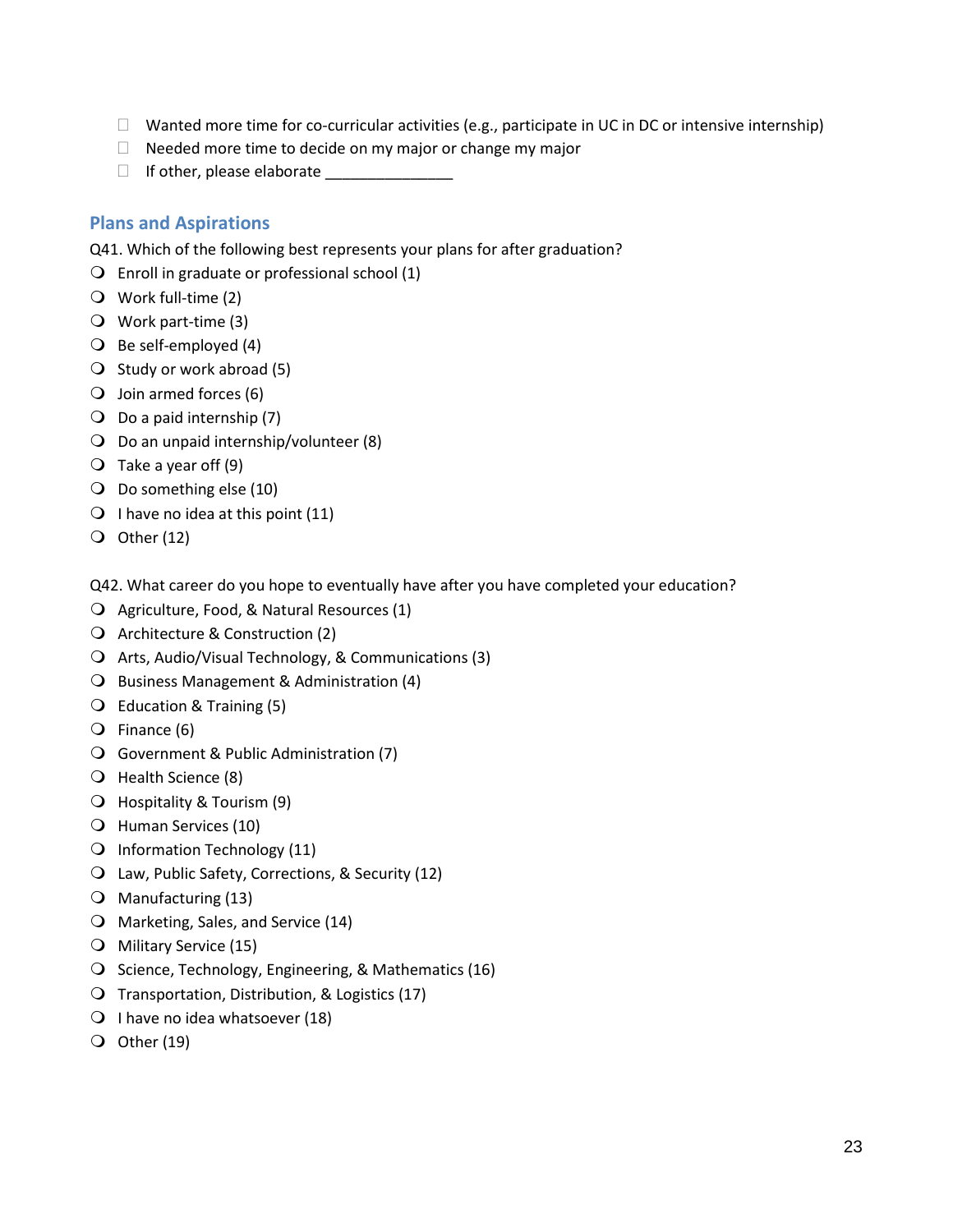Q43. What is the highest academic degree or credential that you plan to earn eventually?

- $\bigcirc$  Bachelor's degree (B.A., B.S., etc.) (1)
- $\bigcirc$  Teaching credential (2)
- Business master's (M.B.A.) (3)
- Other professional master's (M.Ed., M.PP., M.PH., M.FA., M.LIS., M.SN., M.SW., M.ARCH., etc.) (4)
- Academic master's (M.A., M.S., etc.) (5)
- $\bigcirc$  Law degree (L.L.B., J.D., etc.) (6)
- Medical doctorate other than M.D. (D.O., D.D.S., D.V.M., etc.) (7)
- $\bigcirc$  Medical doctor (M.D.) (8)
- Doctorate (Ph.D., Ed.D., etc.) (9)
- O Multiple doctoral degrees (M.D./Ph.D.) (10)
- $\bigcirc$  I do not know yet (99)
- $\bigcirc$  If other, please elaborate (11)

### **II. Your Background and Personal Characteristics**

Q44. How important is it to you to graduate within four years after starting college?

- $\bigcirc$  Not that important (1)
- $\bigcirc$  Somewhat important (2)
- $\bigcirc$  Very important (3)
- $\bigcirc$  Essential (4)
- $\bigcirc$  Not applicable (5)

Q45. Will you complete a bachelor's degree this spring or summer?

- $\bigcirc$  Probably yes (1)
- $\bigcirc$  Probably no (0)

Q46. How concerned have you been about paying for your undergraduate education up to now?

- $\bigcirc$  Not concerned (1)
- $\bigcirc$  Somewhat concerned (2)
- Q Concerned (3)
- $\bigcirc$  Very concerned (4)

#### Answer If Will you complete a bachelor's degree this spring or summer? Probably no Is Selected

Q47. How concerned are you about paying for your undergraduate education next year?

- $\bigcirc$  Not concerned (1)
- $\bigcirc$  Somewhat concerned (2)
- Q Concerned (3)
- $\bigcirc$  Very concerned (4)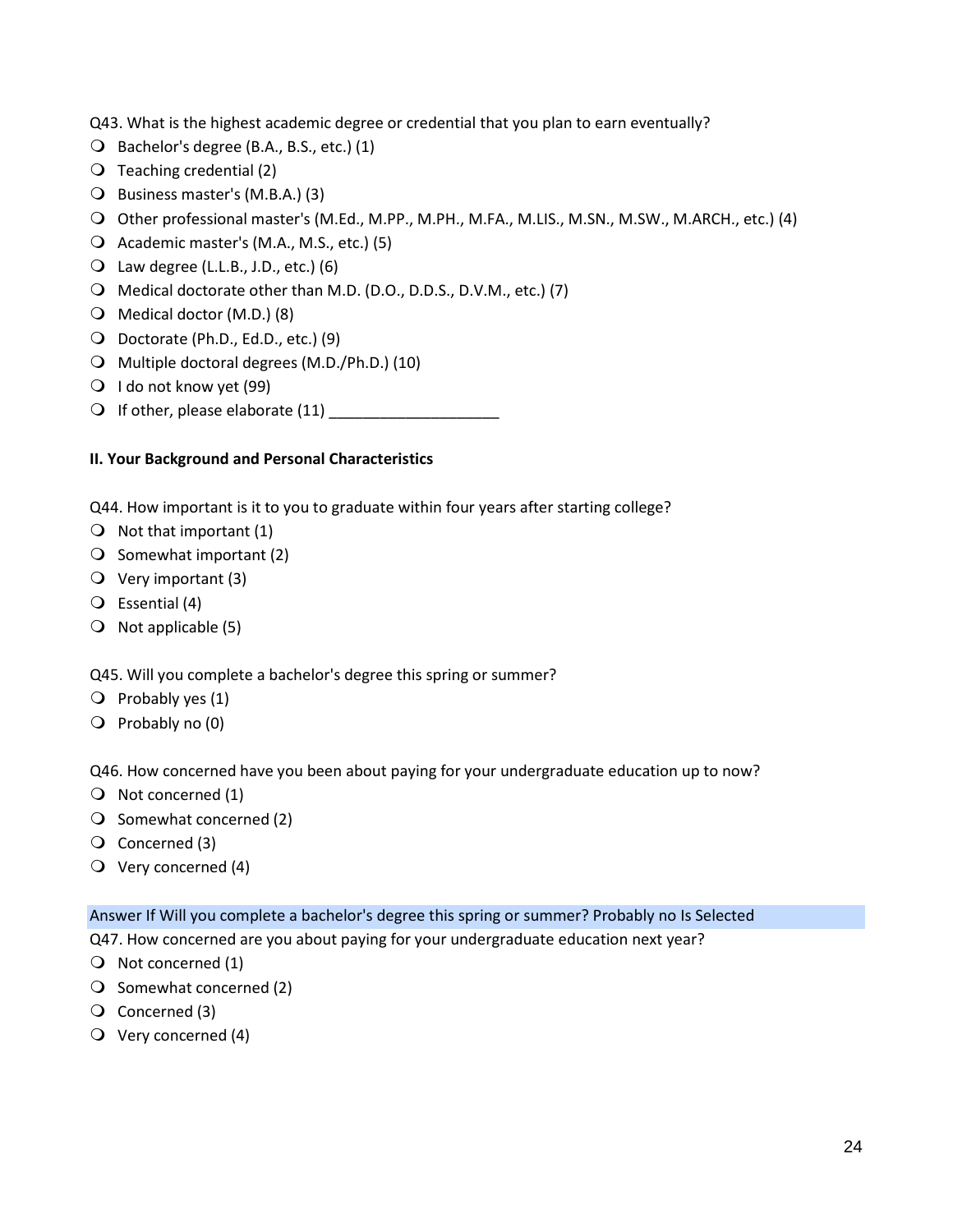Q48. How concerned are you about your accumulated educational debt?

- $\bigcirc$  Not concerned (1)
- $\bigcirc$  Somewhat concerned (2)
- Q Concerned (3)
- $\overline{O}$  Very concerned (4)

Q49. Have you ever received a Pell Grant?

- $Q$  Yes (1)
- $O$  No (2)

## Q50. How frequently have you engaged in the following behaviors in the past year?

| Item                                                                                       | <b>Never</b><br>(1) | Rarely (2) | Occasionally (3) | Somewhat<br>often (4) | Often<br>(5) | Very<br>often<br>(6) |
|--------------------------------------------------------------------------------------------|---------------------|------------|------------------|-----------------------|--------------|----------------------|
| Skipped or cut the size<br>of meals because there<br>wasn't enough money<br>for food $(1)$ | Q                   | ∩          |                  | (၂                    | ∩            |                      |
| Cut down on personal /<br>recreational spending<br>(2)                                     | Ω                   | ∩          | ( )              | (၂                    | ∩            |                      |
| Worried about my debt<br>and financial<br>circumstances (3)                                | ◯                   | ∩          | $\Omega$         | (၂                    | ∩            |                      |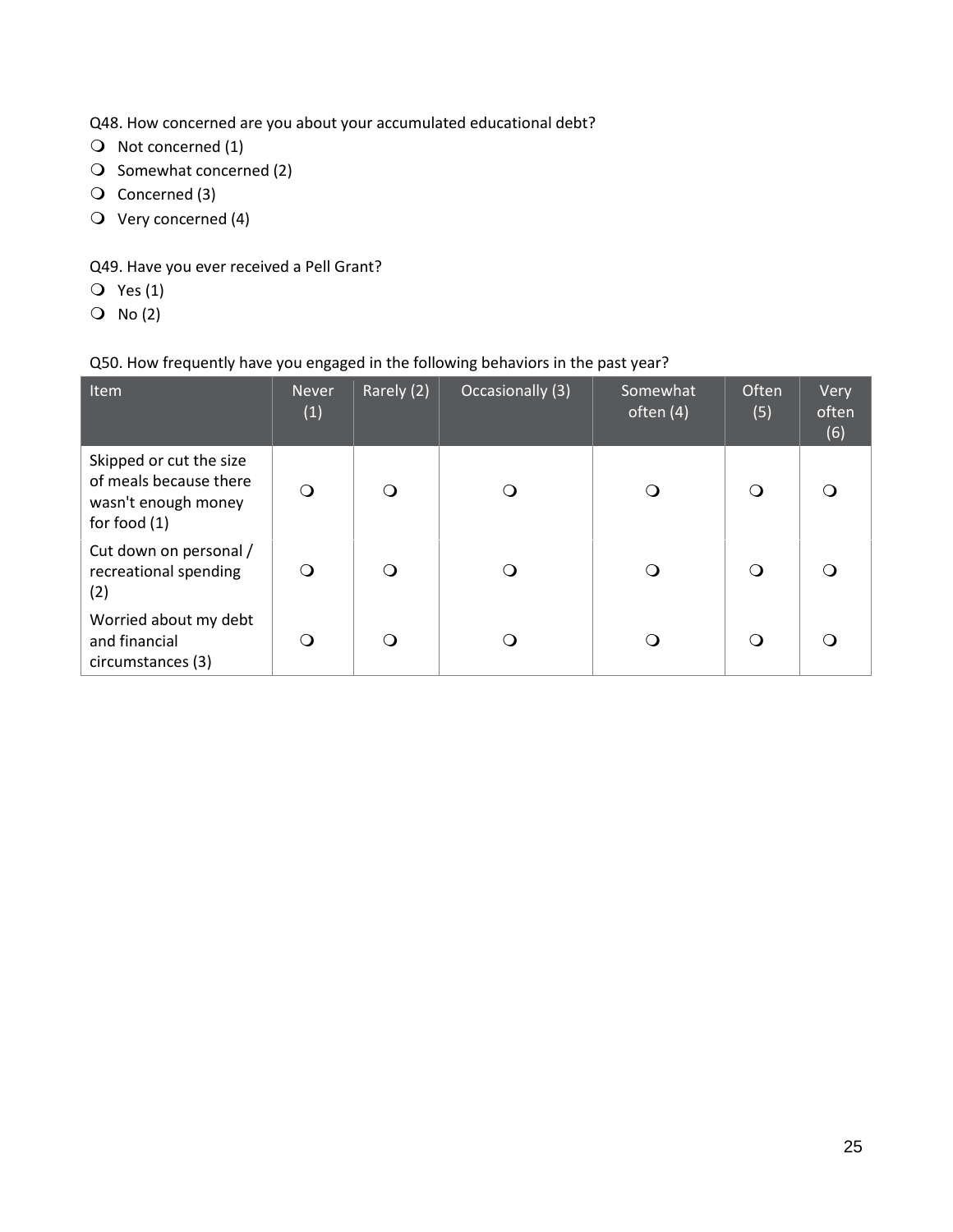## **[UC-Only] Q51-1. For the following statements, please say whether the statement was often true, sometimes true, or never true for you in the last 12 months.**

|                                                                                        | Never True | Sometimes True | Often True |
|----------------------------------------------------------------------------------------|------------|----------------|------------|
| a. The food that I bought just<br>didn't last, and I didn't have<br>money to get more. |            |                |            |
| b. I couldn't afford to eat balanced<br>meals.                                         |            |                |            |

## **[UC-Only] Q51-2. In the last 12 months:**

|                                                                                                            | Yes | No |
|------------------------------------------------------------------------------------------------------------|-----|----|
| c. Did you ever cut the size of your meals or<br>skip meals because there wasn't enough<br>money for food? |     |    |
| d. Did you ever eat less than you felt you<br>should because there wasn't enough money for<br>food?        |     |    |
| e. Were you ever hungry but didn't eat because<br>there wasn't enough money for food?                      |     |    |

**[UC-Only] [If 'Yes' is selected to Q51-2-c] You indicated that you had cut the size of your meals or skipped meals because there wasn't enough money for food. How often did this happen—almost every month, some months but not every month, or in only 1 or 2 months?** 

- a. Almost every month
- b. Some months but not every month
- c. Only 1 or 2 months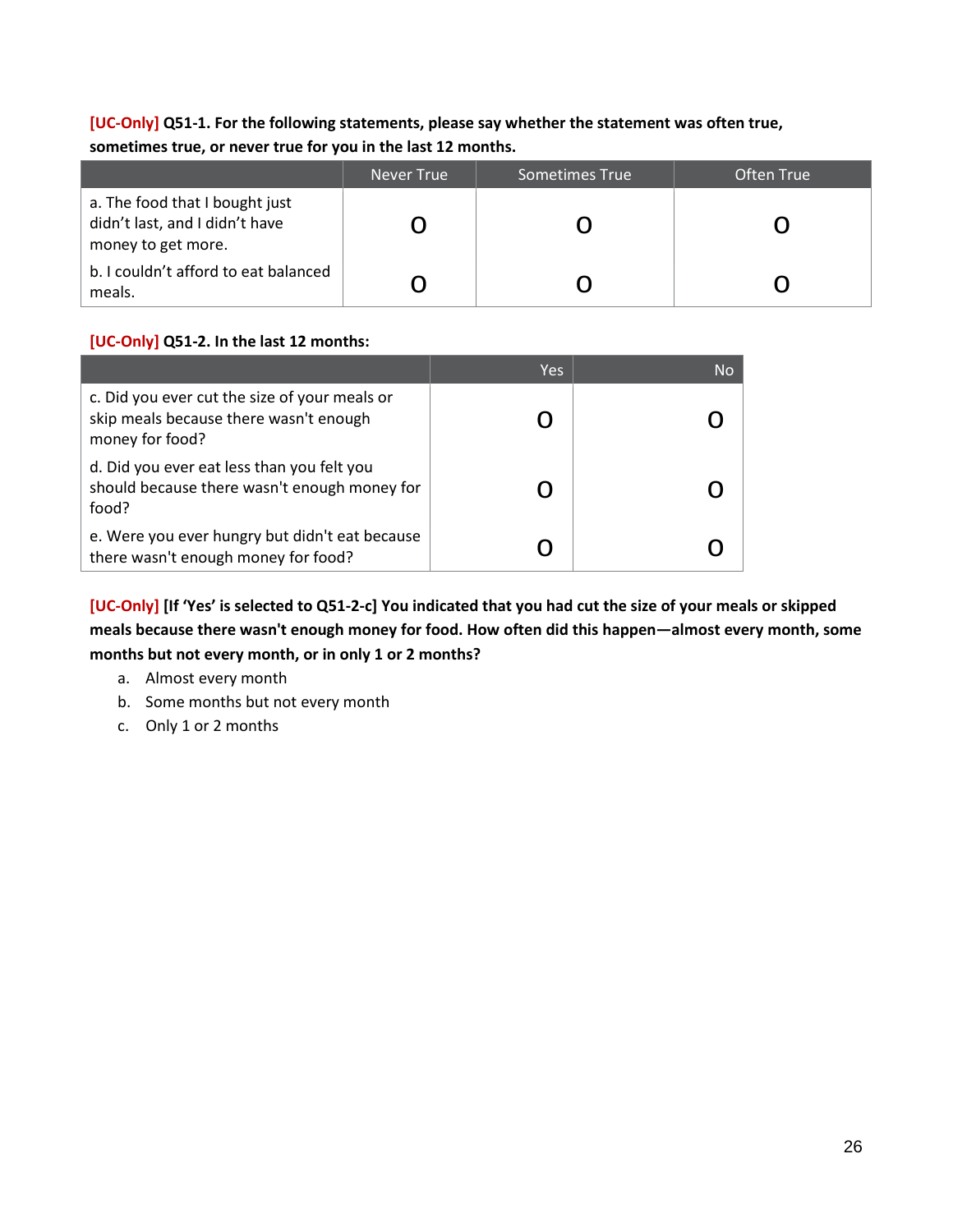Q52. Which of the following have you done this current academic year to meet college expenses?

| Item                                                                     | Yes, doing<br>now or have<br>done $(1)$ | <b>No</b><br>(0) |
|--------------------------------------------------------------------------|-----------------------------------------|------------------|
| Applied for financial aid, scholarships, and/or grants (1)               | $\circ$                                 | $\Omega$         |
| Asked financial aid office to reevaluate my application (2)              | $\Omega$                                | Q                |
| Bought fewer books, bought cheaper/used books, read books on reserve (3) | $\Omega$                                | Q                |
| Took a leave of absence or a quarter/semester off (4)                    | $\Omega$                                | O                |
| Took more courses per term (5)                                           | $\Omega$                                | $\Omega$         |
| Took action to graduate more quickly (6)                                 | $\bigcirc$                              | O                |
| Did not retake a class to improve grade (7)                              | $\Omega$                                | O                |
| Took a community college course because it was cheaper (8)               | $\Omega$                                | $\Omega$         |
| Took a job for the first time at college (9)                             | $\Omega$                                | O                |
| Worked before but increased the number of hours worked (10)              | $\Omega$                                | $\Omega$         |
| Increased the debt I carry on my credit card (11)                        | $\Omega$                                | Q                |
| Increased my annual student loan amount (12)                             | ∩                                       | ∩                |
| Other, please elaborate: (13)                                            | Q                                       | O                |

Q53. To what extent do you agree or disagree with this statement: Given the grants and scholarships, if any, that you receive, the total cost of attending UC \${e://Field/CAMPUS} is manageable.

- $\bigcirc$  Strongly disagree (1)
- O Disagree (2)
- $\bigcirc$  Somewhat disagree (3)
- $\bigcirc$  Somewhat agree (4)
- $\overline{Q}$  Agree (5)
- $\bigcirc$  Strongly agree (6)

Q54. How else has the cost of attendance affected your educational experience at \${e://Field/CAMPUS}?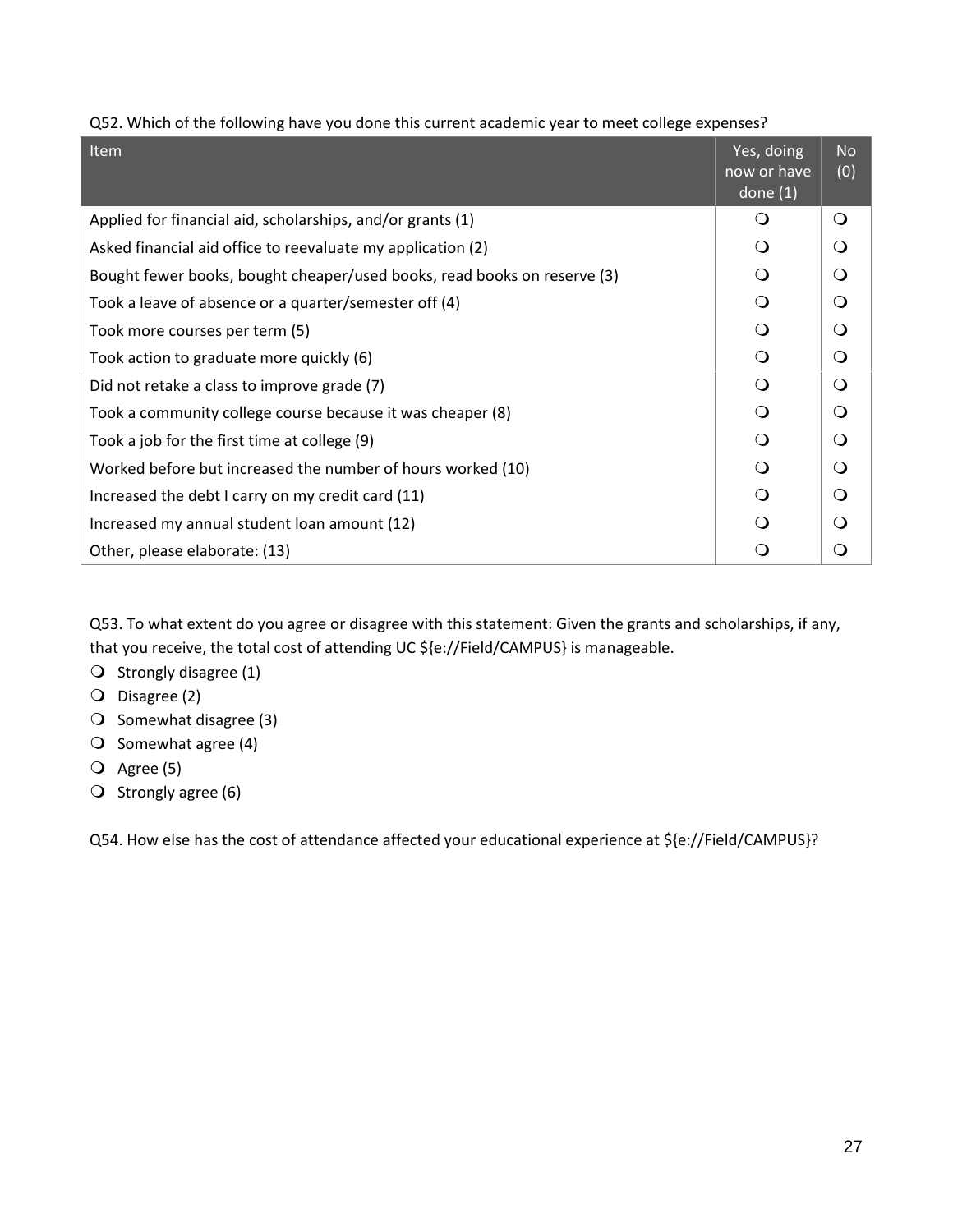Q55. When did you come to the United States to live?

- $\bigcirc$  I was born in the U.S. (1)
- $\overline{Q}$  2000 or earlier (2)
- $Q$  2001 (3)
- $Q$  2002 (4)
- $Q$  2003 (5)
- $Q$  2004 (6)
- $Q$  2005 (7)
- $Q$  2006 (8)
- $Q$  2007 (9)
- $Q$  2008 (10)
- $Q$  2009 (11)
- $Q$  2010 (12)
- $Q$  2011 (13)
- $Q$  2012 (14)
- $Q$  2013 (15)
- $Q$  2014 (16)
- $Q$  2015 (17)
- $Q$  2016 (18)
- 2017 or later (19)

Q56. When did you learn to speak English?

- $\bigcirc$  English is my native language (1)
- $\bigcirc$  Before I was 6 years old (2)
- When I was 6 to 10 years old (3)
- $\bigcirc$  When I was 11 to 15 years old (4)
- $\bigcirc$  After turning 16 years old (5)

Q57. Please identify, to the best of your knowledge, where the following relatives were born.

| ltem                                   | In U.S. (1) Outside the U.S. (0) Do not know (99) |  |
|----------------------------------------|---------------------------------------------------|--|
| My mother/ Parent $1/$ Guardian $1(1)$ |                                                   |  |
| My father/ Parent 2/ Guardian 2 (2)    |                                                   |  |

Q58. Which of the following best describes the educational experience of your parents (guardians)?

- $\bigcirc$  Neither parent attended any college (1)
- $\Omega$  One or both parents attended some college, but neither has a four-year degree (2)
- $\bigcirc$  One parent has a four-year degree (3)
- $\bigcirc$  Both parents have a four-year degree (4)
- O One parent has a graduate or professional degree (5)
- $\Theta$  Both parents have a graduate or professional degree (6)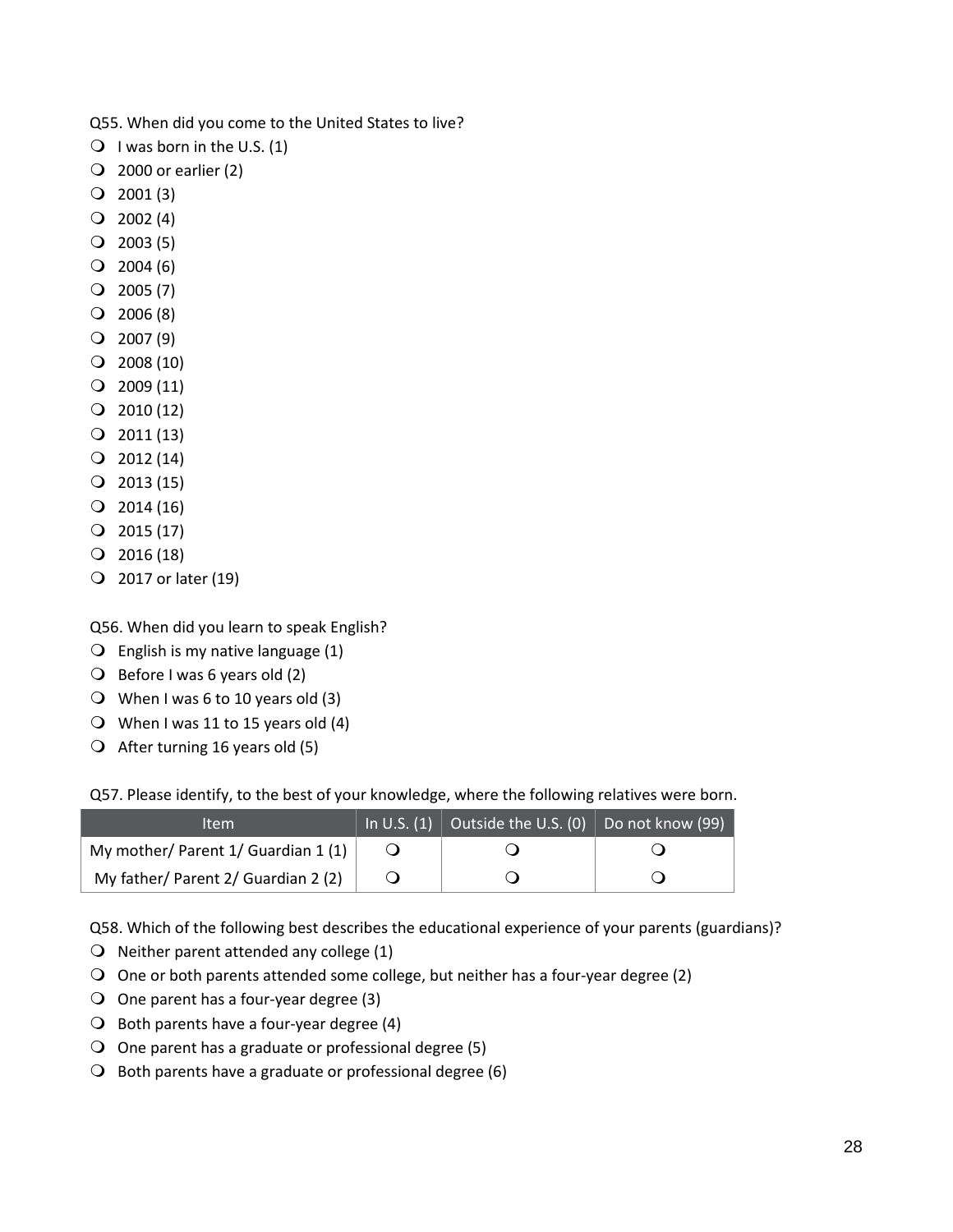Q59. Which of the following best describes your social class when you were growing up?

- $\overline{O}$  Wealthy (5)
- Upper-middle or professional-middle (4)
- Middle-class (3)
- Working-class (2)
- $\overline{Q}$  Low-income or poor (1)

**[UC-Only]** Q60. Are you a financially independent student?

Note: The FAFSA is used by US citizens and permanent residents to apply for financial aid from the US federal and state governments.

You would be an independent student if

- you have a child, children or other family member that are your legal dependent(s)
- you are married
- you are under the age of 24 and both of your parents are deceased
- you were a ward of your state until you were 18 years of age
- you are 24 years of age or older
- you are a Veteran of the United States Armed Forces
- Yes (1)
- $O$  No  $(0)$

#### Answer If Are you a financially independent student? No Is Selected

**[UC-Only]** Q61. To the best of your knowledge, which category includes the total annual combined income of your parent(s) before taxes in 2017?

- Less than \$10,000 (1)
- $\bigcirc$  \$10,000 to \$19,999 (2)
- $\bigcirc$  \$20,000 to \$34,999 (3)
- $\bigcirc$  \$35,000 to \$49,999 (4)
- $\bigcirc$  \$50,000 to \$64,999 (5)
- $\bigcirc$  \$65,000 to \$79,999 (6)
- $\bigcirc$  \$80,000 to \$99,999 (7)
- $\bigcirc$  \$100,000 to \$124,999 (8)
- $\bigcirc$  \$125,000 to \$149,999 (9)
- $\bigcirc$  \$150,000 to \$199,999 (10)
- $\bigcirc$  \$200,000 or more (11)

#### Answer If Are you a financially independent student? Yes Is Selected

**[UC-Only]** Q62. To the best of your knowledge, which category includes your household's total annual combined income before taxes in 2017?

 $\bigcirc$  Less than \$10,000 (1)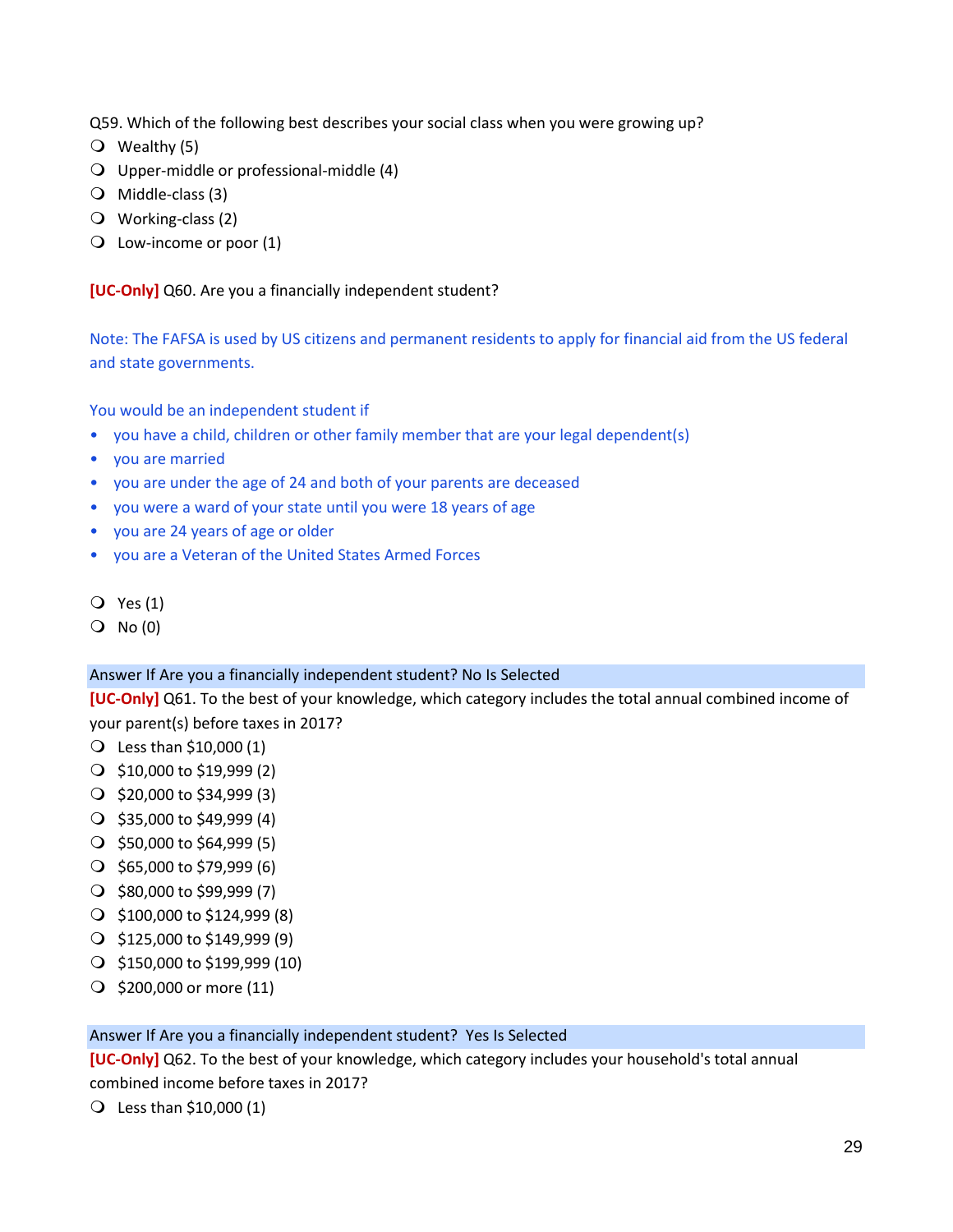- $\bigcirc$  \$10,000 to \$19,999 (2)
- $\bigcirc$  \$20,000 to \$34,999 (3)
- $\bigcirc$  \$35,000 to \$49,999 (4)
- $\bigcirc$  \$50,000 to \$64,999 (5)
- $\bigcirc$  \$65,000 to \$79,999 (6)
- $\bigcirc$  \$80,000 to \$99,999 (7)
- \$100,000 to \$124,999 (8)
- $\bigcirc$  \$125,000 to \$149,999 (9)
- \$150,000 to \$199,999 (10 )
- $\bigcirc$  \$200,000 or more (11)

Q63. What is your religious/spiritual preference?

- $\bigcirc$  Spiritual but not associated with a major religion
- $\Omega$  No particular religion and not particularly spiritual
- Atheist
- O Baptist
- Q Buddhist
- O Christian Church (Disciples of Christ)
- Eastern Orthodox
- Episcopalian
- O Greek Orthodox
- O Hindu
- O Jewish/Orthodox
- Q Jewish/Other
- Jewish/Reformed
- Lutheran
- O Methodist
- O Mormon
- O Muslim/Other
- Muslim/Shia
- Muslim/Sunni
- O Non-denominational Evangelical
- O Other Christian
- O Presbyterian
- Quaker
- O Roman Catholic
- Q Russian Orthodox
- O Seventh Day Adventist
- $Q$  Sikh
- Taoist
- Unitarian/Universalist
- United Church of Christ/Congregational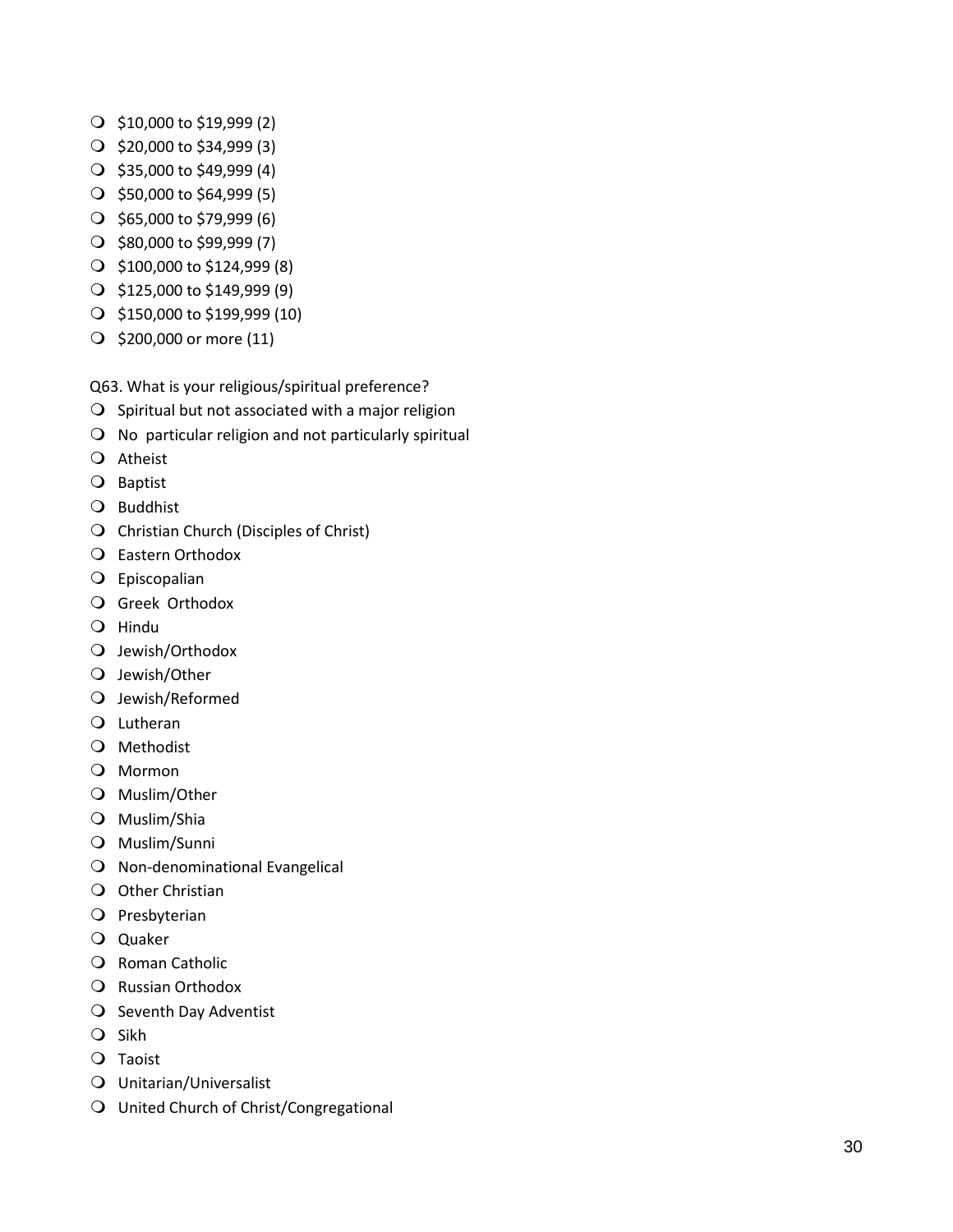| $\Omega$ Religious/Spiritual preference not listed above, please specify                                                                                                                                                  |     |    |
|---------------------------------------------------------------------------------------------------------------------------------------------------------------------------------------------------------------------------|-----|----|
| Do you have any conditions or disabilities that significantly affect your experience<br>as a student at UC [Campus Name], including how you learn or perform<br>academically, interact with others, or access the campus? | Yes | No |
| Physical disability or condition (e.g., mobility limitation, sensory condition)                                                                                                                                           | ◯   | ∩  |
| Learning disability or condition (e.g., dyslexia, speech disorder)                                                                                                                                                        | O   | ∩  |
| Neurodevelopmental/cognitive disability or condition (e.g., autism, attention-<br>deficit/hyperactivity disorder, brain injury)                                                                                           | O   | ∩  |
| Emotional or mental health concern or condition (e.g., depression, anxiety, post-<br>traumatic stress disorder)                                                                                                           | ∩   | ∩  |
| Other disability or condition, please specify                                                                                                                                                                             | ∩   | ∩  |

**[if at least one "Y" response]** Do you currently receive accommodations from campus due to your disability or condition?

- $\overline{Q}$  Yes (1)
- $O$  No (2)
- $\bigcirc$  I am not aware of such services (3)

**[if at least one "Y" response]** Is there anything else you would like to tell us about how your disability or condition affects your experiences as a student on this campus? (Open ended)

### Q68. **What is your current gender identity?**?

- $\bigcirc$  Man (1)
- Woman (2)
- $\overline{O}$  Trans Man (3)
- $\bigcirc$  Trans Woman (4)
- Genderqueer/Gender Non-Conforming (5)
- $\bigcirc$  Not listed above, please specify (6)

Q69. What sex were you assigned at birth, such as on an original birth certificate?

- $\bigcirc$  Male (1)
- Female (2)
- Intersex/Non-binary (3)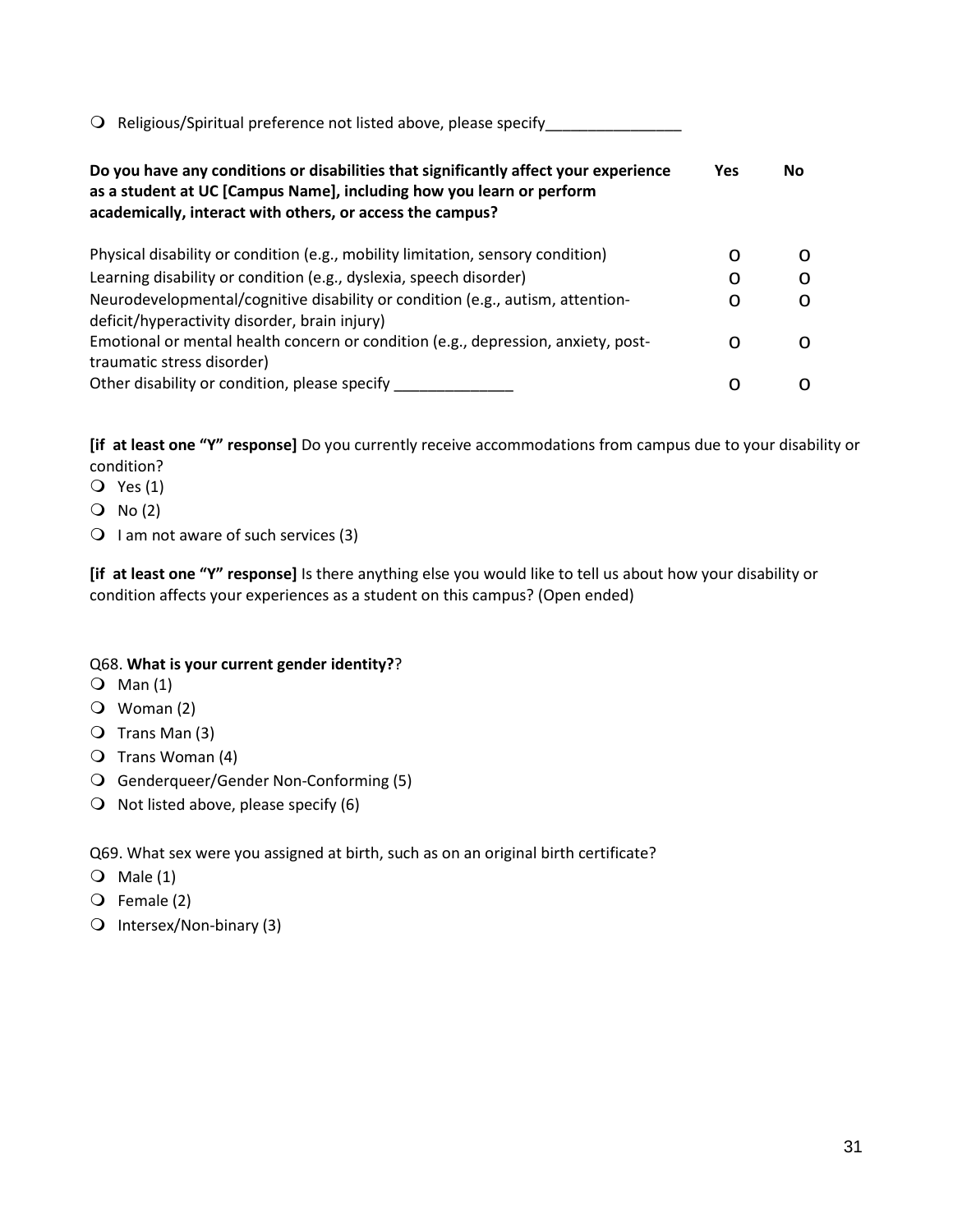#### Q70. **What is your current sexual orientation?**

- $\bigcirc$  Heterosexual or straight (1)
- $\bigcirc$  Gay or lesbian (2)
- Bisexual (3)
- Queer (4)
- Questioning (5)
- $\bigcirc$  Not listed above, please specify (6)

**[UC-Only]** Q71. A person's appearance, style, dress, or mannerisms (such as the way they walk or talk) may affect the way people think of them. On average, how do you think other people on campus would describe your appearance, style, dress, or mannerisms?

- O Mostly feminine (1)
- $\bigcirc$  Somewhat feminine (2)
- $\overline{Q}$  Equally feminine and masculine (3)
- $\bigcirc$  Somewhat masculine (4)
- $\bigcirc$  Mostly masculine (5)

Q72. How would you characterize your political orientation?

- $\bigcirc$  Very liberal (1)
- $\bigcirc$  Liberal (2)
- $\bigcirc$  Slightly liberal (3)
- $\bigcirc$  Moderate or middle of the road (4)
- $\bigcirc$  Slightly conservative (5)
- $\overline{O}$  Conservative (6)
- Very conservative (7)
- Other, please elaborate: (8) \_\_\_\_\_\_\_\_\_\_\_\_\_\_\_\_\_\_\_\_

**[UC-Only]** Q73. Since attending UC \${e://Field/CAMPUS}, have you ever been homeless for any of the following lengths of time (check all that apply)?

Homeless means not having stable or reliable housing, e.g., living on the street, in vehicles, motels, camp grounds, single-occupancy facilities, or couch surfing in other people's homes for temporary sleeping arrangements.

- $\Box$  No (1)
- $\Box$  Yes, during Fall-Spring academic year (2)
- $\Box$  Yes, during Summer when taking classes (3)
- $\Box$  Yes, during Summer when not taking classes (4)
- $\Box$  Yes, during Winter break (5)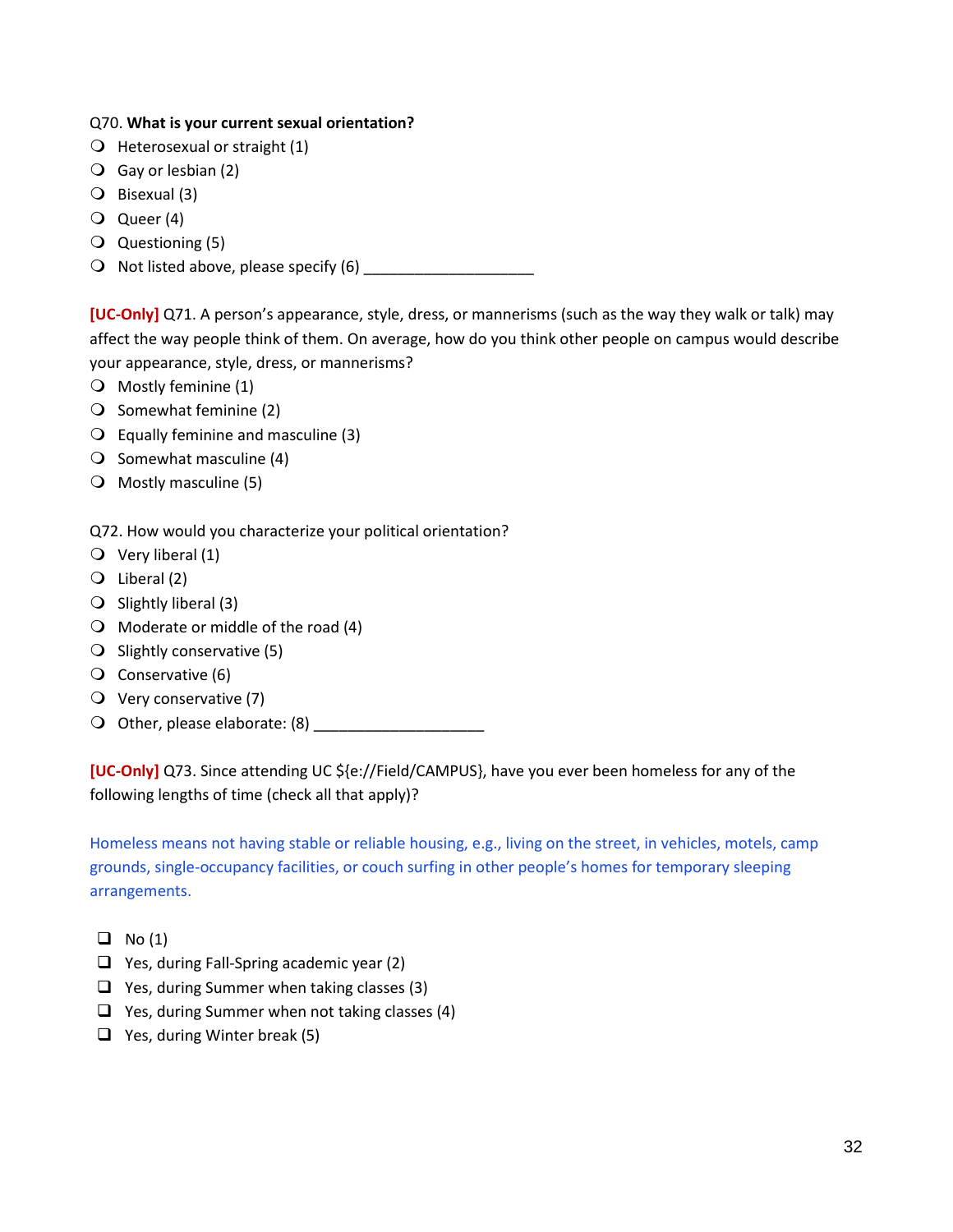Q74. Where are you living this term?

- $\bigcirc$  Campus residence hall (1)
- Campus owned apartment or house (on- or off-campus) (2)
- $\bigcirc$  Sorority or fraternity (3)
- $\overline{Q}$  Co-op student housing (4)
- $\bigcirc$  Off-campus in an apartment (5)
- $\bigcirc$  Off-campus in a house (6)
- $\bigcirc$  No stable residence/Homeless (7)
- Other, please elaborate (8) \_\_\_\_\_\_\_\_\_\_\_\_\_\_\_\_\_\_\_\_

Q75. How far do you live from campus?

- $\bigcirc$  On campus or < 1 mile (1)
- $\bigcirc$  1 mile to 2 miles (2)
- $\bigcirc$  3 miles to 10 miles (3)
- $\bigcirc$  11 to 20 miles (4)
- 21 miles or more (5)

Q76. With whom do you live? Please select the option that best describes your living situation this term.

- $\bigcirc$  I live alone (1)
- $\bigcirc$  I share an apartment, house, or residence hall room with at least one other UC \${e://Field/CAMPUS} student (2)
- $\bigcirc$  I share an apartment or house with people who are not UC \${e://Field/CAMPUS} students (3)
- $\bigcirc$  I live with at least one family member (4)
- $\bigcirc$  I am a single parent living with children (5)
- $\bigcirc$  I live with my spouse or domestic partner and children (6)
- $\bigcirc$  I live with my spouse or domestic partner without children (7)
- Other, please elaborate (8) \_\_\_\_\_\_\_\_\_\_\_\_\_\_\_\_\_\_\_\_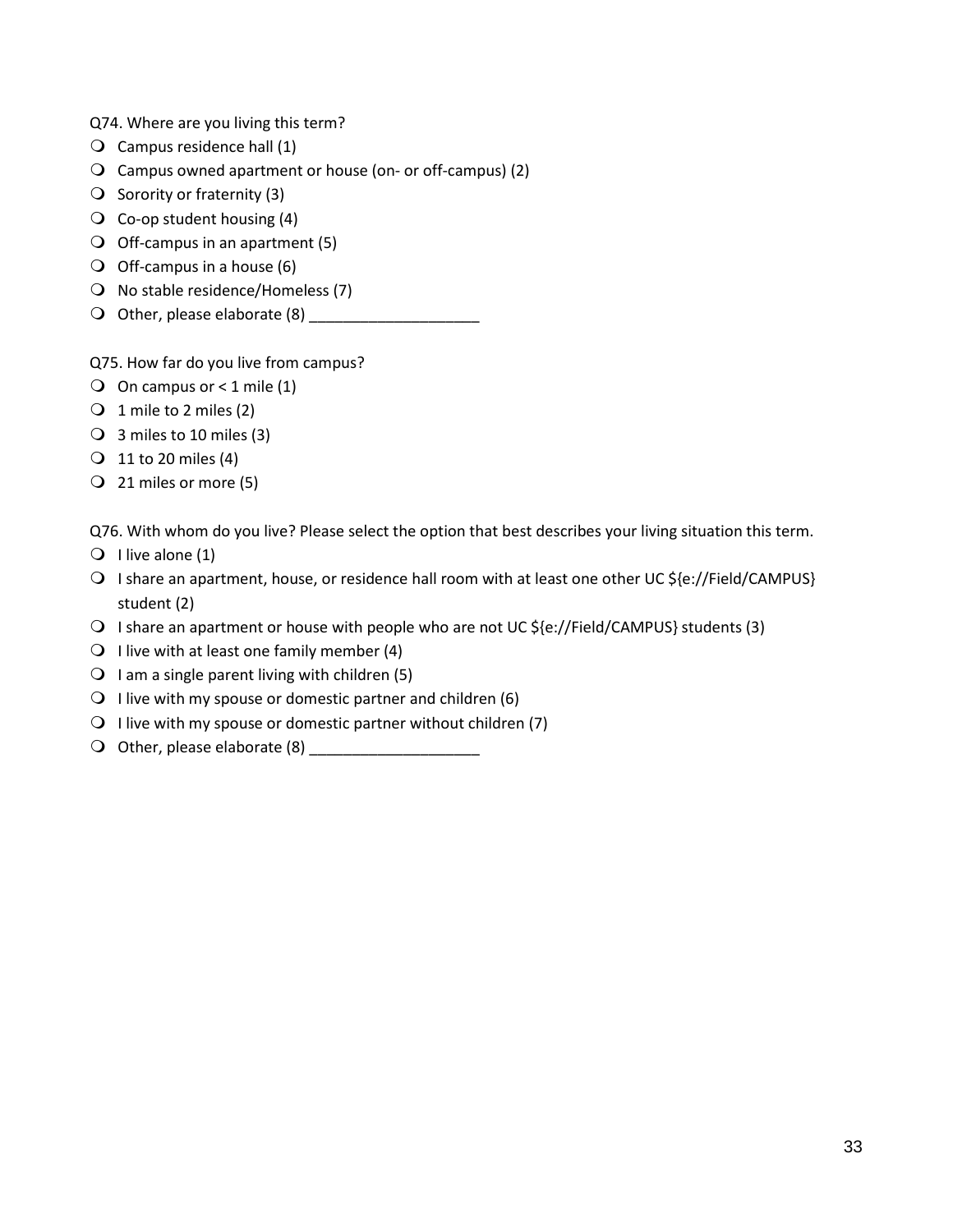# **[UC-Only] UC COMMON MODULE**

# **Academic Experience & Globalization**

### Answer If MOD\_ASSIGN2016 Is Equal to 1

Q77. We would like to hear more about being an undergraduate at a research campus. Please indicate your level of agreement with the following statements.

| <b>Item</b>                                                                          | Strongly<br>disagree<br>(1) | <b>Disagree</b><br>(2) | <b>Disagree</b><br>somewhat<br>(3) | Agree<br>somewhat<br>(4) | Agree<br>(5) | Strongly<br>agree (6) |
|--------------------------------------------------------------------------------------|-----------------------------|------------------------|------------------------------------|--------------------------|--------------|-----------------------|
| UC \${e://Field/CAMPUS} has a<br>strong commitment to<br>undergraduate education (1) |                             |                        |                                    |                          |              |                       |
| Attending a university with<br>world-class researchers is<br>important to me (2)     |                             |                        |                                    |                          |              |                       |

#### Answer If MOD\_ASSIGN2016 Is Equal to 1

Q78. How important to you are the following aspects of being an undergraduate at a research campus like UC \${e://Field/CAMPUS}?

| <b>Item</b>                                                                                        | <b>Not</b><br>important<br>(1) | Not very<br>important<br>(2) | Somewhat<br>important<br>(3) | Important<br>(4) | Very<br>Important<br>(5) | Essential<br>(6) |
|----------------------------------------------------------------------------------------------------|--------------------------------|------------------------------|------------------------------|------------------|--------------------------|------------------|
| Having courses with faculty<br>members who refer to their own<br>research as part of the class (2) | $\Omega$                       | ∩                            | ∩                            | ∩                | ∩                        |                  |
| Learning research methods (3)                                                                      | $\Omega$                       | ∩                            |                              | ( )              | ∩                        |                  |
| Assisting faculty members in their<br>research, for pay or as a volunteer<br>(4)                   | $\Omega$                       | ∩                            | ∩                            | O                | ∩                        |                  |
| Pursuing your own research (5)                                                                     | $\Omega$                       | ∩                            | ∩                            | ∩                | ∩                        |                  |
| The prestige of this campus when<br>you apply to graduate school or for<br>$a$ job $(6)$           | ∩                              | ∩                            |                              |                  | ∩                        |                  |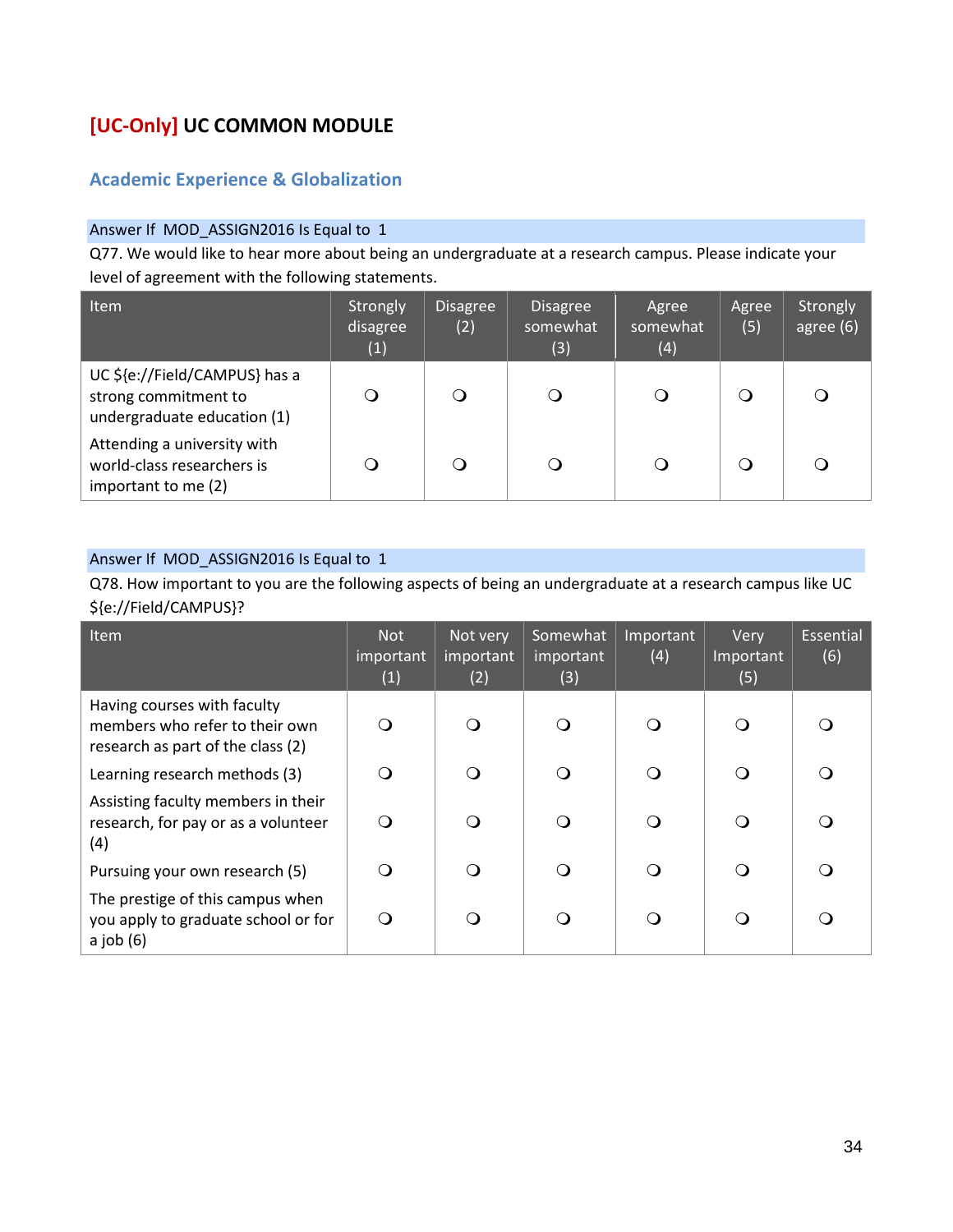Q80. Thinking about how these skills are utilized in your field of study (major), please rate your level of proficiency when you started at this campus and now.

| Item                                                                                                                                                                                                                             | Very Poor (1) | Poor $(2)$ | Fair $(3)$ | Good (4)   | Very Good<br>(5) | Excellent (6) |
|----------------------------------------------------------------------------------------------------------------------------------------------------------------------------------------------------------------------------------|---------------|------------|------------|------------|------------------|---------------|
| <b>Ability to</b><br>engage in<br>research or<br>work on<br>creative<br>projects<br>specific to<br>your field of<br>study                                                                                                        |               |            |            |            |                  |               |
| When you<br>started here                                                                                                                                                                                                         | $\bigcirc$    | $\bigcirc$ | $\bigcirc$ | $\bigcirc$ | $\bigcirc$       | $\bigcirc$    |
| Now                                                                                                                                                                                                                              | $\bigcirc$    | $\bigcirc$ | $\bigcirc$ | $\bigcirc$ | $\bigcirc$       | $\bigcirc$    |
| <b>Ability to</b><br>explain<br>information<br>presented in<br>mathematica<br>I forms (such<br>as tables,<br>graphs, or<br>equations)<br>and to<br>perform<br>calculations<br>commonly<br>utilized in<br>your field of<br>study. |               |            |            |            |                  |               |
| When you<br>started here                                                                                                                                                                                                         | $\bigcirc$    | $\bigcirc$ | $\bigcirc$ | $\bigcirc$ | $\bigcirc$       | $\bigcirc$    |
| Now                                                                                                                                                                                                                              | $\bigcirc$    | $\bigcirc$ | $\bigcirc$ | $\bigcirc$ | $\bigcirc$       | $\bigcirc$    |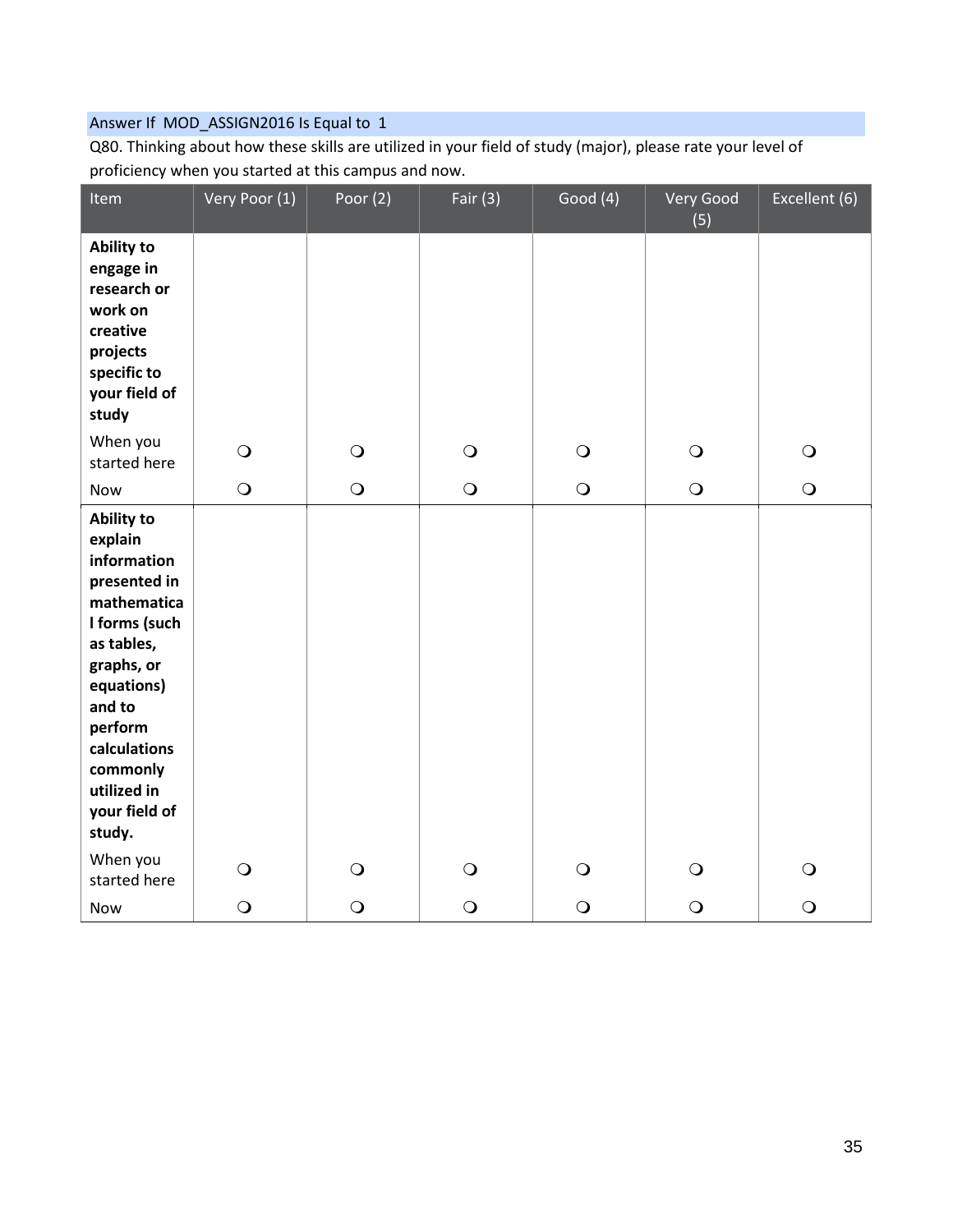Q81. Please rate your level of proficiency when you started at this campus and now.

| Item                                                                               | Very<br>Poor $(1)$ | Poor $(2)$ | Fair<br>(3) | Good $(4)$ | Very<br>Good(5) | Excellent (6) |
|------------------------------------------------------------------------------------|--------------------|------------|-------------|------------|-----------------|---------------|
| Ability to analyze or discuss global<br><b>issues</b>                              |                    |            |             |            |                 |               |
| When you started here                                                              | $\Omega$           | $\Omega$   | ∩           | $\Omega$   | Q               | $\Omega$      |
| <b>Now</b>                                                                         | $\Omega$           | $\Omega$   | $\Omega$    | $\circ$    | $\Omega$        | $\circ$       |
| Linguistic or cultural competency in<br>at least one language other than my<br>own |                    |            |             |            |                 |               |
| When you started here                                                              | $\Omega$           | $\Omega$   | ∩           | $\Omega$   | $\Omega$        | $\Omega$      |
| <b>Now</b>                                                                         | $\Omega$           | $\bigcirc$ | $\Omega$    | $\Omega$   | $\bigcirc$      | $\Omega$      |
| Ability to work with people from<br>other cultures/backgrounds                     |                    |            |             |            |                 |               |
| When you started here                                                              | ∩                  | $\Omega$   | ∩           | $\Omega$   | ∩               | $\Omega$      |
| <b>Now</b>                                                                         |                    | ∩          |             | ∩          | ∩               | ∩             |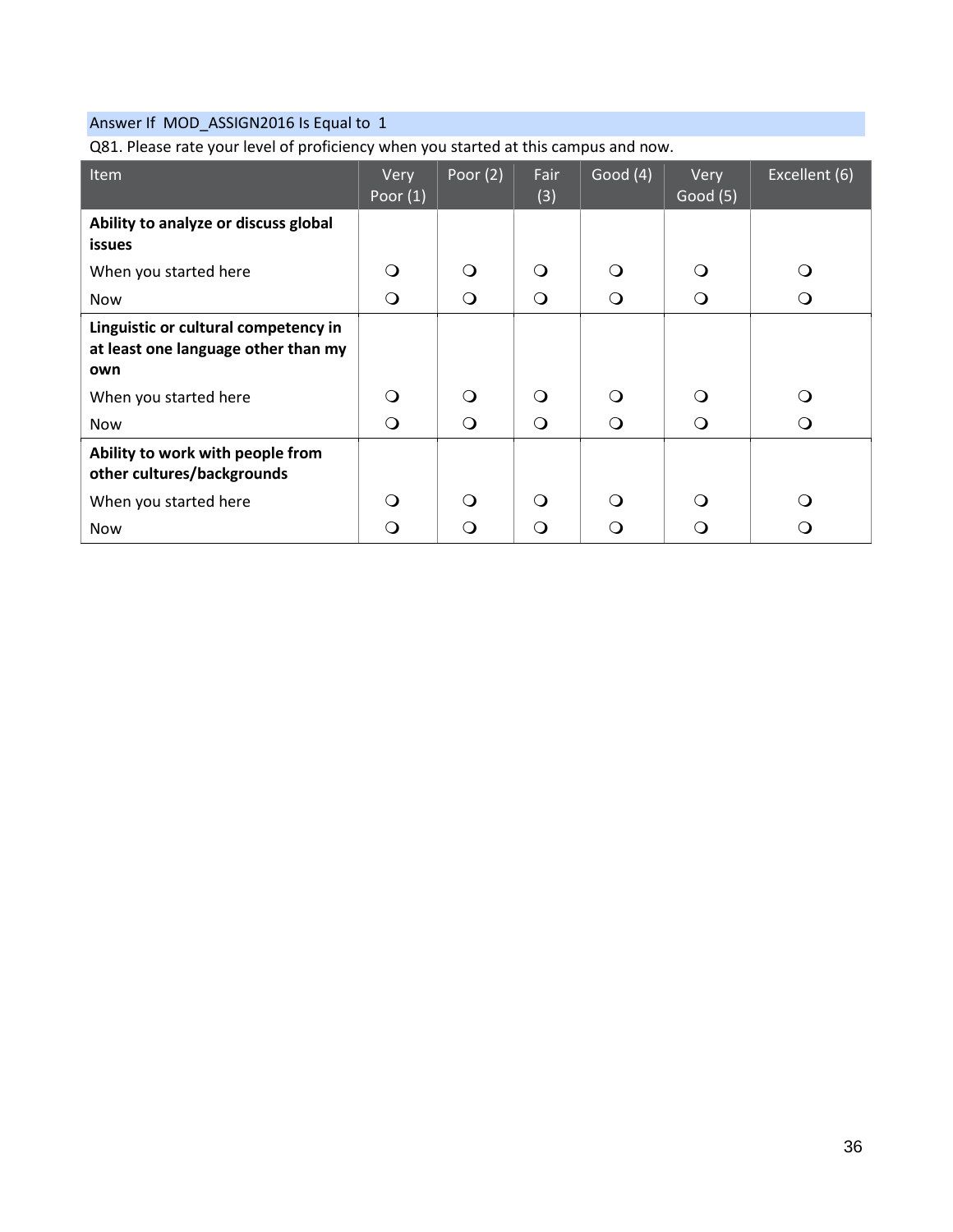Q82. During this academic year, how often has each of the following been obstacles to your school work or academic success?

| Item                                                                                                           | Not at all<br>$\overline{(1)}$ | Rarely<br>(2) | Occasionally<br>(3) | Frequently<br>(4) | All the<br>time(5) |
|----------------------------------------------------------------------------------------------------------------|--------------------------------|---------------|---------------------|-------------------|--------------------|
| Job responsibilities (e.g., paid employment) (1)                                                               | $\bigcirc$                     | $\mathsf{O}$  | $\bigcirc$          | $\mathsf{O}$      | $\bigcirc$         |
| Family responsibilities (2)                                                                                    | $\bigcirc$                     | $\Omega$      | $\bigcirc$          | O                 | $\Omega$           |
| Other responsibilities (e.g., athletics, clubs,<br>internship) (3)                                             | $\bigcirc$                     | $\Omega$      | $\bigcirc$          | $\Omega$          | $\Omega$           |
| Weak English skills (4)                                                                                        | $\bigcirc$                     | $\Omega$      | $\bigcirc$          | $\Omega$          | $\bigcirc$         |
| Weak math skills (5)                                                                                           | $\bigcirc$                     | Q             | $\bigcirc$          | $\Omega$          | $\bigcirc$         |
| Inadequate study skills (e.g., knowing how to<br>start, knowing how to get help, organizing<br>material) (6)   | $\bigcirc$                     | $\bigcirc$    | $\bigcirc$          | $\bigcirc$        | $\overline{O}$     |
| Poor study behaviors (e.g., wait till last<br>minute, too much social time, too much web<br>surfing) (7)       | $\Omega$                       | ∩             | $\bigcirc$          | $\bigcirc$        | $\Omega$           |
| Poor study environment (e.g., noisy<br>roommate, poor Internet access, inadequate<br>computer or software) (8) | $\Omega$                       | ∩             | $\bigcirc$          | $\mathsf{O}$      | $\Omega$           |
| Feeling depressed, stressed, or upset (9)                                                                      | $\Omega$                       | $\Omega$      | $\bigcirc$          | $\Omega$          | $\Omega$           |
| Physical illness or condition (11)                                                                             | $\bigcirc$                     | $\Omega$      | $\bigcirc$          | $\Omega$          | $\bigcirc$         |
| Military deployment (12)                                                                                       | $\bigcirc$                     | $\bigcirc$    | $\bigcirc$          | $\bigcirc$        | $\bigcirc$         |
| Going hungry, not having enough food (13)                                                                      | $\bigcirc$                     | $\Omega$      | $\bigcirc$          | $\Omega$          | $\bigcirc$         |
| Inconsistent access to housing, or<br>homelessness (14)                                                        | $\Omega$                       | $\circ$       | $\circ$             | $\circ$           | $\Omega$           |
| Inability to concentrate on my work (15)                                                                       | $\bigcirc$                     | $\bigcirc$    | $\bigcirc$          | $\Omega$          | $\bigcirc$         |
| Reluctance to ask for academic help when I<br>need it (16)                                                     | $\Omega$                       | $\Omega$      | $\Omega$            | $\Omega$          | $\Omega$           |
| Other, please elaborate: (17)                                                                                  | $\bigcirc$                     | $\Omega$      | $\bigcirc$          | $\bigcirc$        | $\circ$            |

## **Student Life and Development**

Answer If MOD\_ASSIGN2016 Is Equal to 1

Q83. Based on your experience and observation, rate the general climate for students at UC \${e://Field/CAMPUS} along the following dimensions:

|  |  |  | Friendly (1) $\bigcirc$ $\bigcirc$ $\bigcirc$ $\bigcirc$ $\bigcirc$ $\bigcirc$ Hostile (6)             |
|--|--|--|--------------------------------------------------------------------------------------------------------|
|  |  |  | Caring (1) $\bigcirc$ $\bigcirc$ $\bigcirc$ $\bigcirc$ $\bigcirc$ $\bigcirc$ $\bigcirc$ Impersonal (6) |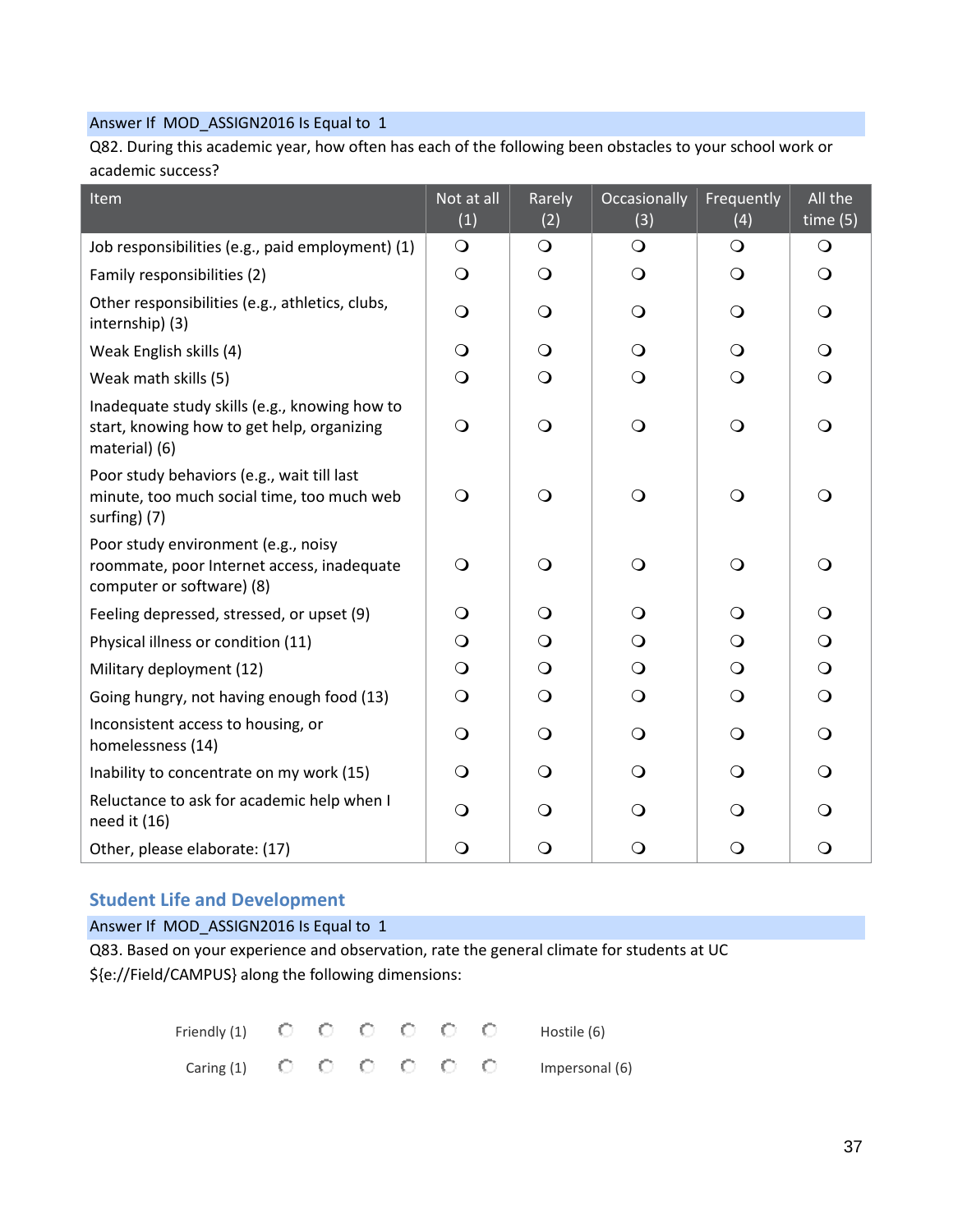| Intellectual (1)                 |              |     | - 0       | $\circ$ | - 0 | Not Intellectual (6)            |
|----------------------------------|--------------|-----|-----------|---------|-----|---------------------------------|
| Tolerant of diversity (1)        | C.T          | C). | - 0       | $\circ$ | - 0 | Intolerant of diversity (6)     |
| Appreciative of diversity<br>(1) |              | 0.  | - 0       | - 0 - 0 |     | Unappreciative of diversity (6) |
| Safe $(1)$                       |              |     | $0$ 0 0 0 |         |     | Dangerous (6)                   |
| Too hard academically<br>(1)     | $\mathbf{C}$ |     | - 0       | - 0 - 0 |     | Too easy academically (6)       |
| Affordable (1)                   |              |     |           |         | O   | Not affordable (6)              |

Q84. How often have you gained a deeper understanding of other perspectives through interactions with fellow students because they differed from you in the following ways?

| Item                                           | <b>Never</b><br>(1) | Rarely<br>(2) | Occasionally (3) | Somewhat<br>often $(4)$ | Often<br>(5) | Very<br>often (6) |
|------------------------------------------------|---------------------|---------------|------------------|-------------------------|--------------|-------------------|
| Religious beliefs (4)                          | ∩                   | Q             | ∩                | ∩                       | ∩            | ∩                 |
| Political opinions (5)                         | ∩                   | Q             | ∩                | ∩                       | ∩            | O                 |
| Nationality (7)                                | ∩                   | Q             | Q                |                         | ∩            | Q                 |
| Race or ethnicity (8)                          | ∩                   | ∩             | ∩                | ∩                       | ∩            | $\Omega$          |
| Gender (9)                                     | ∩                   | ∩             | ∩                | ∩                       | ∩            | Q                 |
| Sexual orientation (10)                        | ∩                   | ∩             | ∩                | ∩                       | ∩            | ∩                 |
| Social class (11)                              | ∩                   | Q             | ∩                |                         | ∩            | ∩                 |
| Physical disabilities (12)                     | ∩                   | ∩             | Q                | ( )                     | ∩            | O                 |
| Learning or psychological<br>disabilities (13) |                     | ∩             | ∩                |                         | ∩            | ∩                 |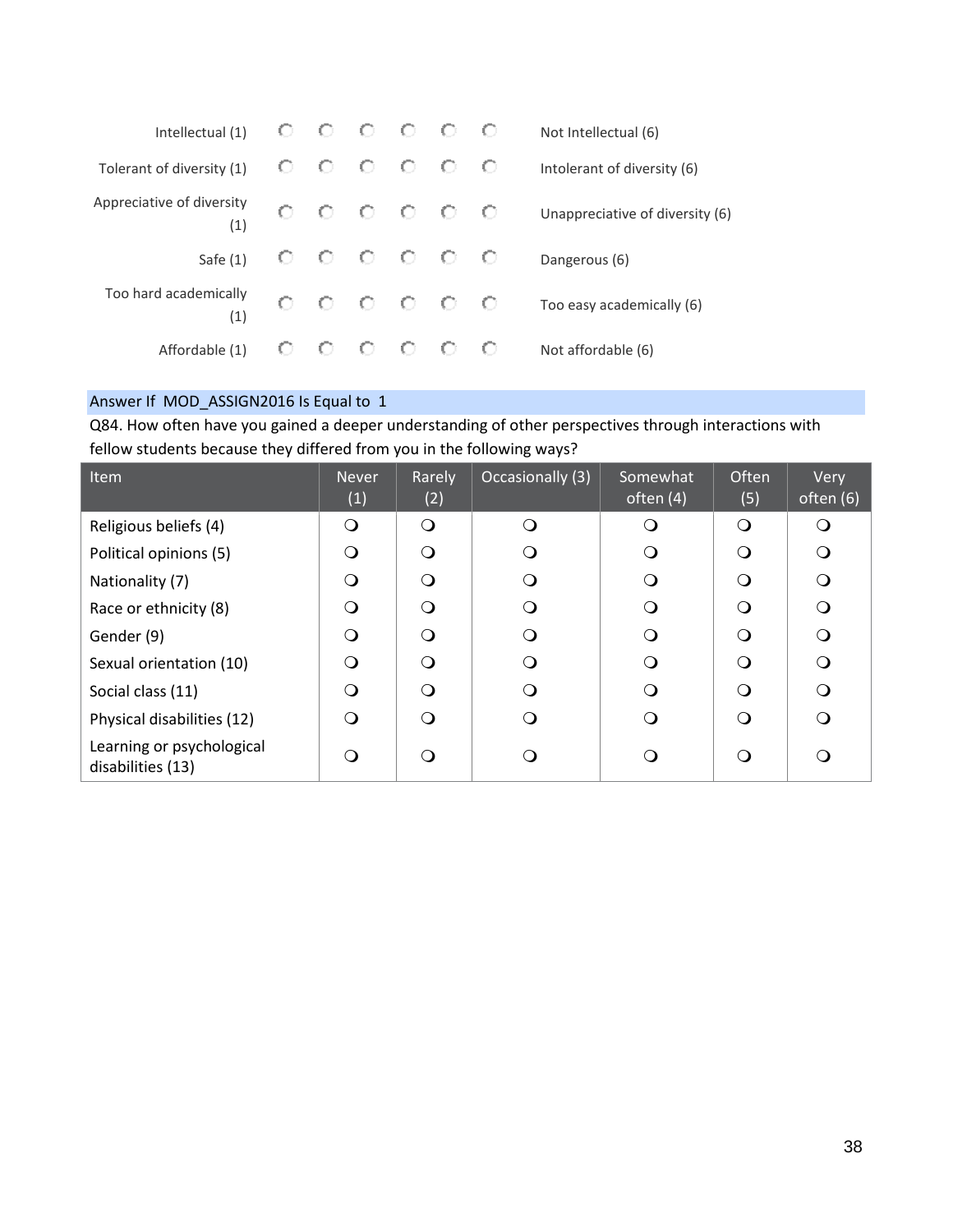Q85. In this academic year, I have heard teaching faculty or instructors express negative or stereotypical views about:

| Item                                               | <b>Never</b><br>(1) | Rarely<br>(2) | Occasionally (3) | Somewhat<br>often $(4)$ | Often<br>(5) | Very<br>often<br>(6) |
|----------------------------------------------------|---------------------|---------------|------------------|-------------------------|--------------|----------------------|
| Races or ethnicities (4)                           | ∩                   | $\Omega$      | ∩                | $\Omega$                | $\Omega$     | $\Omega$             |
| Genders (5)                                        | ∩                   | $\Omega$      | $\Omega$         | ∩                       | $\Omega$     | ∩                    |
| Sexual orientations (6)                            | ∩                   | ∩             | ∩                | ∩                       | ∩            | $\Omega$             |
| Political affiliation, opinions, or<br>beliefs (7) | ∩                   | $\Omega$      | ∩                | ∩                       | $\Omega$     | ∩                    |
| Religions (8)                                      | Q                   | $\Omega$      | ∩                | ∩                       | ∩            | $\Omega$             |
| Social classes (9)                                 | ∩                   | $\Omega$      | ∩                | ∩                       | ∩            | ∩                    |
| Immigrant backgrounds (10)                         | ∩                   | $\Omega$      | ∩                |                         | ∩            | $\Omega$             |
| Physical disabilities (11)                         | Q                   | ∩             | ∩                |                         | ∩            |                      |
| Learning or psychological<br>disabilities (12)     | ∩                   | ∩             | 0                |                         | ∩            |                      |

#### Answer If MOD\_ASSIGN2016 Is Equal to 1

Q86. In this academic year, I have heard non-teaching staff or administrators express negative or stereotypical views about:

| Item                                               | <b>Never</b><br>(1) | Rarely (2) | Occasionally<br>(3) | Somewhat<br>often (4) | Often<br>(5) | <b>Very</b><br>often (6) |
|----------------------------------------------------|---------------------|------------|---------------------|-----------------------|--------------|--------------------------|
| Races or ethnicities (4)                           | ∩                   | ∩          | O                   | O                     | ∩            | ∩                        |
| Genders (5)                                        | ∩                   | ∩          | O                   | O                     | ∩            | $\Omega$                 |
| Sexual orientations (6)                            | ∩                   | ∩          | O                   | O                     | ∩            |                          |
| Political affiliation, opinions, or<br>beliefs (7) |                     | ∩          | ∩                   | O                     | ∩            |                          |
| Religions (8)                                      | ∩                   | ∩          | ⌒                   | O                     | ∩            | ∩                        |
| Social classes (9)                                 | $\Omega$            | ∩          | O                   | Q                     | ∩            | $\Omega$                 |
| Immigrant backgrounds (10)                         | ∩                   | ∩          | O                   | Q                     | ∩            | ∩                        |
| Physical disabilities (11)                         |                     | ∩          | (၂                  | O                     | ∩            |                          |
| Learning or psychological<br>disabilities (12)     |                     |            | . .                 | O                     | ∩            |                          |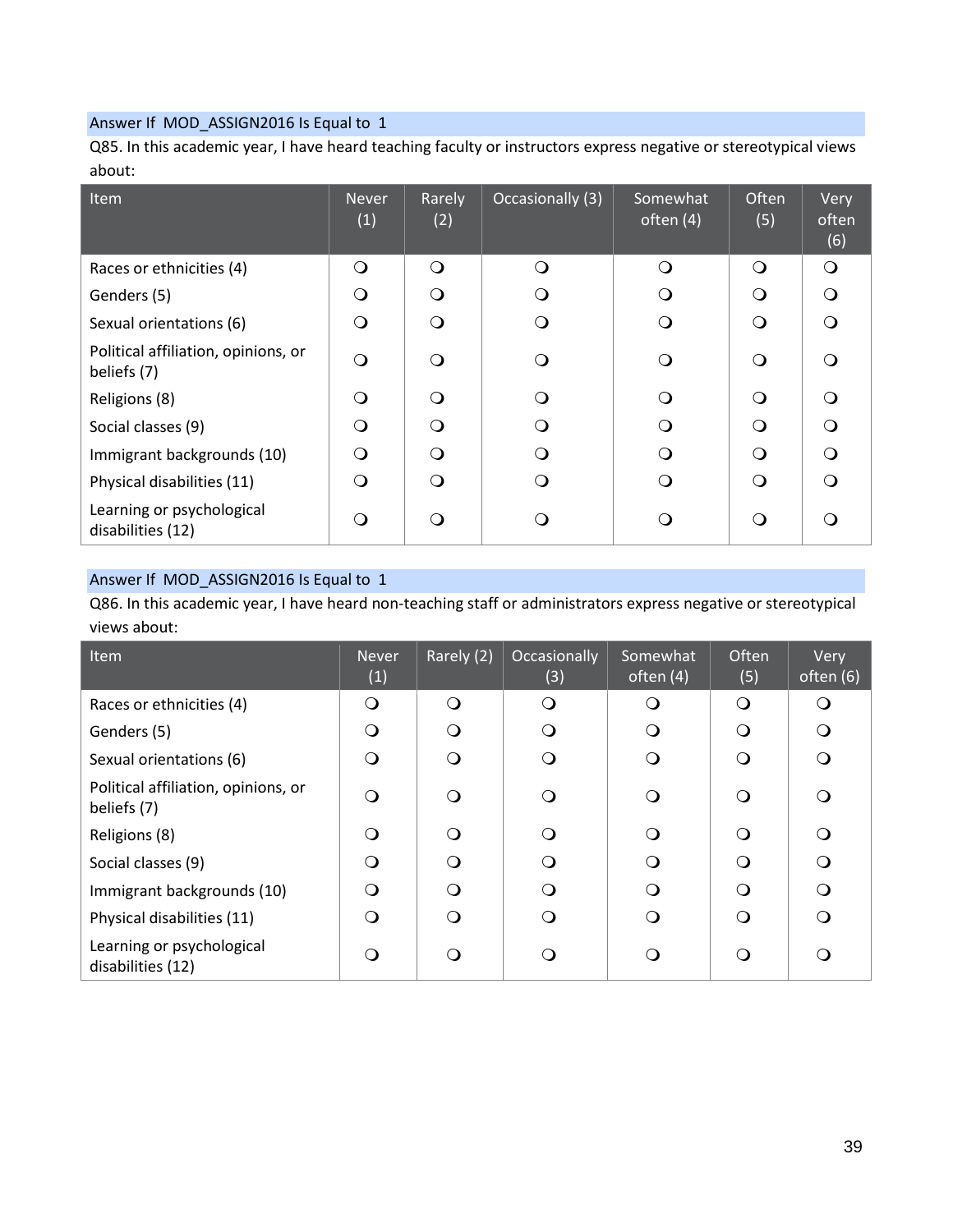Q87. In this academic year, I have heard students express negative or stereotypical views about:

| Item                                               | <b>Never</b><br>(1) | Rarely<br>(2) | Occasionally<br>(3) | Somewhat<br>often $(4)$ | <b>Often</b><br>(5) | Very<br>often (6) |
|----------------------------------------------------|---------------------|---------------|---------------------|-------------------------|---------------------|-------------------|
| Races or ethnicities (4)                           | O                   | $\Omega$      | O                   | ∩                       | $\Omega$            | ∩                 |
| Genders (5)                                        | ∩                   | ∩             | O                   | Q                       | $\Omega$            | $\Omega$          |
| Sexual orientations (6)                            | ∩                   | ∩             | O                   | $\Omega$                | $\Omega$            | $\Omega$          |
| Political affiliation, opinions, or<br>beliefs (7) | ∩                   | ∩             | O                   | ∩                       | ∩                   | $\Omega$          |
| Religions (8)                                      | ∩                   | ∩             | Q                   | ∩                       | ∩                   | $\Omega$          |
| Social classes (9)                                 | ∩                   | ∩             | Q                   | ∩                       | ∩                   | $\Omega$          |
| Immigrant backgrounds (10)                         | ∩                   | ∩             | O                   | $\Omega$                | ∩                   | $\Omega$          |
| Physical disabilities (11)                         | ∩                   | ∩             | Q                   | ∩                       | $\Omega$            |                   |
| Learning or psychological<br>disabilities (12)     | ∩                   | ∩             | O                   | ∩                       | $\Omega$            |                   |

# Answer If MOD\_ASSIGN2016 Is Equal to 1

Q88. Please rate your awareness and understanding of the following issues when you started at this campus and now.

| Item                                         | Very<br>Poor $(1)$ | Poor<br>(2)  | Fair<br>(3) | Good<br>(4) | Very<br>Good (5) | <b>Excellent</b><br>(6) |
|----------------------------------------------|--------------------|--------------|-------------|-------------|------------------|-------------------------|
| My own racial and ethnic identity            |                    |              |             |             |                  |                         |
| When you started here                        | $\Omega$           | $\mathsf{O}$ | $\bigcirc$  | $\Omega$    | $\Omega$         | O                       |
| <b>Now</b>                                   | $\bigcirc$         | $\bigcirc$   | $\circ$     | $\bigcirc$  | $\bigcirc$       | $\Omega$                |
| Social class and economic differences/issues |                    |              |             |             |                  |                         |
| When you started here                        | Q                  | $\mathsf{O}$ | $\bigcirc$  | $\Omega$    | $\circ$          | ∩                       |
| <b>Now</b>                                   | $\Omega$           | $\bigcirc$   | $\bigcirc$  | $\bigcirc$  | $\circ$          | $\Omega$                |
| Racial and ethnic differences/issues         |                    |              |             |             |                  |                         |
| When you started here                        | ∩                  | $\bigcirc$   | $\bigcirc$  | $\Omega$    | $\Omega$         | ∩                       |
| <b>Now</b>                                   | $\bigcirc$         | $\circ$      | $\bigcirc$  | $\bigcirc$  | $\bigcirc$       | $\bigcirc$              |
| Gender differences/issues                    |                    |              |             |             |                  |                         |
| When you started here                        | $\Omega$           | $\mathsf{O}$ | $\bigcirc$  | $\Omega$    | $\circ$          | ∩                       |
| Now                                          | $\bigcirc$         | $\bigcirc$   | $\bigcirc$  | $\bigcirc$  | $\bigcirc$       | Q                       |
| Sexual orientation differences/issues        |                    |              |             |             |                  |                         |
| When you started here                        | ∩                  | $\circ$      | $\Omega$    | $\Omega$    | $\Omega$         | ∩                       |
| Now                                          | O                  | $\Omega$     | $\Omega$    | $\Omega$    | $\Omega$         | Q                       |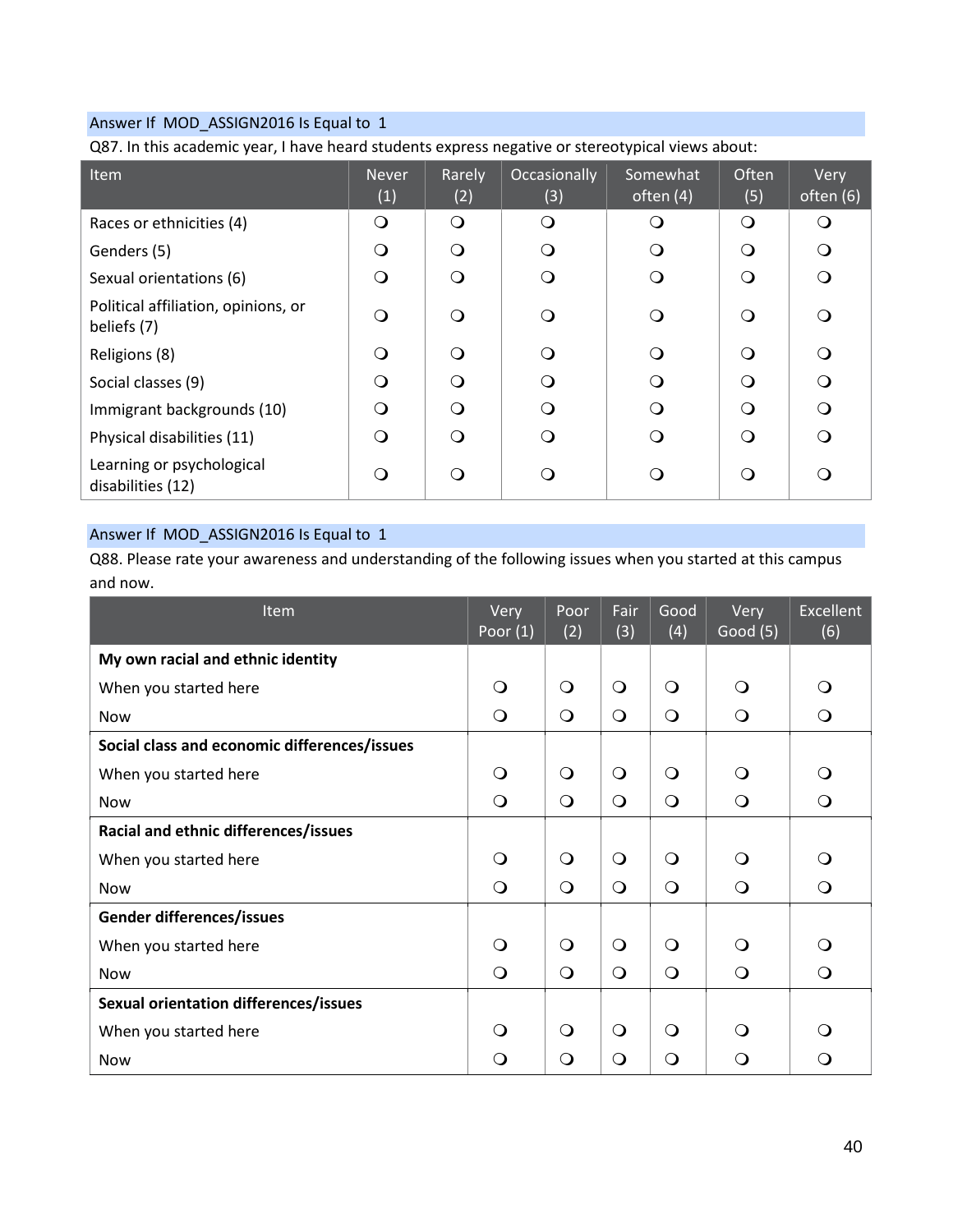| Issues relevant to physical disabilities     |  |        |  |  |
|----------------------------------------------|--|--------|--|--|
| When you started here                        |  |        |  |  |
| <b>Now</b>                                   |  | $\cup$ |  |  |
| Issues relevant to learning or psychological |  |        |  |  |
| When you started here                        |  |        |  |  |
| <b>Now</b>                                   |  | $\cup$ |  |  |

Q89. What is your level of agreement or disagreement with the following statements?

| <b>Item</b>                                      | Strongly<br>disagree (1) | <b>Disagree</b><br>(2) | Somewhat<br>disagree (3) | Somewha<br>t agree $(4)$ | Agree<br>(5) | Strongly<br>agree $(6)$ |
|--------------------------------------------------|--------------------------|------------------------|--------------------------|--------------------------|--------------|-------------------------|
| I am proud to be a student at this<br>campus (5) | $\Omega$                 |                        | $\Omega$                 | O                        | $\Omega$     |                         |
| This campus values students'<br>opinions (7)     | Q                        |                        | O                        | $\cup$                   | $\Omega$     | ∩                       |
| This campus values diversity (11)                | $\Omega$                 |                        | ◯                        | $\cup$                   | $\Omega$     |                         |
| Diversity is important to me (12)                |                          |                        |                          |                          | ∩            |                         |

## **Community and Civic Engagement**

## Answer If MOD\_ASSIGN2016 Is Equal to 1

Q90. To what extent do you agree or disagree with the following statements?

| Item                                                                                                                              | Strongly<br>disagree<br>(1) | <b>Disagree</b><br>(2) | <b>Disagree</b><br>somewhat<br>(3) | Agree<br>somewhat<br>(4) | Agree<br>(5) | Strongly<br>agree (6) |
|-----------------------------------------------------------------------------------------------------------------------------------|-----------------------------|------------------------|------------------------------------|--------------------------|--------------|-----------------------|
| Opportunities to engage in<br>community service while a<br>UC \${e://Field/CAMPUS}<br>student here are important<br>to me. $(1)$  | Q                           |                        |                                    |                          | ∩            |                       |
| Opportunities to develop<br>my leadership skills while a<br>UC \${e://Field/CAMPUS}<br>student here are important<br>to me. $(2)$ | ( )                         |                        | $\bigcirc$                         |                          | ∩            |                       |
| Opportunities to connect<br>my academic work with<br>community-based<br>experience are important to<br>me. (3)                    | 0                           |                        |                                    |                          |              |                       |